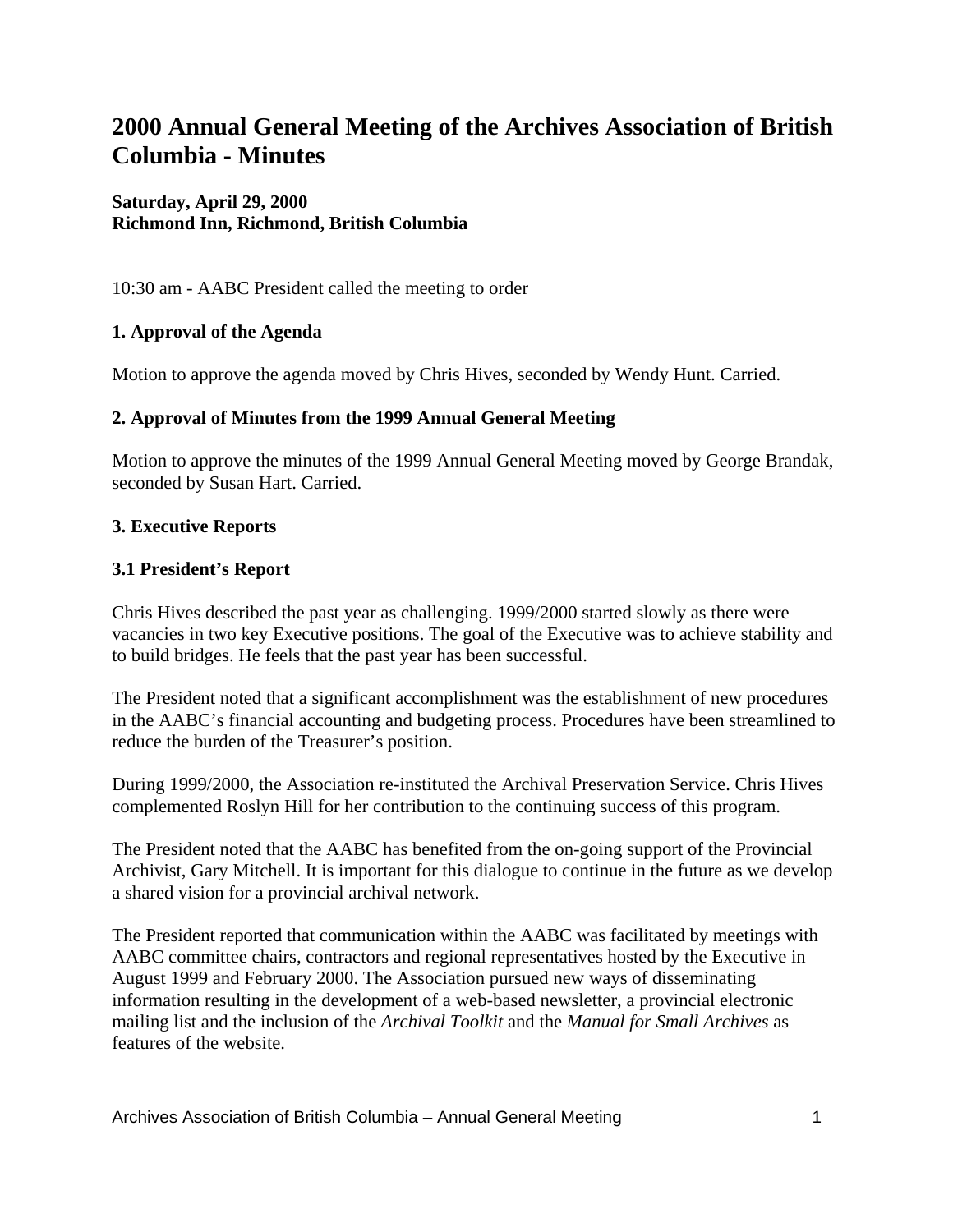Chris Hives noted that in 1999 there was a significant drop in the number of individual members. He reported that the Executive has addressed this decline by creating a membership category for volunteers and retired archivists at a reduced fee of \$20.

The President introduced and welcomed Deidre Simmons to the newly created position of Education and Advisory Archivist. In addition, he recognised her role as Chair of the Conference Programme Committee and thanked her and the other members of the Committee as well as the Local Arrangements Committee for their hard work on behalf of the Association.

Finally, the President thanked the AABC membership for their tribute to him at the conference banquet.

Motion to accept report moved by Chris Hives, seconded by Erwin Wodarczak. Carried.

# **3.2 Vice President's Report**

Jane Turner reported that since the generation of the Vice President's report, the issue of the fee structure for institutional membership has been raised. The Vice President suggested that the Executive be asked to consider the issue and bring a report to the 2000/01 Annual General Meeting.

Motion to accept report moved by Bob Stewart, seconded by Chris Petter. Carried.

#### **3.3 Treasurer's Report**

The Treasurer stated that her report represented the AABC's finances up to the 31 March 2000. A final financial report will not be available until the end of May.

Lynne Waller reported that during the 1999-2000 fiscal year, efforts have been made to begin to integrate financial planning into the Association's program development procedures. She noted that all committees are building financial planning into their programs of activity. Such planning promotes stability.

At the 1999 Annual General Meeting, Jane Turner moved that the AABC examine the possibility of hiring a bookkeeper to assist with the management of the AABC's finances. The Treasurer reported that the AABC Finance Committee has examined the issue and developed a description for such a position.

Lynne Waller reported that for the 1999-2000 fiscal year, the bank account balanced. AABC GICs were increased and savings were made in the areas of insurance, newsletter production, and Executive Committee expenses. Lynne Waller anticipates a surplus of \$2000. She expressed her appreciation to the President, the members of the Finance Committee, and her husband for their support during the past year.

Archives Association of British Columbia – Annual General Meeting 2 Ken Favrholdt asked about the source of administration funds. Lynne Waller responded that \$8298 would be dedicated from grant funds for administration.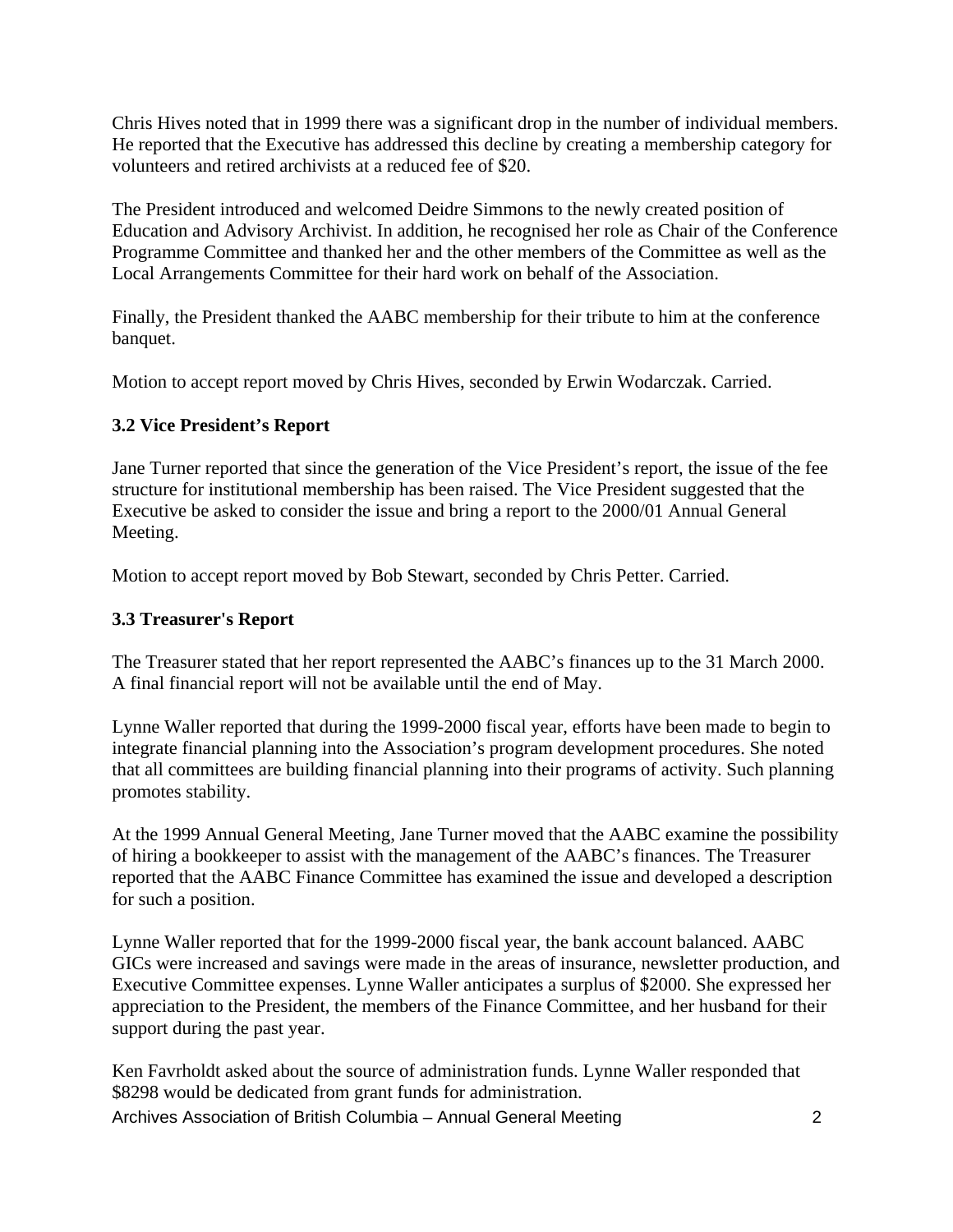Motion to accept report moved by Evelyn Peters McLellan, seconded by Deidre Simmons. Carried.

Motion to forward financial records to Malish and Clarke for review moved by Bob Stewart, seconded by Ken Young. Carried.

# **4. Committee/Program Reports**

# **4.1 Education**

Susan Hart asked if the Education Committee was planning to develop more workshops. Linda Wills reported that the Committee is working towards that goal.

Motion to accept report submitted by the Education Committee moved by Chris Hives, seconded by Wendy Hunt. Carried.

#### **4.2 Preservation**

Motion to accept report submitted by the Preservation Committee moved by Ken Young, seconded by Dorothy Lawson. Carried.

# **4.3 Membership**

Susan Hart congratulated the AABC Executive and Membership Committee for their efforts in reducing membership fees to accommodate volunteers and retired archivists.

AABC members discussed the membership fee structure as it relates to the size of institutions and individual membership. Jay Gilbert asked whether individuals and institutions should be separate within the AABC. Evelyn Peters-McLellan suggested developing a set price for institutions and an added fee per archivist working within that institution. The President noted some reluctance on the part of the Executive to develop a complex fee structure based on the size of the institution. Marie-Helene Robitaille expressed concern about the implications for archivists who get little institutional support. Heather MacNeil commented that membership in the AABC should be an issue of professional pride.

Susan Hart requested that the AABC explore the fee structure for member institutions. Marnie Burnham, Chair of the Membership Committee, agreed to examine the issue and report back to the Executive.

Motion to accept report submitted by the Membership Committee moved by Marnie Burnham, seconded by Michael Gourlie. Carried.

# **4.4 Grants**

Motion to accept report submitted by the Grants Committee moved by Chris Hives, seconded by Wendy Hunt. Carried.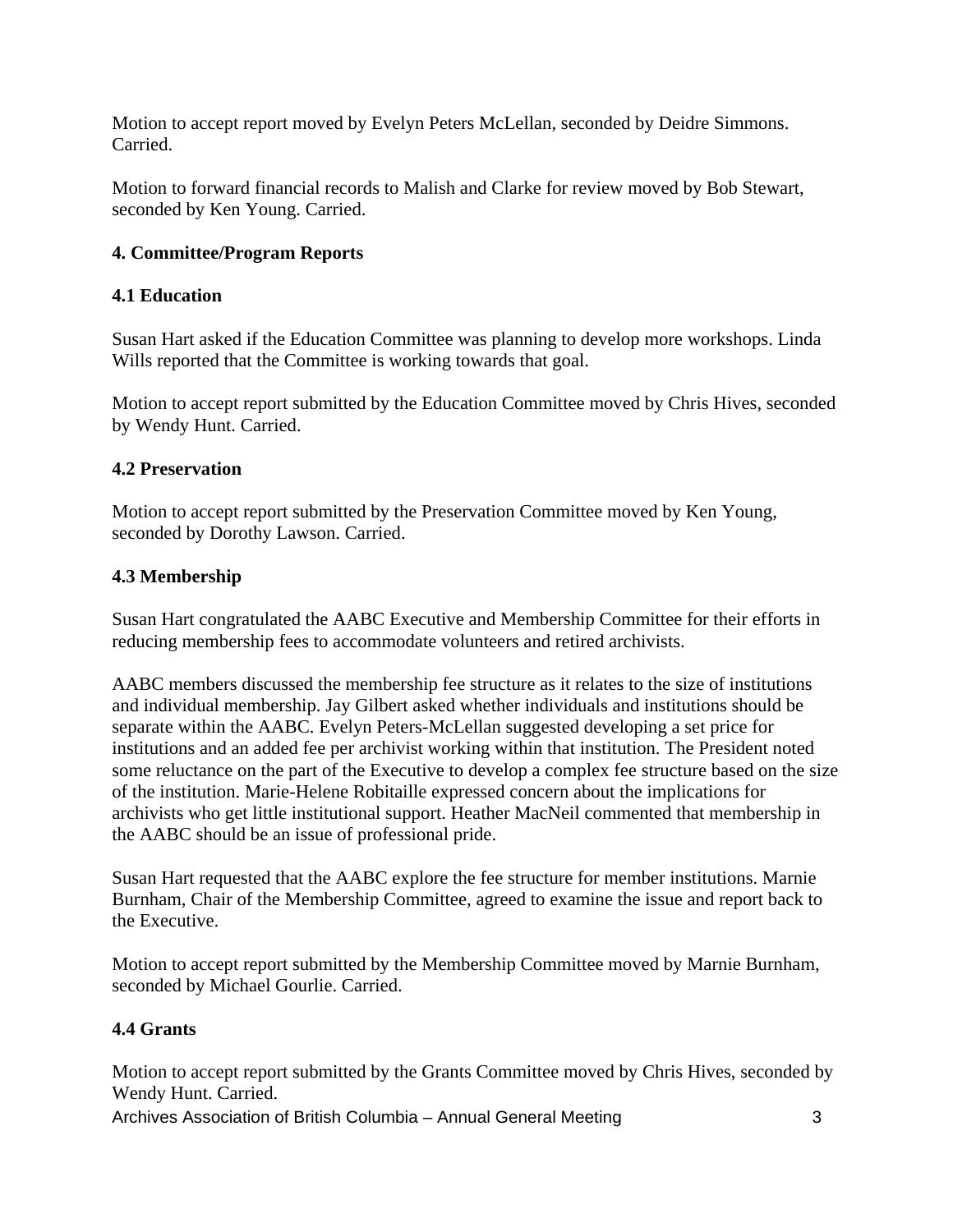# **4.5 Internet**

Erwin Wodarczak welcomed Joan Cowan and Christine Metsner as new corresponding members of the AABC Internet Committee.

Motion to accept report submitted by the Internet Committee moved by Erwin Wodarczak, seconded by Bill Purver. Carried.

#### **4.6 Archives Advisor / Network Co-ordinator**

Motion to accept report submitted by the AA/NC Committee moved by Wendy Hunt, seconded by Deidre Simmons. Carried.

#### **4.7 Public Awareness, Advocacy, and Legislation**

Carrie Stevenson spoke on behalf of the Public Awareness, Advocacy, and Legislation Committee. She reported that the Committee's activities have been focussed on the prospect of archives legislation for the Province. In addition, the Committee is developing an initiative for the declaration of an Archives Day in B.C.

Motion to accept report submitted by the Public Awareness, Advocacy, and Legislation Committee moved by Carrie Stevenson, seconded by Peter Johnson. Carried.

#### **4.8 Newsletter**

Chris Hives thanked Leslie Field for his efforts and technical expertise in the production of the AABC Newsletter.

Motion to accept report submitted by the Newsletter Editor moved by Chris Hives, seconded by George Brandak. Carried.

# **4.9 Regional Representatives**

Dorothy Lawson discussed efforts to define the role of regional representatives within the AABC. In the coming year, the Executive will work to further develop communication within the regional network.

Motion to accept report submitted by the Individual Member at Large on behalf of the Regional Representatives moved by Dorothy Lawson, seconded by Bob Stewart. Carried.

#### **5. Provincial Archivist Report**

Archives Association of British Columbia – Annual General Meeting 4 Gary Mitchell provided a brief update on activities at the British Columbia Archives. He announced that the records management function within the Provincial Government was returned to the jurisdiction of B.C. Archives in early April. In managing the records of the Provincial Government, the B.C. Archives will stress the need for preservation and advocate for the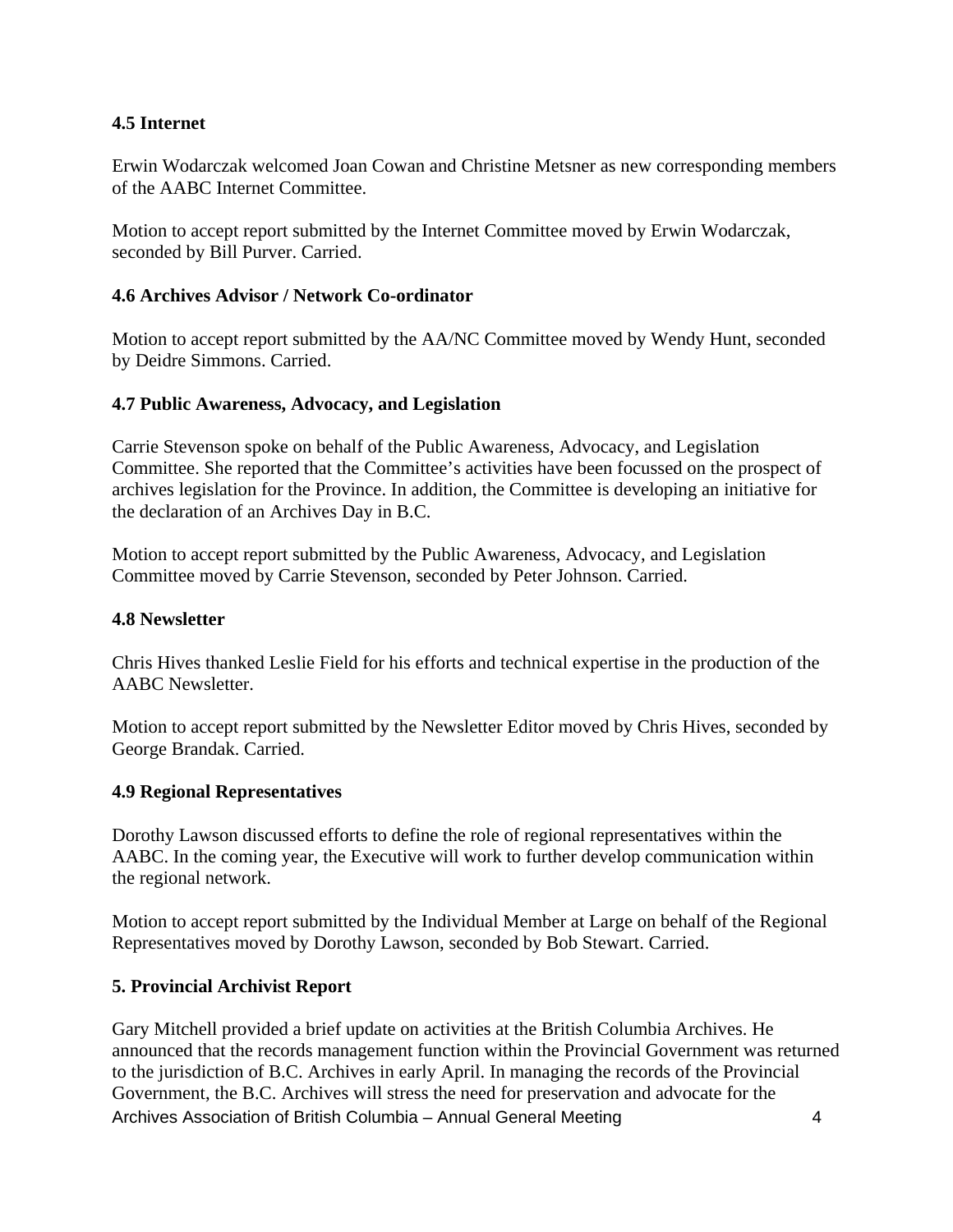protection of records of long term value. In addition, Gary Mitchell discussed efforts to improve B.C. Archives' accommodations.

The Provincial Archivist discussed the need to push for the development of provincial archival legislation. He hopes that the Archives Association of British Columbia will to contribute to lobbying efforts.

Finally, Gary Mitchell urged the AABC's Executive to consider making outreach the theme of the 2001 AABC conference.

#### **6. Honorary membership**

The President moved that the AABC bestow an honorary membership on Dr. C.E. McDonnell in recognition of his years of active interest in the preservation of history, seconded by Wendy Hunt. Carried.

Gary Mitchell requested that the Executive review the AABC Constitution as it relates to honorary membership. He suggested that the process be improved to enable formal approval of honorary membership prior to the Annual General Meeting.

#### **7. Nominations**

As there were no further nominations from the floor, the President presented the members to serve as the Executive for 2000/2001:

Jane Turner – President Heather Gordon – Vice President Lynne Waller - Treasurer Dovelle Buie – Secretary Dorothy Lawson – Individual Member at Large Laura Cheadle – Institutional Member at Large

# **7. Adjournment**

George Brandak thanked the Executive on behalf of the membership.

11:45 am - Meeting adjourned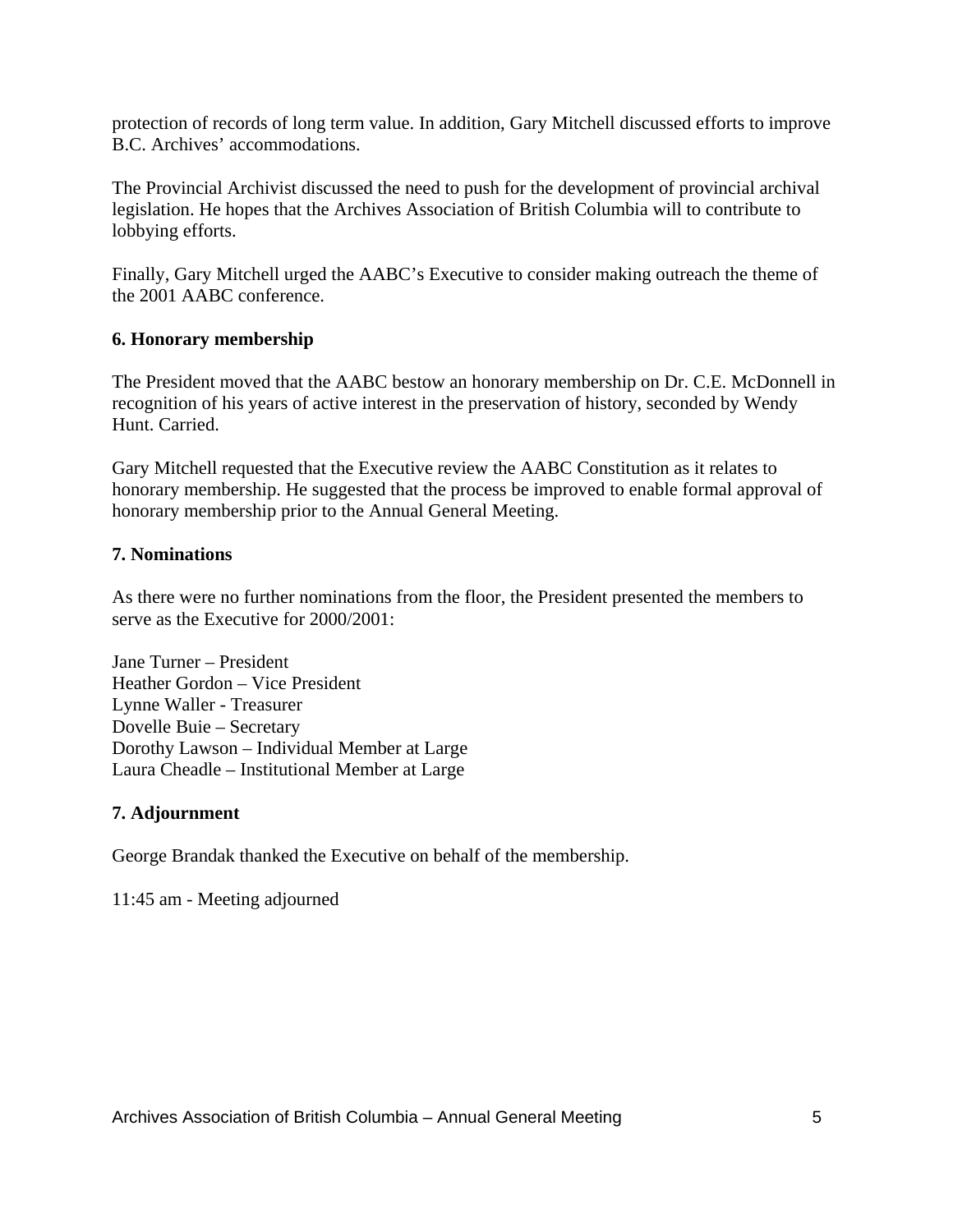# **2001 Annual General Meeting of the Archives Association of British Columbia - Minutes**

**27 April 2001 Victoria, British Columbia**

#### **AABC Executive Members Present:**

**Heather Gordon,** Vice President **Lynne Waller,** Treasurer **Dovelle Buie,** Secretary **Laura Cheadle,** Institutional Member-At-Large **Dorothy Lawson,** Individual Member-At-Large

#### **AABC Executive Members Regrets:**

**Jane Turner,** President

#### **1. Approval of Agenda**

Meeting was called to order at 11:32 a.m. Motion to call the 2001 Annual General Meeting of the Archives Association of British Columbia to order was made by Marnie Burnham and seconded Wendy Hunt. Motion was carried.

#### **2. Approval of the Minutes of the 2000 AGM**

Motion to approve the minutes of the 2000 Annual General Meeting, held in Richmond, British Columbia on Saturday April 29, 2000 was made by George Brandak and seconded by Erwin Wodarczak. Motion was carried.

#### **3. Executive Reports**

#### **3.1 President's Report**

Heather Gordon, Vice President, informed the membership in attendance that due to unforeseen circumstances the President, Jane Turner, has been unable to attend the 2001 AABC Conference and Annual General Meeting. Heather Gordon, reporting on behalf of Jane Turner and the rest of the Executive, extended thanks to the Provincial Archivist, Gary Mitchell and Fran Gundry, also with the BC Archives. Both have been very supportive of the Archives Association of British Columbia over the past years. Heather Gordon asked the membership if there were any questions about the President's report and there was no questions posed.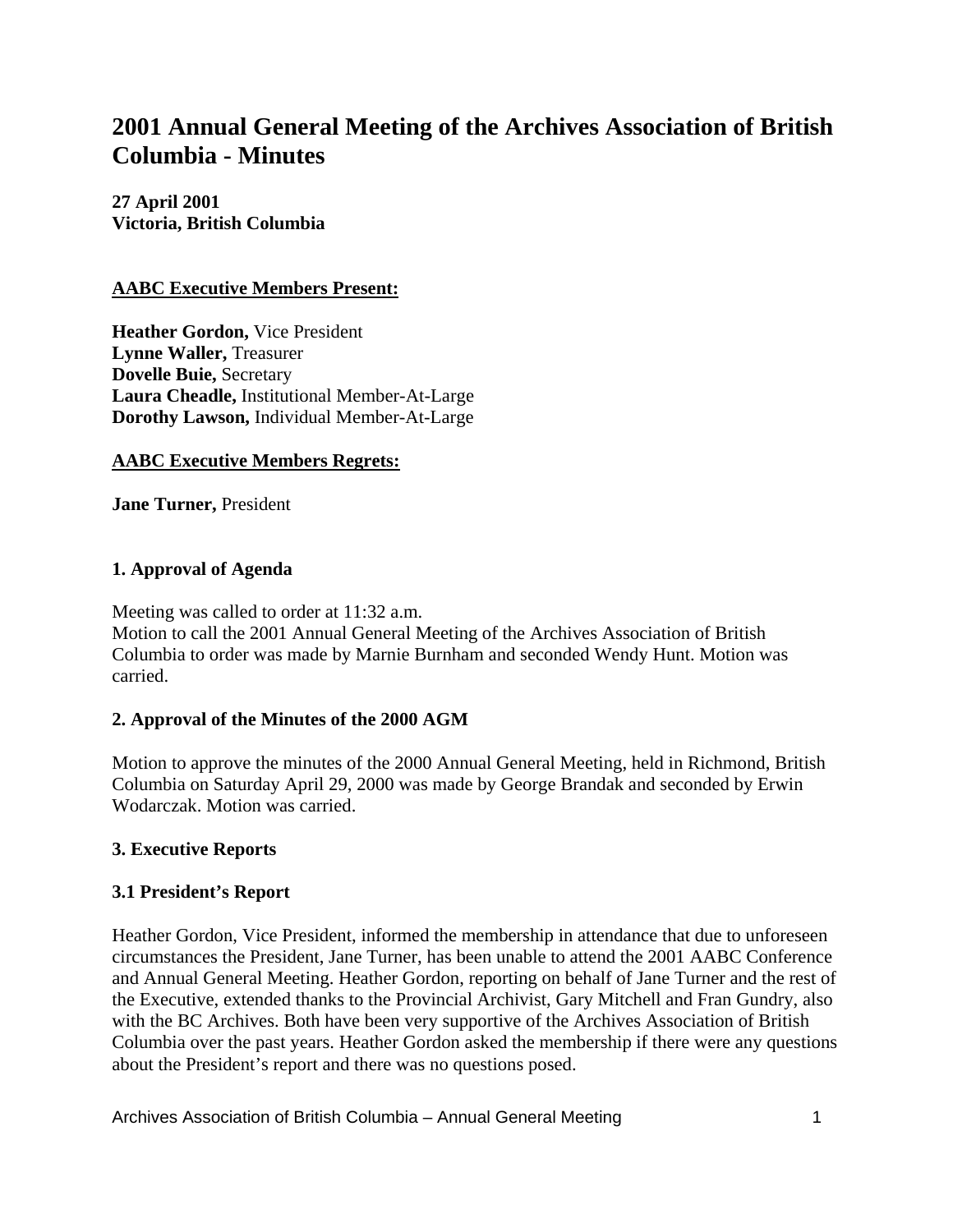Patrick Dunae moved to approve the President's report and Jana Bulhmann seconded the motion. Motion was carried.

# **3.2 Vice President's Report (Heather Gordon)**

Val Billisberger moved to accept the Vice President's report and Jim Burrows seconded the motion. Motion was carried.

# **3.3 Treasurer & Financial Committee's Report (Lynne Waller)**

Lynne Waller, Treasurer of the AABC, reported that the AABC had another good year financially. Lynne Waller explained that the Association had a second surplus year in a row. The Treasurer stressed that the financial management of the Association has focussed on planning, budgets, and financial controls. Lynne Waller reported on the number of round tables that had taken place over the year. Lynne Waller also stressed that the surplus was due to GST rebates and increased workshops registrations; granting agencies sharing the costs of administration also contributed to the surplus and the ability of the AABC to spend more on the Association and its programs. Lynne Waller also outlined the financial position of the Association and explained how the Association will be able to put \$5,000.00 back into the Association's Education initiatives in the 2001/02 budget.

Jim Burrows asked the Treasurer about the audit statement for 2000 and if there were to be any efforts to make the report available to the membership after the AGM in April. The Treasurer explained that the review is expected to be done sometime in May or June and that there is the intention to include the statement, or a summary of the statement, in an upcoming issue of the newsletter.

Lynne Waller asked for a motion to change the auditing firm for the 2000/01 audit to Evancic Perrault. Jim Burrows made the motion and it was seconded by Susan Hart. Motion was carried.

Lynne Waller stressed that the AABC would not be in such a good financial position without the contribution of time by the volunteers and contractors and she thanked all who have made efforts to keep the books of the Association balanced and in order.

Ken Young moved to approve the report of the Treasurer and Financial Committee and Erwin Wodarczak seconded the motion. Motion was carried.

# **4. Committee Reports**

# **Standing Committees**

# **4.1 Education Committee (Linda Wills)**

Linda Wills, chair of the Education Committee thanked Deidre Simmons and Patricia O'Byrne for their many contributions to the Education initiatives of the AABC over the past year.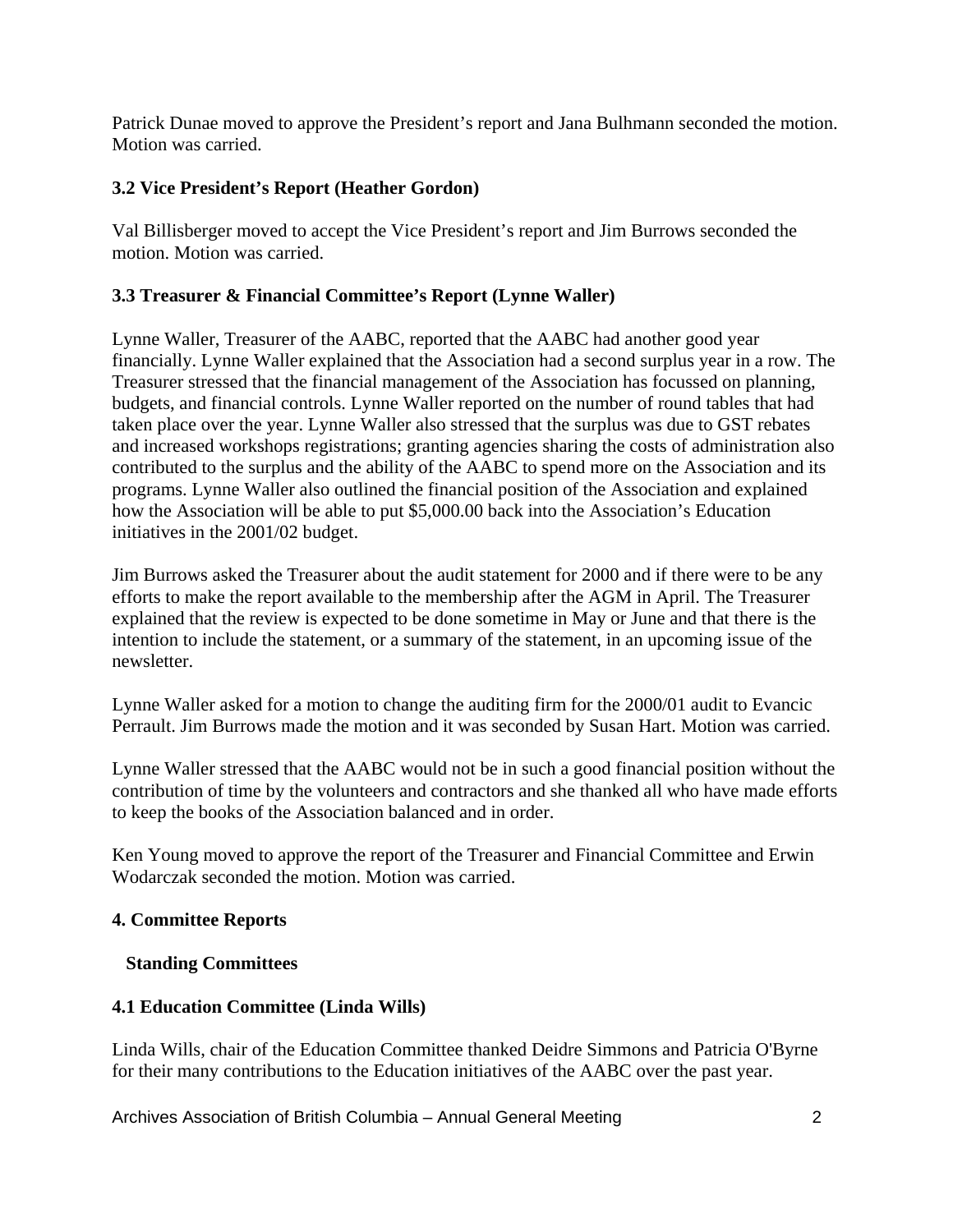Michael Gourlie moved to approve the Education Committee's report and Laura Cheadle seconded the motion. Motion was carried.

# **4.2 Grants Committee (Laura Cheadle)**

Wendy Hunt moved to approve the Grants Committee's report and Jim Burrows seconded the motion. Motion was carried.

# **4.3 Membership Committee (Marnie Burnham)**

Heather Gordon complimented the Membership Committee for their work on designing a new membership brochure.

George Brandak asked about the membership numbers for the Association. Marnie Burnham, Chair of the Membership Committee, informed that the numbers of members increased last year by approximately 15 members.

Jana Buhlmann moved to approve the Membership Committee's report and Linda Wills seconded the motion. Motion was carried.

# **Ad Hoc Committees**

# **4.4 BC Archival Preservation Service Advisory Committee (Dorothy Lawson)**

Ken Young moved to approve the BC Archival Preservation Service Advisory Committee's report and Marnie Burnham seconded the motion. Motion was carried.

# **4.5 BC CAIN (Canadian Archival Information Network) Committee (Ann Carroll)**

Heather Gordon explained that the Chair of the BC CAIN Committee, Ann Carroll, was not able to attend the conference but that there are other members of the committee present should anyone want to ask some questions about CAIN.

George Brandak asked about the 2000 CAIN funds of \$62,000.00 and whether the remaining \$225,000.00 for BC and \$700,000.00 total for Canada has been approved. Heather Gordon explained that the AABC has have until May  $15<sup>th</sup>$  to get applications into Ottawa and that at this point the AABC is unable to say whether all the funds will be made available. Heather Gordon also informed the membership that there will be only one CCA grant adjudication and that the BC CAIN and Grants Committees are in a difficult position in terms of having to plan for projects that still need the funding. The Committees have responded to this by encouraging institutions to set up the projects in phases and hope that by doing so the AABC will be better able to work with the reality of lack of guaranteed funding.

George Brandak moved to approve the BC CAIN Committee report and Jana Buhlmann seconded the motion. Motion was carried.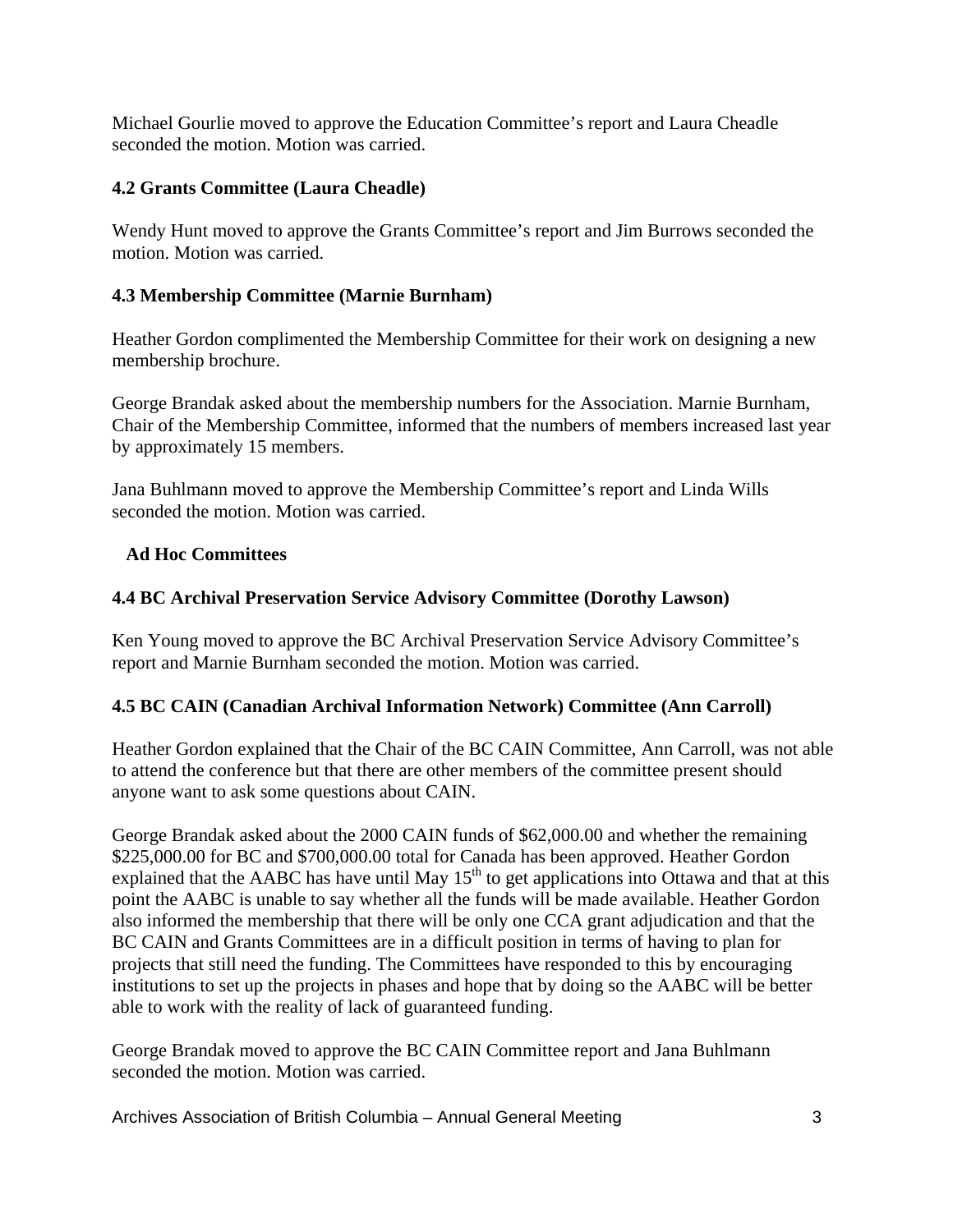# **4.6 Institutional Standards Committee (Jane Turner)**

On behalf of Jane Turner, Heather Gordon outlined the Institutional Standards Committee's report. Heather explained that guidelines will come forward to the incoming AABC Executive as well as any recommendations. In terms of working through the process, there are hopes that the regional representatives will help with coordinating feedback about establishment of institutional standards.

Susan Hart asked if individual members can also have input to the process. Heather Gordon responded that while the focus of the institutional standards are on the institutions themselves as well as the CCA guidelines, the AABC will be open to feedback from individual members as well.

Dorothy Lawson moved to approve the Institutional Standards Committee's report and George Brandak seconded the motion. Motion was carried.

# **4.7 Report of the Internet Committee (Erwin Wodarczak)**

Erwin Wodarczak, Chair of the Internet Committee, outlined the highlights of his report. Erwin thanked the AABC contractors and the temporary contractors for all their work.

Wendy Hunt moved to approve the Internet Committee's report and Jana seconded the motion. Motion was carried.

Heather Gordon thanked both Erwin Wodarczak and Marnie Burnham for their service as chairs on their respective committees and informed the membership that they have submitted their resignations.

# **4.8 PAAL (Public Awareness, Advocacy and Legislation Committee) (Jane Turner)**

Heather Gordon presented the report, on behalf of Jane Turner President/Chair of the PAAL Committee.

Susan Hart asked about the role of the PAAL Committee and questioned whether the Committee could help with advertising events and/or initiatives of the AABC. Susan explained that it was difficult to get some advertising on CBC radio for the Conference.

Dorothy Lawson suggested that AABC members could write down what their experiences are in terms of promotion and marketing. They could then submit them to the AABC Executive for action.

Valerie Billesberger complimented the AABC on the Archives Week web-site, its design and how helpful it was to use and refer to.

Marnie moved to accept the Public Awareness, Advocacy and Legislation Committee's report and Ken Young seconded the motion. Motion was carried.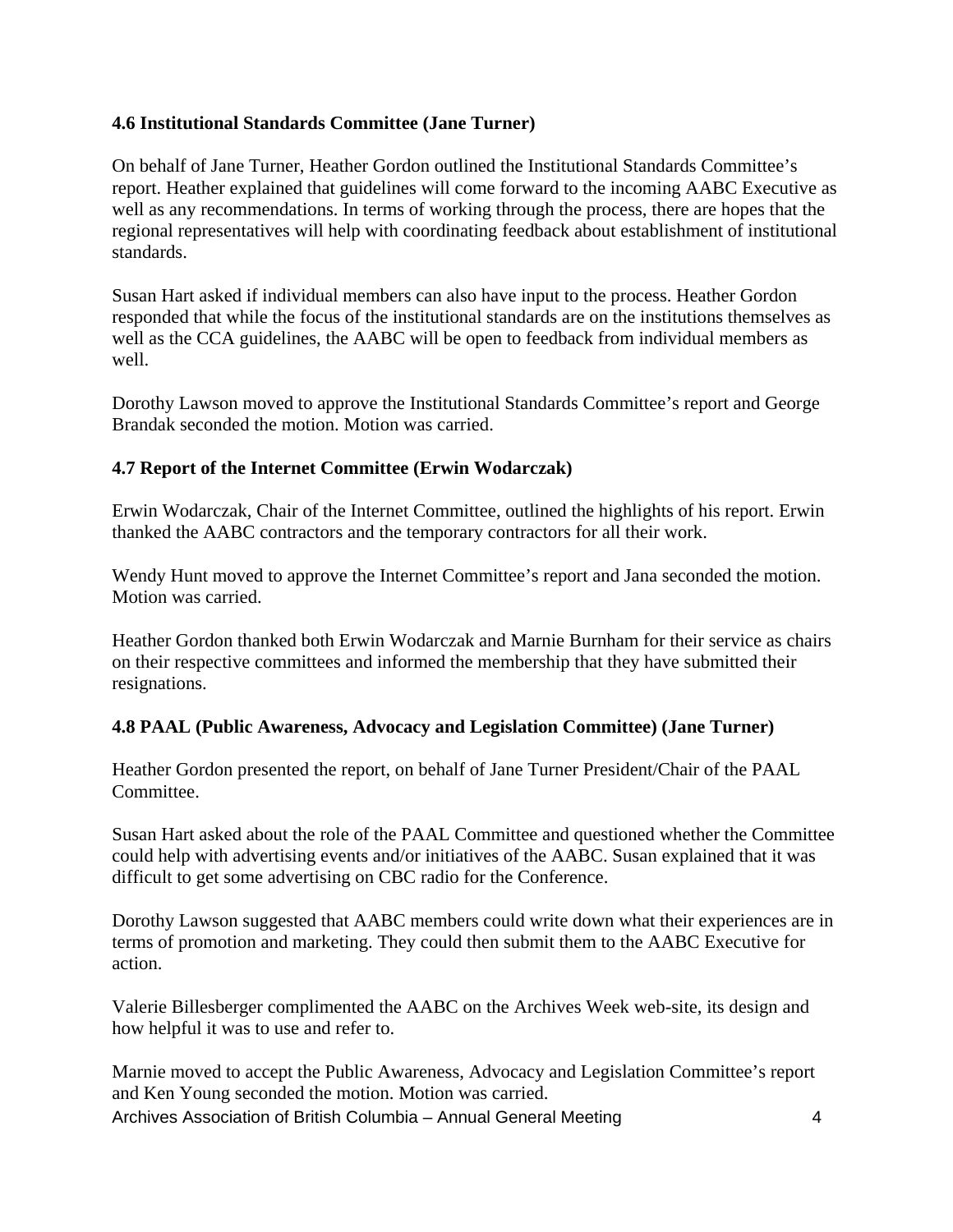# **4.9 Regional Representatives (Dorothy Lawson)**

Dorothy Lawson discussed the Regional Representatives report and encouraged the membership to take their turn in volunteering. For those who have been involved it has been both an enlightening and rewarding experience.

Jim Burrows moved to accept the Regional Representatives Committee's report prepared by the Individual Member-At-Large and Ken Young seconded the motion. Motion was carried.

# **4.10 Newsletter Editorial Board (Chris Hives)**

Erwin Wodarczak moved to accept the Newsletter Editorial Board's report and Jana Buhlmann seconded the motion. Motion was carried.

# **5. Other Business**

# **5.1 Provincial Archivist Report**

The Provincial Archivist, Gary Mitchell, discussed the up-coming provincial election and stated that when BC has a new parliament in place, the BC Archives will be looking forward to working on archival legislation for British Columbia. Gary Mitchell also reported that the BC Archives have funds to have a consultant review the current facility of the BC Archives and look at lobbying for a new facility/building. The Provincial Archivist commended all those who were involved with Archives Week 2000 and on making it a great success.

George Brandak asked the Provincial Archivist about the records of the government and that if there is a change in government how the records will secured. The Provincial Archivist assured George Brandak that the appropriate measures have been taken.

# **5.2 Recommendation for Honourary Life Membership**

Dovelle Buie, Secretary, reported to the membership that last night the AABC presented a life achievement award to Hugh Taylor for his many contributions to the Canadian and international archival communities.

Dovelle Buie asked the membership to support the Executive's recommendation to grant Hugh Taylor an honourary life membership with the AABC as a means to further recognize his distinguished service to the archival profession.

Susan Hart moved to accept the Executive's recommendation to grant Hugh Taylor an honourary life membership with the AABC and George Brandak seconded the motion. Motion was carried.

# **5.3 Constitutional Amendment**

Archives Association of British Columbia – Annual General Meeting 5 Dovelle Buie, Secretary, reported that at last year's AGM there was some question made as to the timing and the process of granting honourary life membership in the AABC. The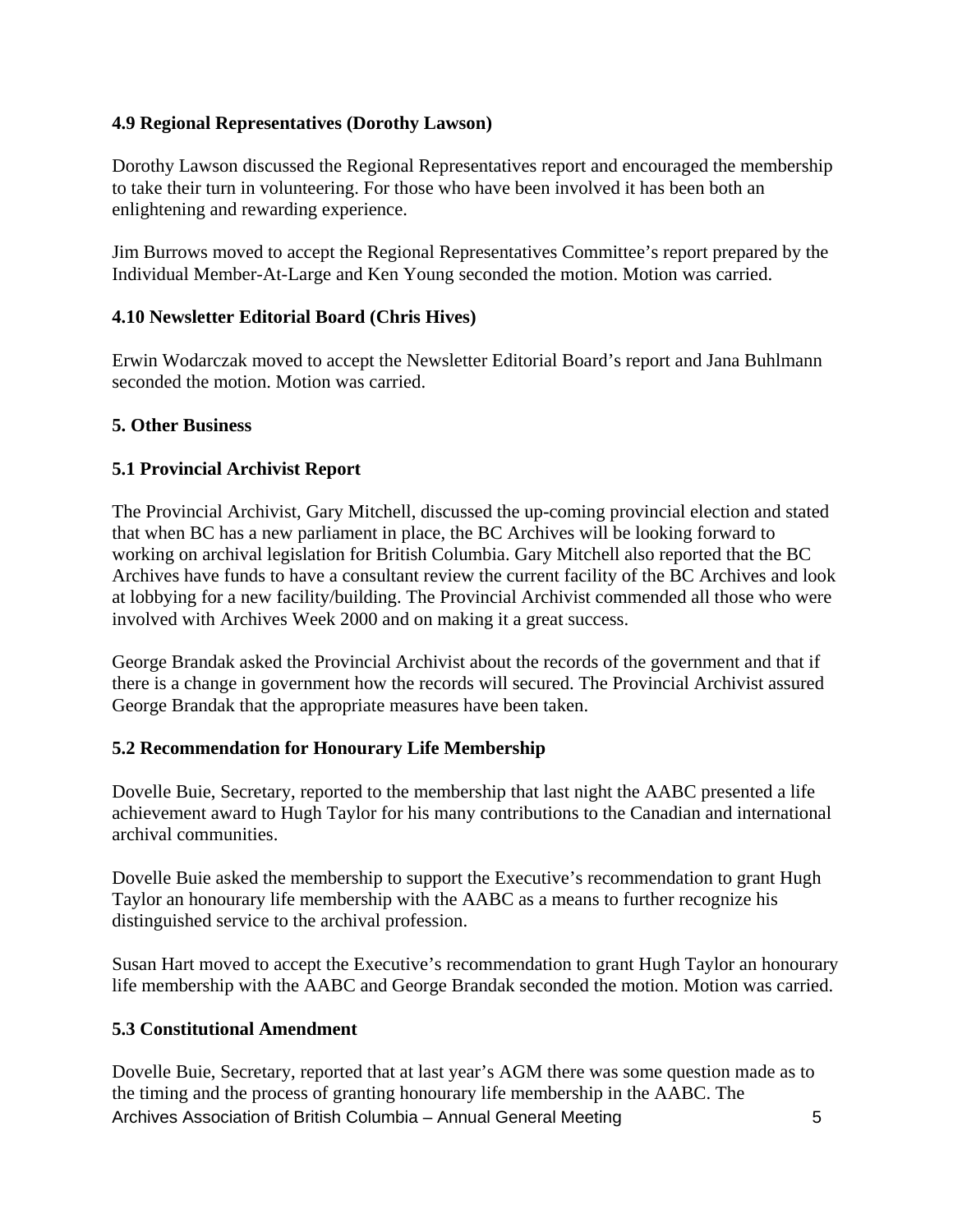Membership Committee examined the issue and recommended, by special resolution, to change the AABC's Constitution and Bylaws. The Executive supported the Membership Committee's recommendation to, by special resolution and vote at the AGM, change the constitution/bylaws from honourary life membership being accorded by a majority vote of the membership at the Annual General Meeting to honourary life membership being accorded by the Executive. As was explained in a letter to the Secretary from the Chair of the Membership Committee, the reasoning behind the recommended constitution/bylaw amendment was that the change would enable honourary life membership to be accorded at the Friday night banquet before the AGM, scheduled in past years on the following Saturday morning.

Jim Burrows expressed his appreciation for the special resolution and how the process of according honourary membership presents various procedural problems. Jim Burrows expressed that he thought that a change in the AABC Constitution and Bylaws was not necessarily the best means in which to address the issue. Having the Executive appoint honourary members does not carry with it the same weight in terms of the AABC membership as a community voting honourary members.

Susan Hart, supporting the motion, said that the change in the constitution would be no different than when we have other small groups make decisions on behalf of the larger Association. Susan Hart specifically referred to the role that the Grants Committee has in adjudicating grant applications.

Marnie Burnham commented that all honourary members that she is aware of have been made on recommendation of a member.

Jim Burrows expressed that the according of honourary membership should take place by the membership and not the Executive. He stated that by according the honourary membership by a vote at the AGM makes it more special and distinguishes it from being an award.

Dovelle clarified when asked that the recommendation has been made because it was referred from last year's conference.

Heather Gordon reviewed the ACA's process of according honourary membership. The AABC could formalize the process by having nominations forms, a nominations/elections committee review the submissions and then have the final review by the Executive. In this scenario, it would not be just the Executive who would decide who the honourary members would be that it would also involve committee input.

Ken Young asked if the AABC's AGM could be switched to happen before the Friday night banquet and thereby address the concerns of timing.

Jennifer Mohan, Conference Committee Chair of the 2001, Conference commented that the AGM is strategically scheduled to so that everyone will attend the AGM.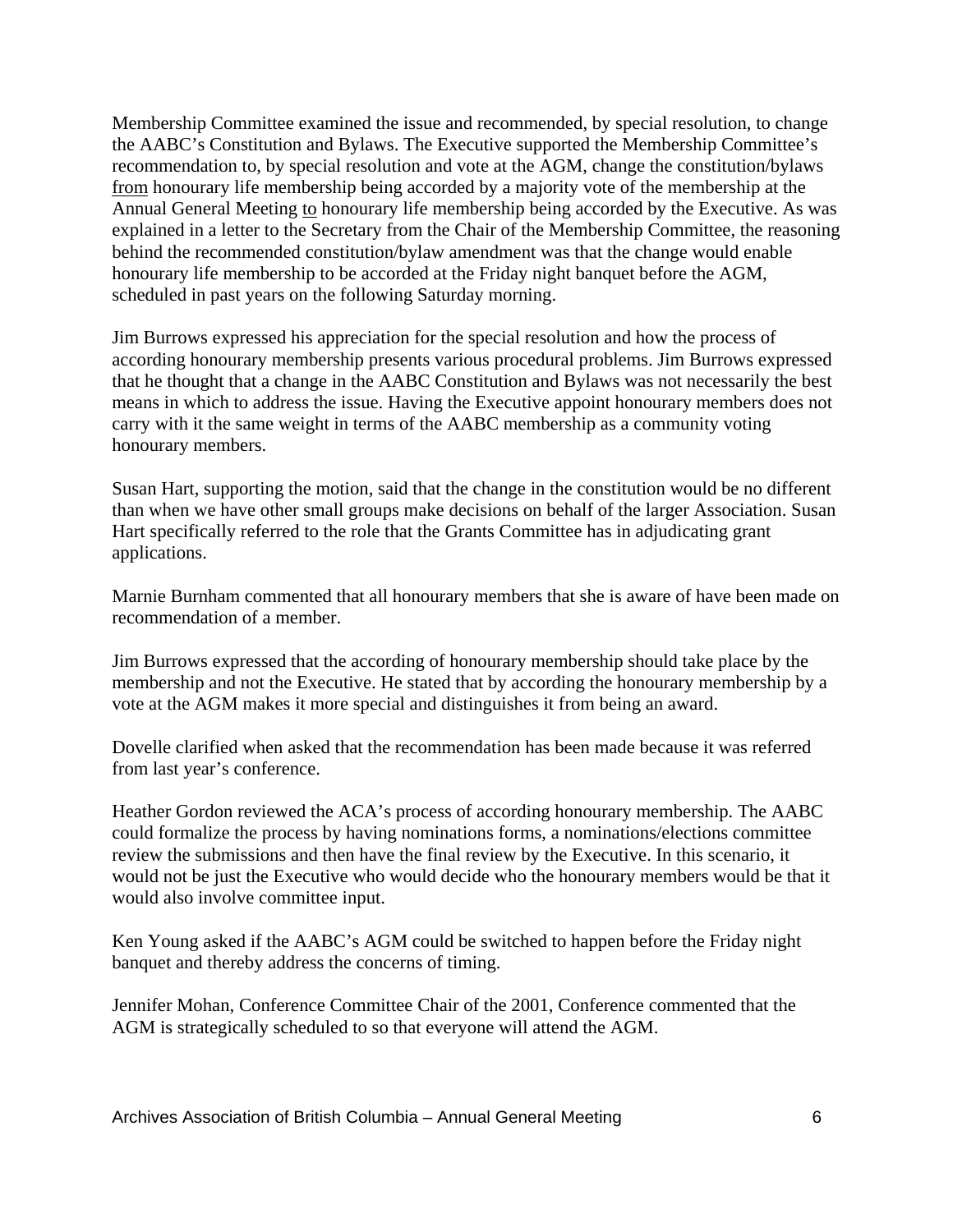Jim Burrows stressed that the change in the Constitution/Bylaws due to procedural difficulties is not desirable and takes away the honour in the membership deciding who its honourary life members will be.

Motion to accept the recommendation of the Executive and Membership Committee was made by Marnie Burnham and seconded by Jana Buhlmann. Heather Gordon, Vice President, conducted a vote. Of the members who voted, only 17 voted in favour. Motion was defeated. It is necessary to have 75% approval of the for a constitutional/bylaw amendment.

# **5.4 Archives Week 2001**

Heather Gordon reported that 2001 is the International Year of the Volunteer. Archives Week 2001, as a result, is building on this theme and will be "Celebrating Volunteer Service in Local Communities." Heather Gordon invited the membership to submit photographs from their collections that reflect the theme and will be used for the 2001 Archives Week poster. Details will follow.

# **5.5 150th Anniversary of Public Schooling – Patrick Dunae**

Patrick Dunae reported that 2001 is the 150<sup>th</sup> anniversary of the public school system in BC. Patrick Dunae outlined how he is working with a steering committee and asked the membership for their input to the project.

Gary Mitchell encouraged members to think about submitting CAAP (Canadian Archival Assistance Program) grants that focus on Public Education.

# **5.6 Tribute to Ruby Nobbs**

Heather Gordon informed the membership that the AABC and BC archival community has lost a long-standing member on April 4, 2001.

Cathy English spoke about Ruby Nobbs. Ruby had once told Cathy that she had heard of a relative who lived to 93 and that she wanted to surpass the record. Cathy was pleased to recount the story as Ruby passed away two weeks after her 94th birthday.

# **5.7 Conferences**

2002 – Conference with ACA

Archives Association of British Columbia – Annual General Meeting 7 Heather Gordon reported that the Association of Canadian Archivists will be holding their annual meeting in Vancouver in 2002. The AABC Executive has been discussing the conference and think that it may work for the AABC to coordinate its conference with that of the ACA's in June 2002. The AGM could be held on the Sunday after the ACA conference. Heather Gordon reported that AABC members are invited to submit ideas for sessions at the ACA. Heather Gordon encouraged the AABC members to be involved; the last time the ACA was in British Columbia was in 1983 and 1990. The ACA Conference in 2002 is a chance for AABC members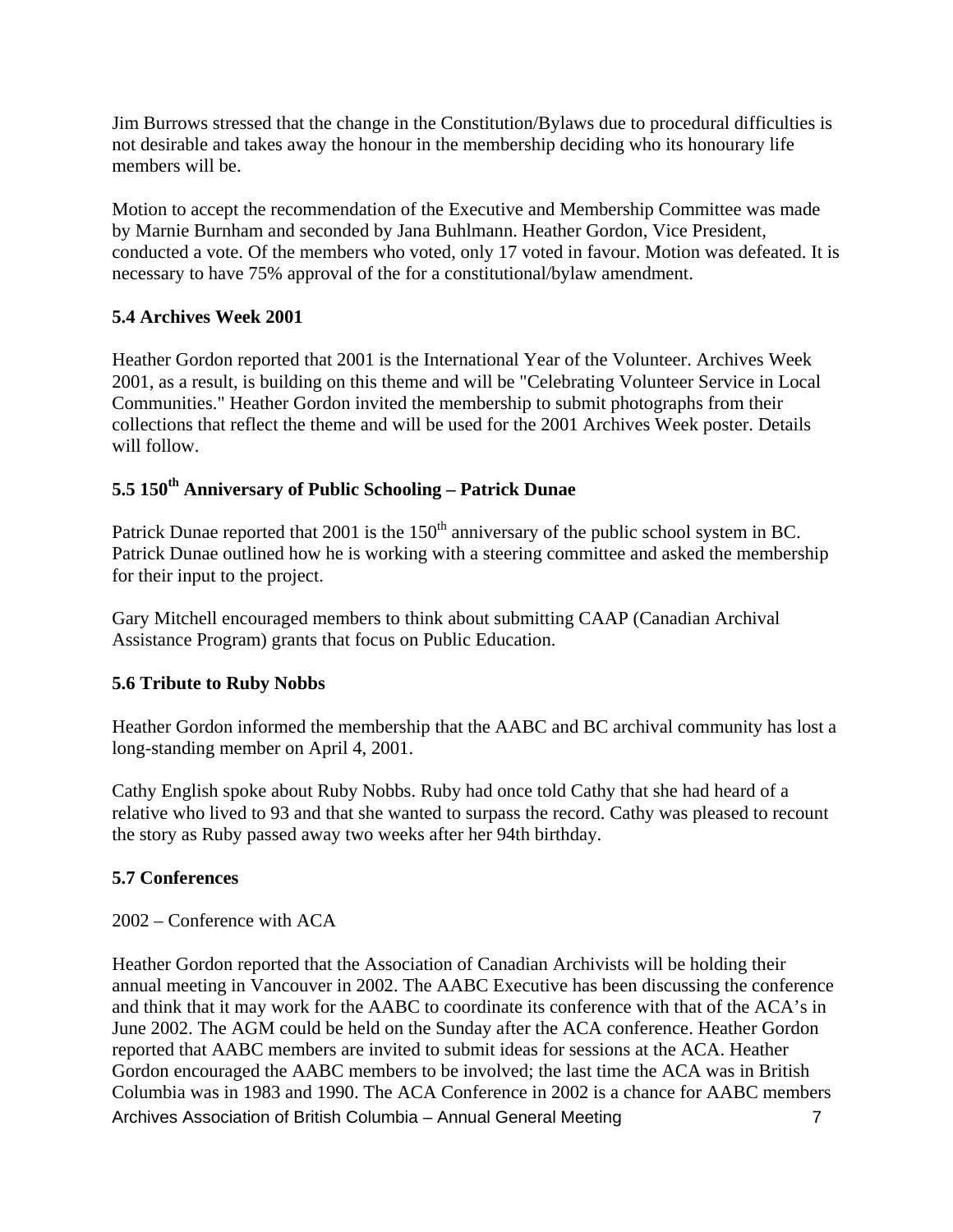to be involved with a conference that they would not usually attend. The AABC will most likely have travel subsidies and members should watch out for announcements about them in the coming months.

2003 – AABC Conference in Kamloops

Heather Gordon reported that the AABC will likely be holding its 2003 conference in Kamloops; this will be confirmed with Jane Turner.

#### **6. Nominations**

Heather Gordon reported that the Chair of the Nominations Committee, Chris Hives, was unable to attend the conference. Heather Gordon reported the slate of Executive as follows:

President - Heather Gordon Vice President - Michelle Barroca Treasurer - Carrie Stevenson Secretary - Dovelle Buie Individual Member-At-Large - Christine O'Donnell Institutional Member-At-Large - Laura Cheadle

Heather Gordon explained that the positions of Vice President, Treasurer and Individual Member-At-Large need to be approved and voted in by the membership; the other positions were approved at last year's AGM.

Cathy English moved to approve the Nominations Committee's recommendations and Ken Young seconded the motion. Motion was carried.

Heather Gordon called for nominations from the floor. There being no further nominations, the slate stood.

On behalf of the Executive, Heather Gordon thanked the Program Committee and Local Arrangements Committee for all their hard work. Heather stressed that the Southern Vancouver Regional Island regional group and the sisters of St. Ann did a phenomenal job in organizing the 2001 conference.

Hugh Taylor commented on how impressed he was with the Annual General Meeting. He expressed how he felt the meeting was very straightforward until the discussion on the according of honourary life membership and then it turned into a very democratic discussion. He asked if he was awarded with an honourary life membership.

Assurance was given that he was awarded with a honourary life membership in the AABC.

Hugh Taylor thanked everyone for a very enjoyable Annual General Meeting.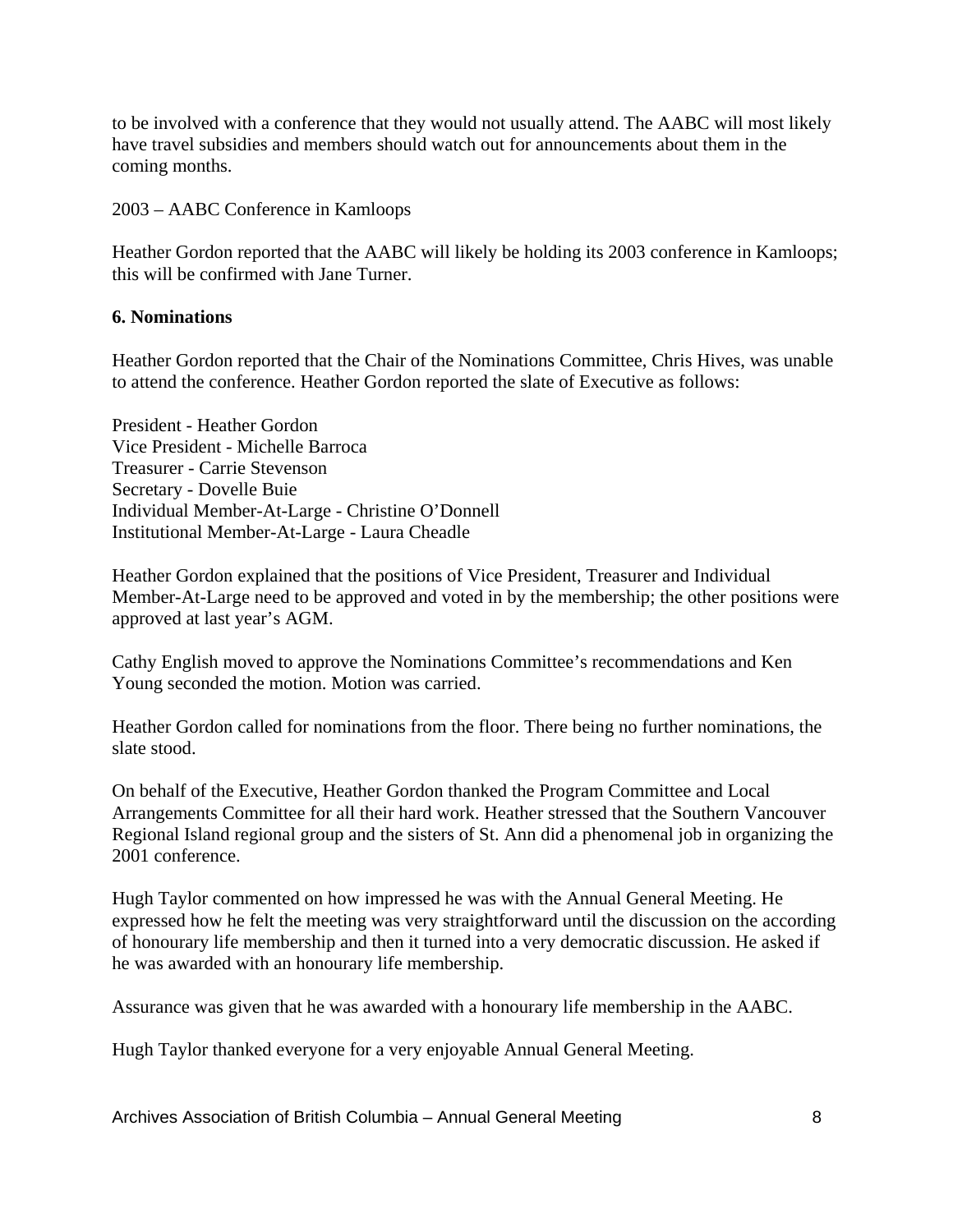George Brandak complimented the Executive on their hard work and moved to give approval for the work that has been done by the Executive. Wendy Hunt seconded the motion. Motion was carried.

#### **7. Adjournment**

Mickey King moved to approve the motion to adjourn the meeting and Jana Buhlmann seconded the motion. Motion was carried.

Meeting was adjourned at 12:57 pm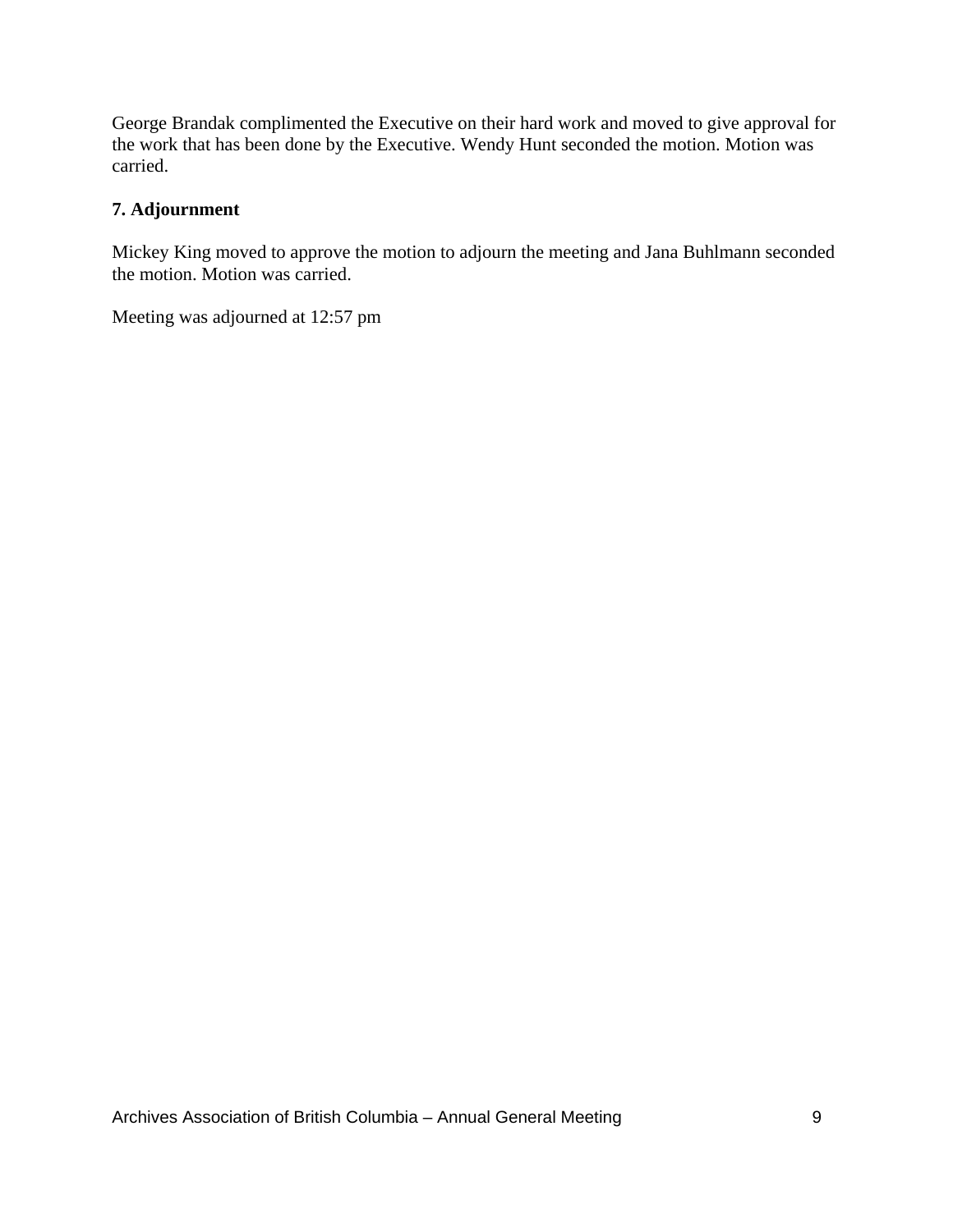# **2002 Annual General Meeting of the Archives Association of British Columbia - Minutes**

**23 May 2002 Vancouver, British Columbia**

#### **AABC Executive Members Present:**

**Heather Gordon,** President **Lara Wilson,** Vice President (Elect) **Carrie Stevenson,** Treasurer **Dovelle Buie,** Secretary **Laura Cheadle,** Institutional Member-At-Large **Christine O'Donnell,** Individual Member-At-Large

#### **1. Approval of the Agenda**

Meeting was called to order at 5:20 p.m.

Motion to approve the Agenda of the 2002 Annual General Meeting of the Archives Association of British Columbia was made by Chris Hives and seconded by Bill Purver. Motion was carried.

# **2. Approval of the Minutes of the 2001 AGM**

Motion to approve the minutes of the 2001 Annual General Meeting, held in Victoria, British Columbia on Saturday April 28, 2001 was made by Ken Young and seconded by Mickey King. Motion was carried.

#### **3. Executive Reports**

# **3.1 President's Report (Heather Gordon)**

Heather Gordon, President, reported that further to what she had written as a part of her report included in the Annual General Meeting package mail out, the financial situation of the AABC is such that we will be entering into a time of uncertainty in 2002/03. While the Provincial Government did fund, as was promised, the CAAT grant for the 2001/02 year (in the amount of \$84,000), Heather stressed that the AABC will not have access to CAAT funding for the 2002/03 year and beyond. The President thanked AABC members and other concerned parties who wrote letters to the Minister in response to the CAAT and CAAP funding cuts.

Heather Gordon thanked former Executive members who had worked very hard to have a clear plan for the management of the Association's finances. The President thanked in particular Lynne Waller, Chris Hives and Jane Turner.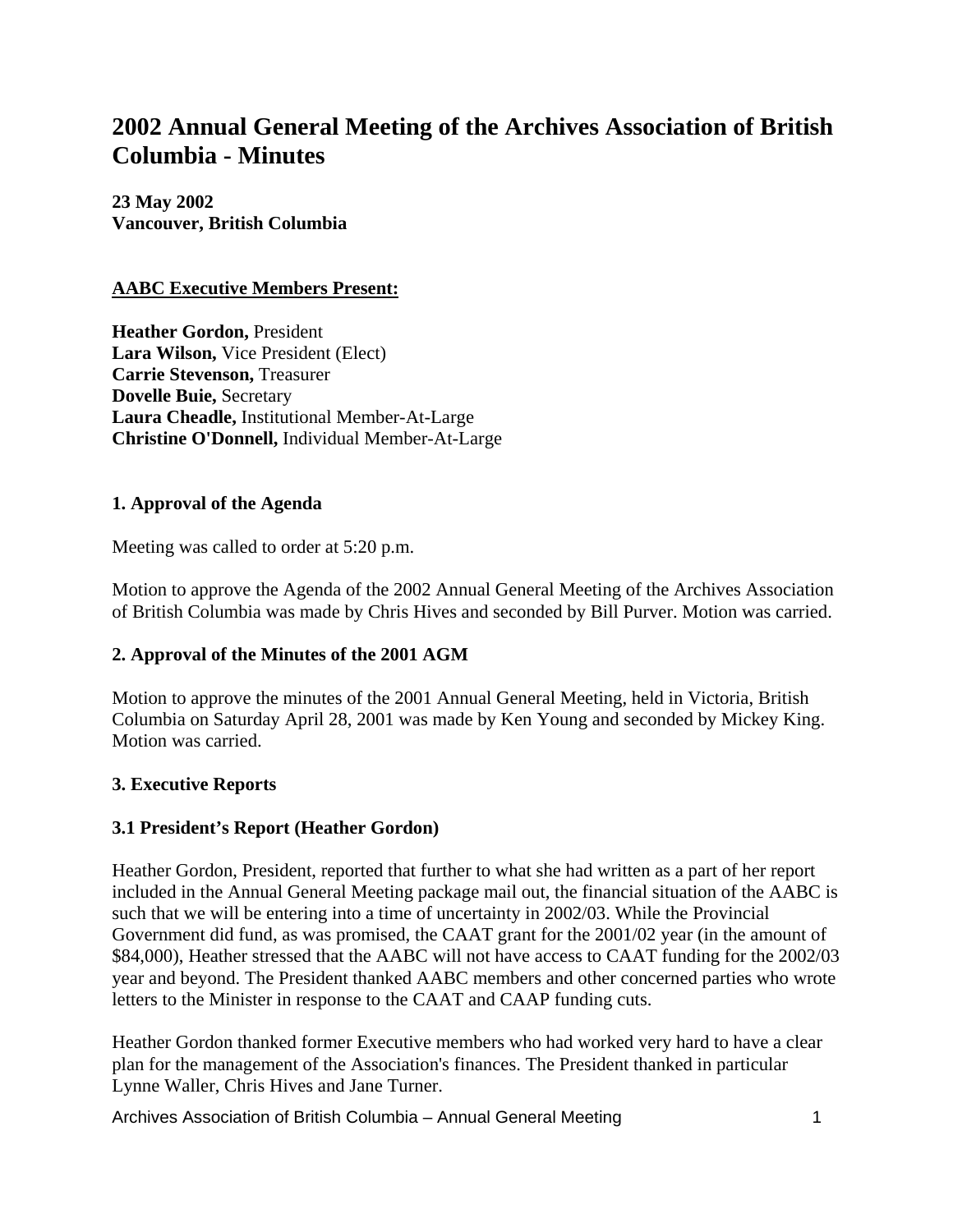Heather Gordon thanked her fellow Executive members for their support throughout the past year and also the hard work that has been done by the AABC contractors (Karen Blimkie, Rosaleen Hill, Bill Purver, and Jan Turner).

Evelyn Peters McLellan moved to approve the President's report and Erwin Wodarczak seconded the motion. Motion was carried.

# **3.2 Vice President's Report (Lara Wilson)**

Lara Wilson reported that further work has been done on investigating further sources of revenue for the AABC (Gaming Commission grants). The Education Committee will be working on applying for gaming funds.

George Brandak moved to approve the Vice President's report and Jan Turner seconded the motion. Motion was carried.

# **3.3 Treasurer & Financial Committee's Report (Carrie Stevenson)**

The Treasurer handed out the most recent Statement of Revenue and Expenses for the AABC. Susan Hart moved to approve the unaudited Statement of Revenue and Expenses and George Brandak seconded the motion. Motion was carried.

The Treasurer asked the membership to approve Evancic Perrault as the firm to conduct audit of the AABC's books. Tara Fung moved to approve Evancic Perrault as the AABC auditors and Ken Young seconded the motion.

Carrie Stevenson thanked Lynne Waller, former Treasurer of the AABC for all her hard work. Carrie Stevenson emphasized that the Association is facing some though realities in terms of how we will continue to run our programs in the next few years.

Lynne Waller moved to approve the report of the Treasurer and Financial Committee and Chris Hives seconded the motion. Motion was carried.

# **4. Committee Reports**

# **Standing Committees**

# **4.1 Education Committee (Linda Wills)**

Heather Gordon informed the membership that the pre-conference workshops run by the AABC in partnership with the ACA were very successful with 56 people attending the sessions. The ACA has discussed using the model of the Provincial Association running the workshops at the national conference as a model that may be followed in the future.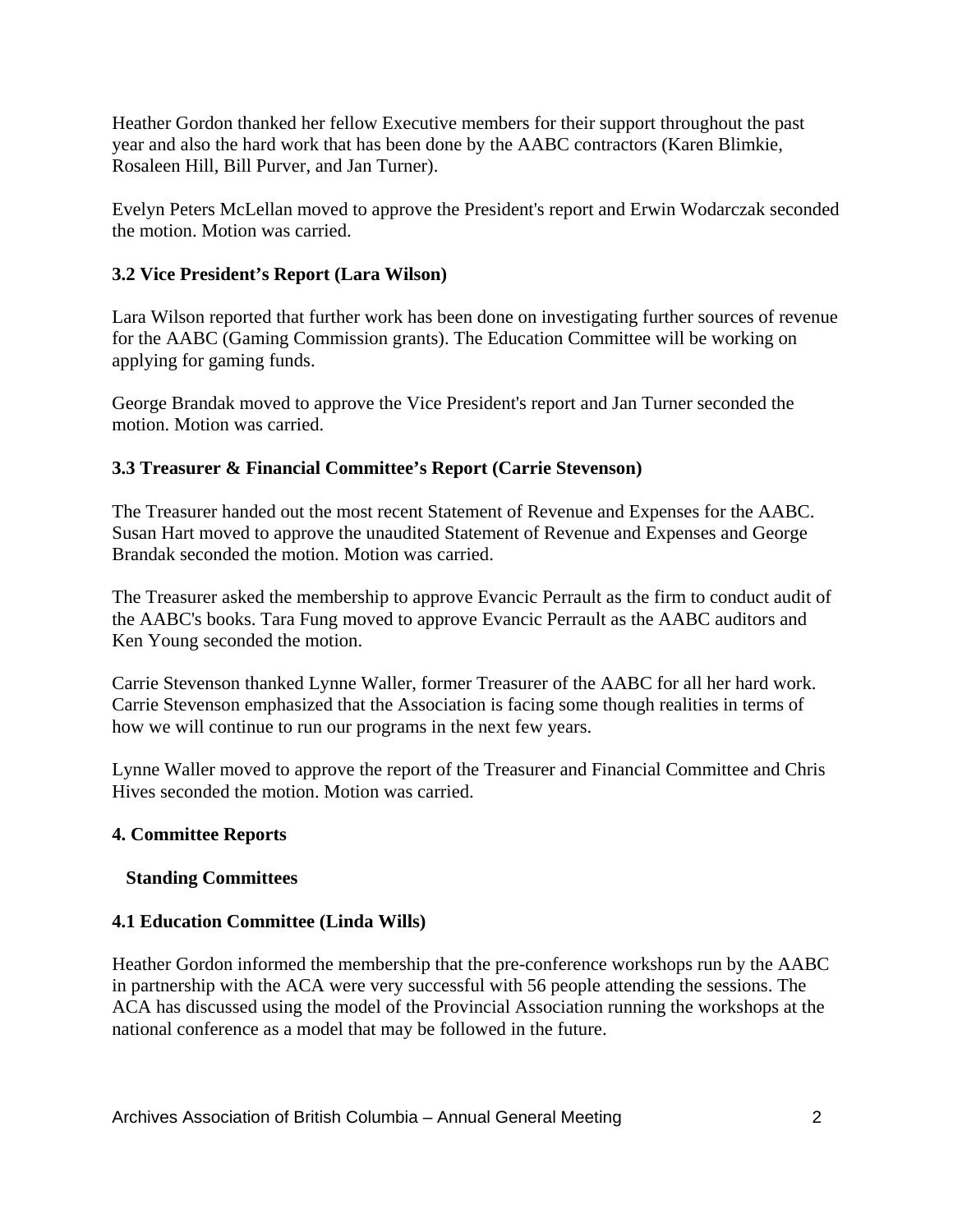Heather Gordon thanked the Chair of the Education Committee for all her hard work and informed the membership that Linda Wills will no longer be serving as Chair; the new chair will be Jane Turner.

Joni Mitchell moved to approve the Education Committee's report and Michael Gourlie seconded the motion. Motion was carried.

# **4.2 Grants Committee (Laura Cheadle)**

Laura Cheadle reminded the institutional members to complete the questionnaire that was sent out to them in their AGM package. The questionnaire asked members if they would be able to receive electronic reminders/information pertaining to grants. In addition to such a procedure saving the AABC a significant amount of money in postage and photocopying expenses, the turn-around time for grants is often very tight and e-mail would speed up the process for communicating grant-related information.

Chris Hives moved to approve the Grant Committee's report and Linda Wills seconded the motion. Motion was carried.

# **4.3 Membership Committee (Dovelle Buie)**

Lynne Waller moved to approve the Membership Committee's report and Evelyn Peters McLellan seconded the motion. Motion was carried.

# **Ad Hoc Committees**

# **4.4 BC Archival Preservation Service Advisory Committee (Dorothy Lawson)**

Erwin Wodarczak moved to approve the BC Archival Preservation Service Advisory Committee's report and Ken Young seconded the motion. Motion was carried.

# **4.5 Report of the Internet Committee (Heather Gordon)**

Heather Gordon reported that Marnie Burnham is a new member of the Internet Committee and thanked her for her work on the Committee.

George Brandak moved to approve the Internet Committee's report and Sister Margaret Cantwell seconded the motion. Motion was carried.

# **4.6 BC CAIN (Canadian Archival Information Network) Committee (Ann Carroll)**

Ann Carroll, BC CAIN Coordinator, informed the membership that there will be a "BC Digitization Equipment" grant intended for institutional members. Members should look for announcements/information that will be forthcoming in the next month.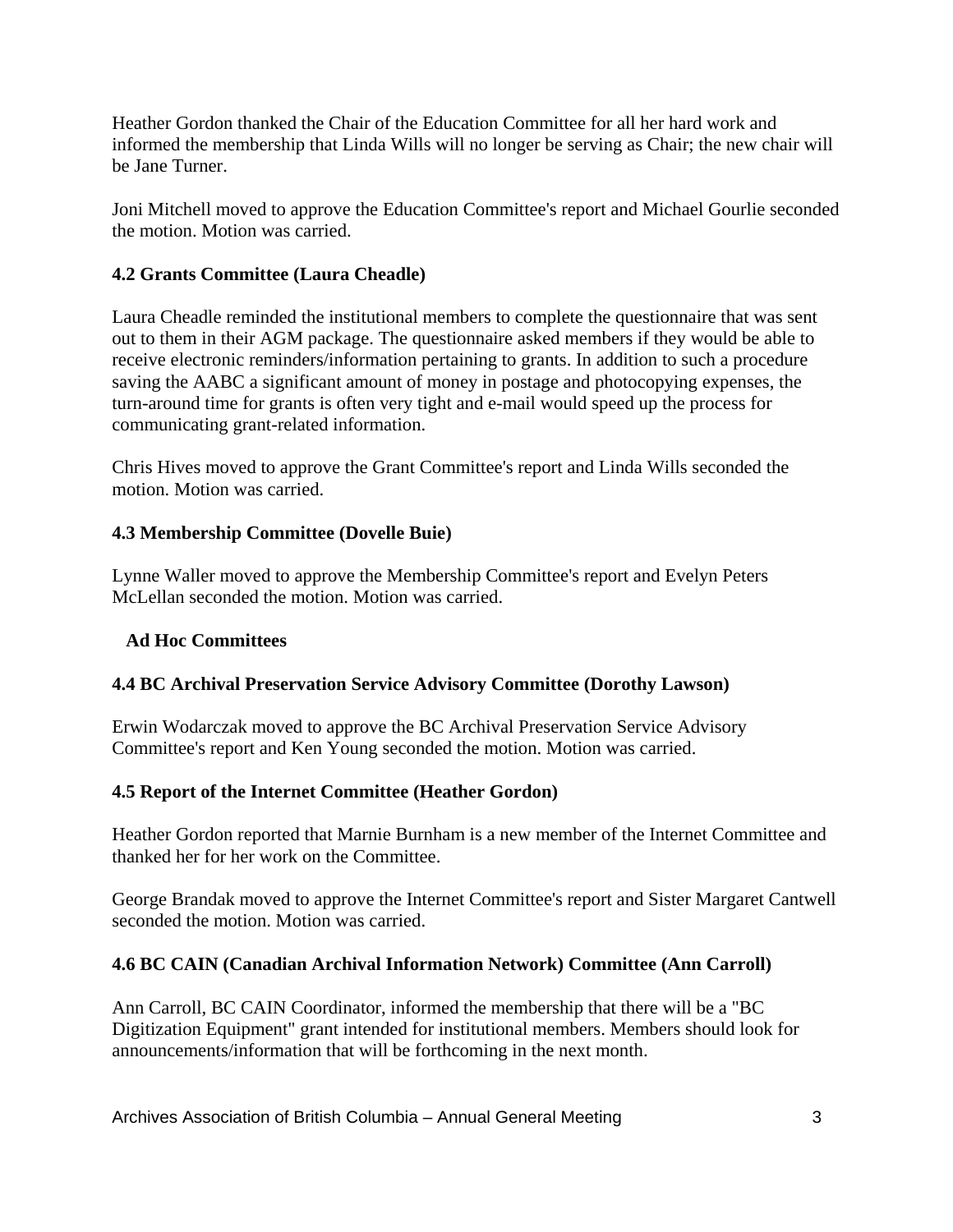Linda Wills moved to approve the BC CAIN Coordinator's report and Jane Turner seconded the motion. Motion was carried.

# **4.7 Institutional Standards Committee (Jane Turner)**

Joni Mitchell moved to approve the Institutional Standards Committee's report and Sister Margaret Cantwell seconded the motion. Motion was carried.

# **4.8 PAAL (Public Awareness, Advocacy and Legislation Committee) (Peter Johnson)**

Lynne Waller moved to approve the Public Awareness, Advocacy and Legislation Committee's report and Mickey King seconded the motion. Motion was carried.

# **4.9 Regional Representatives (Christine O'Donnell)**

Christine O'Donnell reported that Sister Margaret Cantwell is the new regional representative for Vancouver Island South and thanked Michael Carter for his work as the previous regional representative for that area.

Bill Purver moved to approve the Regional Representative Committee's report(s) and Ken Young seconded the motion. Motion was carried.

# **4.10 Newsletter Editorial Board (Chris Hives)**

Heather Gordon informed the membership that Chris Hives is stepping down as newsletter editor and thanked Chris for all his work.

Jan Turner moved to approve the Newsletter Editorial Board Committee's report and Ann Carroll seconded the motion. Motion was carried.

# **5. Other Business**

#### **5.1 2003 AGM and Conference**

Heather Gordon announced that next year's AABC conference will be held in Nanaimo - likely in the last week of the month (April 24th, 25th, & 26th, 2003). The 2004 conference will likely be held in North Vancouver.

# **5.2 Provincial Archivist's Report -- Gary Mitchell**

Gary Mitchell, Provincial Archivist, gave the membership an update on the BC Archives.

# **5.3 Tribute to Lillian Weedmark and Preben Mortensen**

Archives Association of British Columbia – Annual General Meeting 4 With a heavy heart and sympathy, Heather Gordon reported to the membership that two members had passed away: Lillian Weedmark and Preben Mortensen.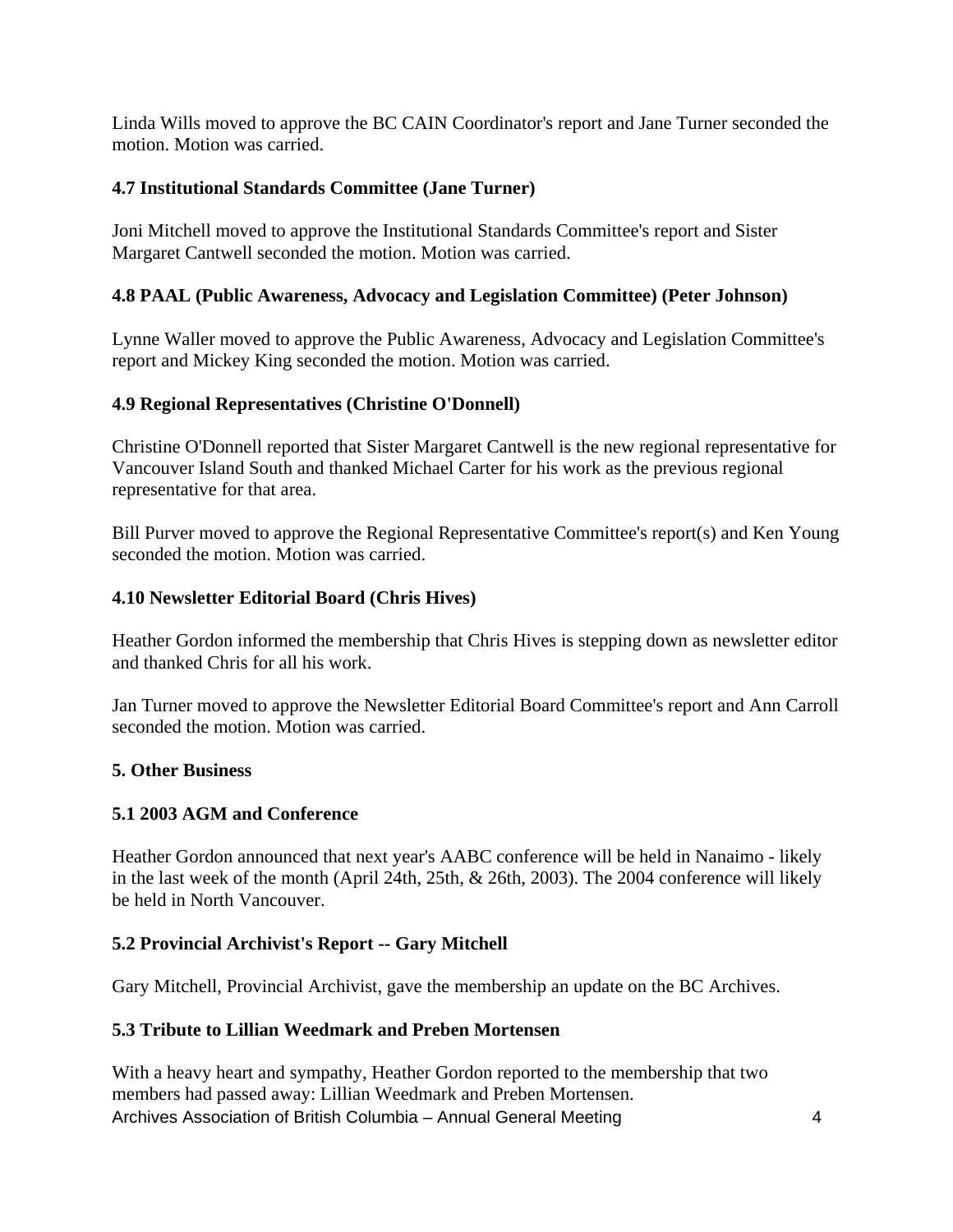#### **6.0 Nominations**

Blair Galston, Chair of the Nominations Committee, reported that the following members have let their names stand for the vacant positions on the AABC Executive Committee. Blair explained that, as per Section VI of the AABC Constitution and Bylaws, the nomination of the standing Vice President is being presented to the membership at the 2002 AGM as a result of the resignation of the elected Vice President Michelle Barocca in October 2001. The AABC Executive, on February 16, 2002, appointed Lara Wilson as the Vice President of the AABC. The members names and vacant positions are as follows:

President - Lara Wilson Vice President - Erwin Wodarczak Secretary - Erica Hernandez Institutional-Member-At-Large - Kathy Bossort

Blair asked three times for any other nominations from the floor. None being received, Joni Mitchell moved to approve the Nomination Committee's report and Kelly Harms seconded the motion. Motion was carried.

#### **7.0 Adjournment**

Meeting was adjourned at 6:10 pm.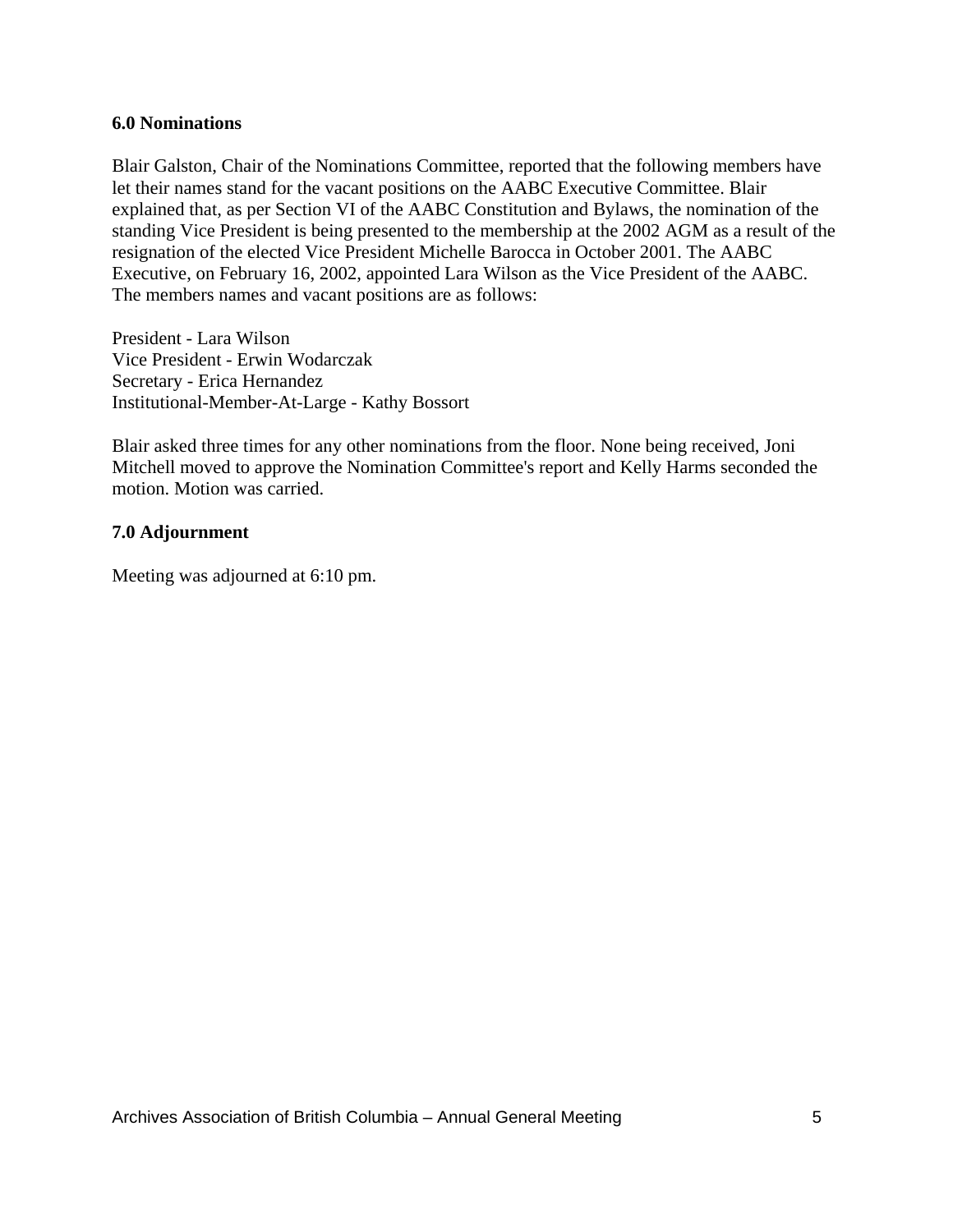# **2003 Annual General Meeting of the Archives Association of British Columbia - Minutes**

**26 April 2003 Location: Best Western Dorchester Hotel in the "Opera Room" Nanaimo, British Columbia**

**AABC Executive Members Present: Lara Wilson,** President **Carrie Eirene Stevenson,** Treasurer **Kathy Bossort,** Institutional Member-At-Large **Erica Hernández,** Secretary

**Regrets: Erwin Wodarczak,** Vice-President **Christine O'Donnell,** Individual Member-At-Large

#### **1. Approval of Agenda**

Meeting was called to order at 2:20 p.m.

Motion to approve the Agenda of the 2003 Annual General Meeting of the Archives Association of British Columbia was made by Chris Hives and seconded by Jane Turner. Motion was carried.

Call for vote to accept the 2003 agenda. Vote carried.

# **2. Approval of Minutes of 2002 AGM**

Lara Wilson noted two errors in the 2002 Minutes that required correction. Under the condition that these corrections be made a motion to approve the Minutes of the 2002 Annual General Meeting, held in Vancouver, British Columbia on Saturday, May 23, 2002 was made by George Brandak and seconded by Sue Baptie. Motion was carried.

Call for vote to accept the 2002 Minutes. Vote carried.

#### **3. Executive Reports**

# **3.1 President's Report -- Lara Wilson**

Lara Wilson presented the following points in addition to her President's Report: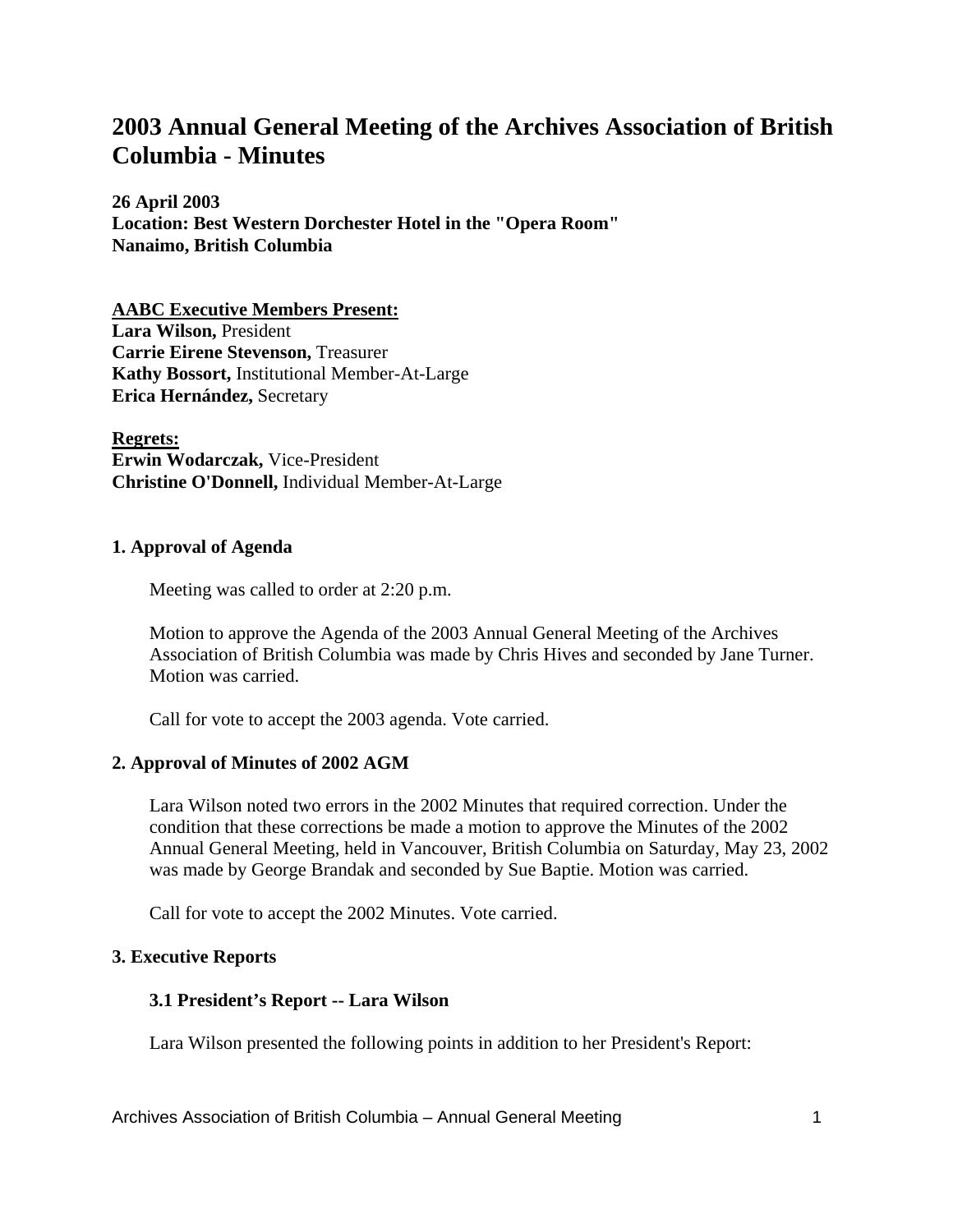Lara Wilson recently met with Richard Dancy and Sharon Platter to discuss pending changes to archives related legislation (i.e. private sector privacy legislation and Document Disposal Act). British Columbia is working with Alberta on this legislation development. Once completed, it will become a model for archives legislation across Canada. She will keep the membership posted as to the latest developments in this legislation process.

Lara Wilson reported that she had received word from the CCA regarding AABC grant applications and that these applications have been approved for the upcoming year. No word has yet been received regarding the future of CAIN funding.

Lara Wilson updated the membership on the ongoing consultation process being undertaken by the Executive in its future planning. This process has so far included the distribution of a survey to Institutional members, with future plans to distribute this same survey to Associate members as well. A March Strategic Planning Session attended by Executive members, Cmte Chairs and Regional Reps was also undertaken. Some key point brought up at this event included:

- Desire for transparent and proactive decision making
- Fear of current financial conditions and future uncertainty (desire to retain safety net)
- Desire to retain "health" of the organization (concern about volunteer "burnout")
- Hope to access and identify other funding sources (need for creative efforts in this regard)
- Desire to promote the organization and increase exposure and awareness of its programs
- Hope to maximize efficiency and maintain balance of service delivery

Lara Wilson expressed her thanks to outgoing Executive members Christine O'Donnell and Carrie Stevenson, and to outgoing committee chairs Dovelle Buie and Peter Johnson. She also thanked the rest of the Executive, Erwin Wodarczak, Erica Hernández, and Kathy Bossort for their support throughout the past year.

Jennifer Mohan moved to approve the President's Report and Lisa Beitel seconded the motion. Motion carried.

Call for vote to accept the President's Report. Vote carried.

#### **3.2 Vice President's Report -- Erwin Wodarczak**

Jane Turner moved to approve the Vice-President's Report and Bill Purver seconded the motion. Motion carried.

Call for vote to accept the 2002 Vice President's Report. Vote carried.

# **3.3 Treasurer & Financial Committee's Report -- Carrie Stevenson**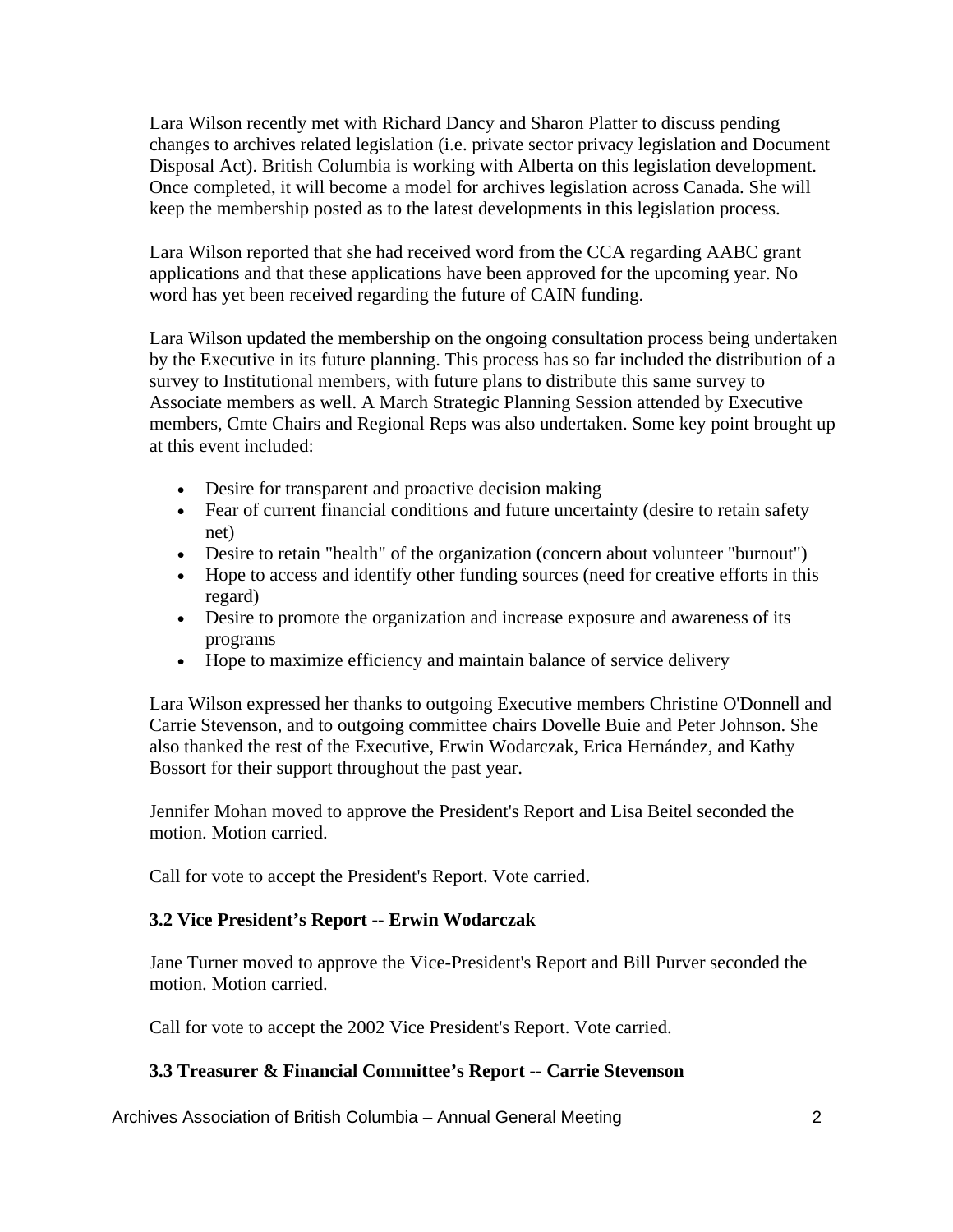Carrie Stevenson thanked the members of her Financial Committee Lynne Waller, Chris Hives, and Jane Turner for their support throughout the year.

To her report, Carrier added that the 2003/2004 budget will be included in the next AABC Newsletter and that advertising space on the AABC website generated \$600 in revenue last year.

The Treasurer asked the membership to approve the 2002 audited financial report included in the 2003 AGM package. George Brandak moved to approve the 2002 audited financial report and Siôn Romaine seconded. Motion carried.

Call for vote to accept the 2002 audited report. Vote carried.

The Treasurer asked the membership to approve Evancic Perrault as the firm to conduct the audit of the AABC's books for our year ending March 31, 2003. Chris Hives moved to approve Evancic Perrault as the AABC auditors and Valerie Billesberger seconded the motion. Motion carried.

Call for vote to accept the preceding motion. Vote carried.

Jane Turner moved to approve the Treasurer's Report and Heather Gordon seconded the motion. Motion carried.

Call for vote to accept the 2002 Treasurer's Report. Vote carried.

# **4. Committee and Program Reports**

# **4.1 Education Committee's Report -- Jane Turner**

Lisa Beitel moved to approve the Education Committee's Report and Trevor May seconded the motion. Motion carried.

Call for vote to accept the 2002 Education Committee's Report. Vote carried.

# **4.2 Grant Committee's Report -- Kathy Bossort**

To her report, Kathy Bossort added that she had received notification from the CCA that all applications had been approved, although a few still required some clarification. Kathy Bossort thanked her Cmt members Ann Carroll, Laura Cheadle, Chris Hives, Francis Mansbridge, and Christine O'Donnell for their support throughout the year.

Chris Hives moved to approve the Grant Committee's Report and Trevor May seconded the motion. Motion carried.

Call for vote to accept the 2002 Grant Committee's Report. Vote carried.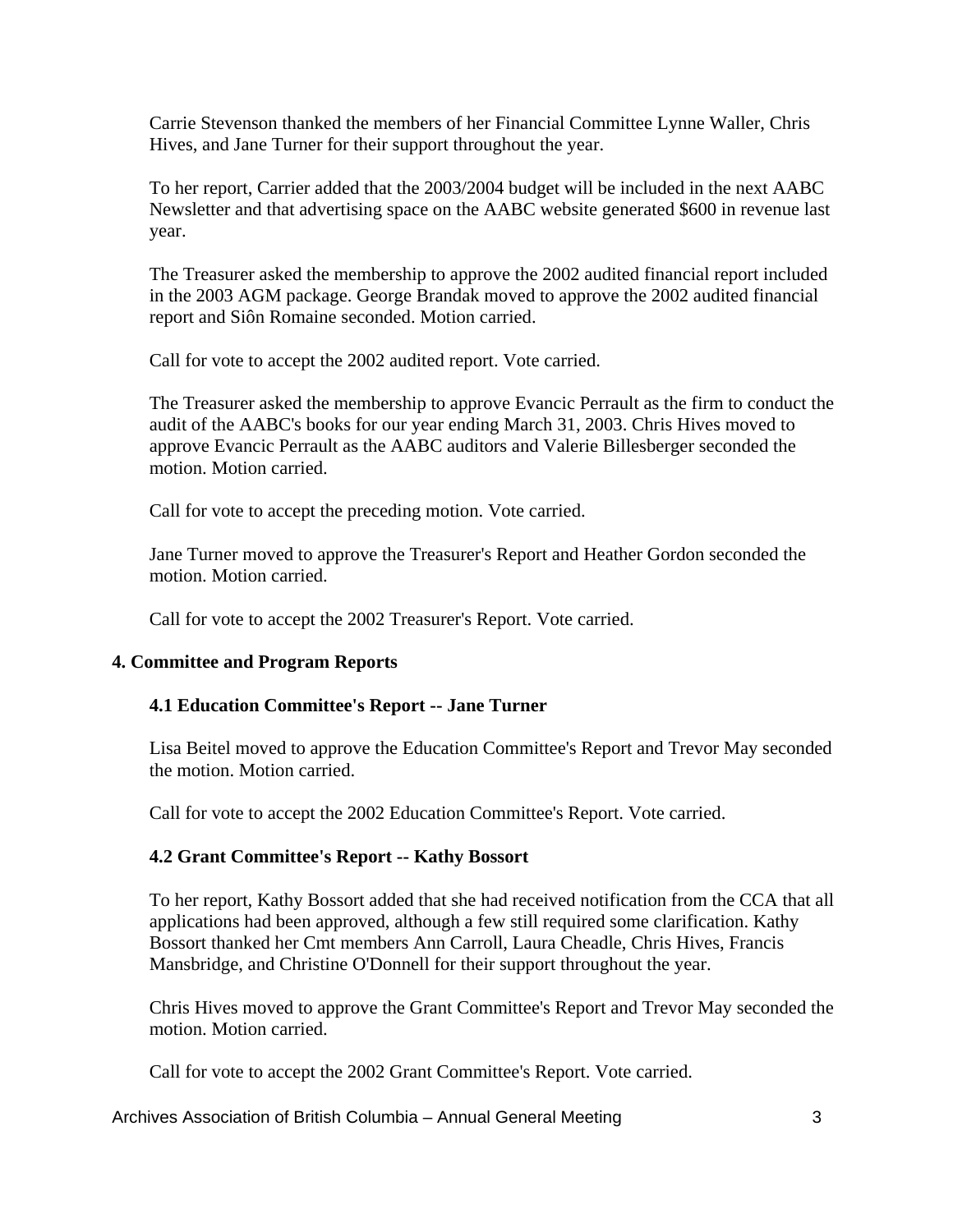# **4.3 Membership Committee's Report -- Dovelle Buie**

Trevor May moved to approve the Membership Committee's Report and Valentine Hughes seconded the motion. Motion carried.

Call for vote to accept the 2002 Membership Committee's Report. Vote carried.

#### **Ad Hoc Committees**

#### **4.4 BC Archival Preservation Service Advisory Committee (Dorothy Lawson)**

Jane Turner moved to approve the B.C. Archival Preservation Service Advisory Committee's Report and Valerie Billesberger seconded the motion. Motion carried.

Call for vote to accept the 2002 B.C. Archival Preservation Service Advisory Committee's Report. Vote carried.

#### **4.5 Internet Committee (Heather Gordon)**

Heather Gordon thanked ACT-Cinemage for their donation of a media server license. This license will assist the AABC in its upcoming CAIN project.

Siôn Romaine moved to approve the Internet Committee's Report and Jennifer Mohan seconded the motion. Motion carried.

Call for vote to accept the 2002 Internet Committee's Report. Vote carried.

# **4.6 BC CAIN (Canadian Archival Information Network) Committee (Ann Carroll)**

Chris Hives moved to approve the B.C. CAIN Co-ordinator's Report and George Brandak seconded the motion. Motion carried.

Call for vote to accept the 2002 B.C. CAIN Committee's Report. Vote carried.

# **4.7 PAAL (Public Awareness, Advocacy and Legislation Committee) (Peter Johnson)**

Lara Wilson added that Peter Johnson, who is concluding his term as PAAL Cmt Chair, was recently consulting with Geoff Wong of CBC Television - British Columbia regarding a possible Archives Week partnership. Lara Wilson also reported Peter's suggestion for the 2003 Archives Week theme: "100th anniversary of the founding of political parties in B.C." The 2003 Archives Week will also coincide with the AMIA conference being held in Vancouver this year. Lara Wilson again reported Peter's suggestion to coordinate joint activities with this group.

Archives Association of British Columbia – Annual General Meeting 4 Jane Turner moved to approve the Public Awareness, Advocacy and Legislation Committee's Report and George Brandak seconded the motion. Motion carried.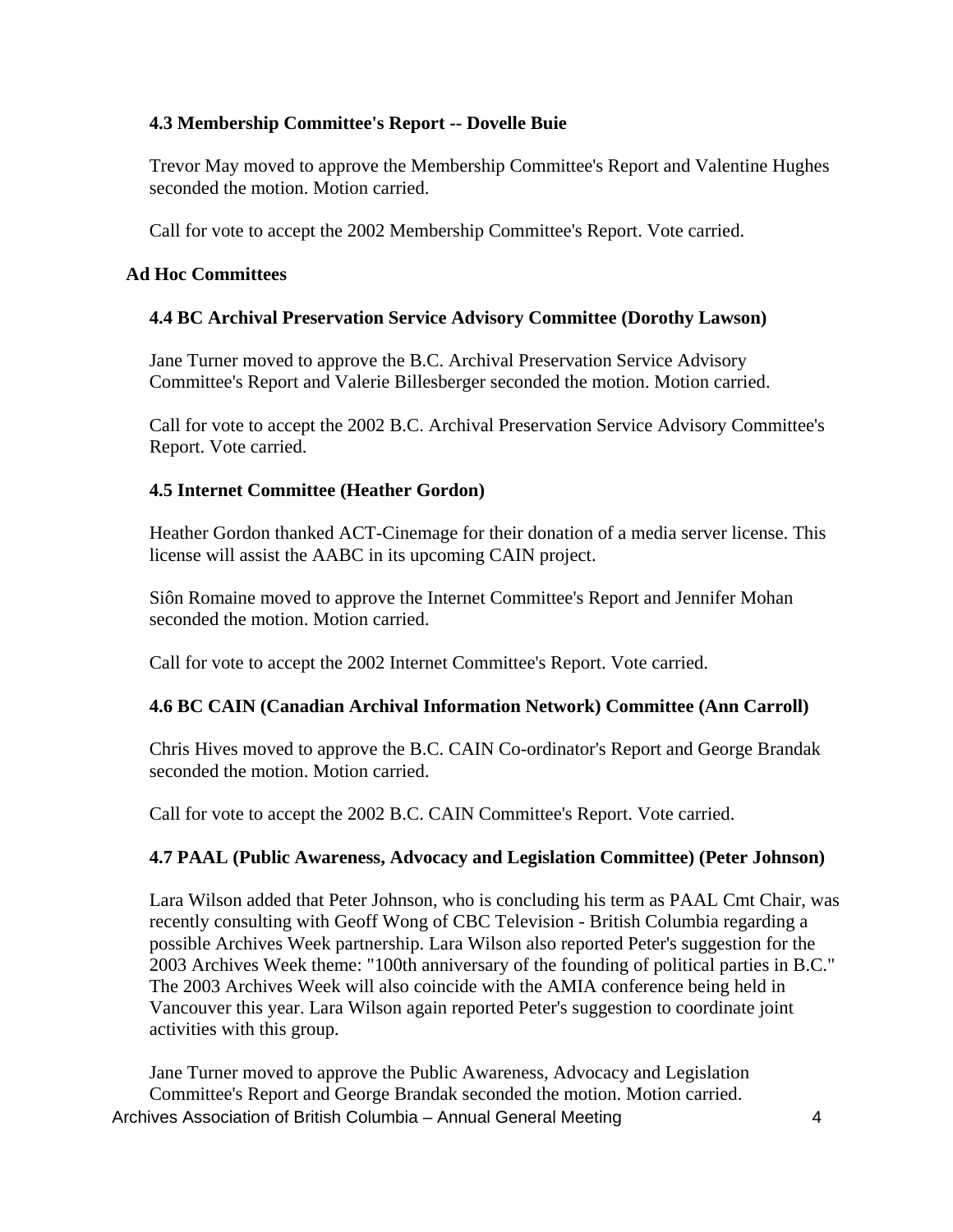Call for vote to accept the 2002 PAAL Committee's Report. Vote carried.

# **4.8 Regional Representatives (Christine O'Donnell)**

Jane Turner moved to approve the Regional Representative Regional Reports and Chris Hives seconded the motion. Motion carried.

Call for vote to accept the 2002 Regional Representative Regional Reports. Vote carried.

# **5. Other Business**

# **5.1 2004 AGM and Conference**

Lara Wilson reported that the 2004 conference will be held in North Vancouver.

# **5.2 Report from the Director, British Columbia Archives - Gary Mitchell**

Gary Mitchell, Provincial Archivist, gave the membership an update on the BC Archives.

# **5.3 Recommendation for Honorary Life Membership**

Erica Hernández, Secretary reported to the membership that last night, the AABC presented a life achievement award to Sue Baptie for her many contributions to the Canadian archival community.

Erica Hernández asked the membership to support the Executive's recommendation to grant Sue Baptie an honorary life membership with the AABC as a means to further recognize her distinguished serve to the archival profession.

Valentine Hughes moved to accept the Executive's recommendation to grant Sue Baptie an honourary life membership with the AABC and Gary Mitchell seconded the motion. Motion was carried.

Call for vote to accept the Executive's recommendation for Honorary Life Membership. Vote carried.

# **5.4 Tribute to Kent Haworth**

Lara Wilson informed the membership that the Provincial and National archival communities lost a long-standing member on January 2003. Kent will be remembered for his tremendous efforts towards the enrichment of the Canadian archival community.

Gary Mitchell gave a very touching tribute to his friend and colleague, Kent Haworth.

# **6. Election of Executive Committee Members**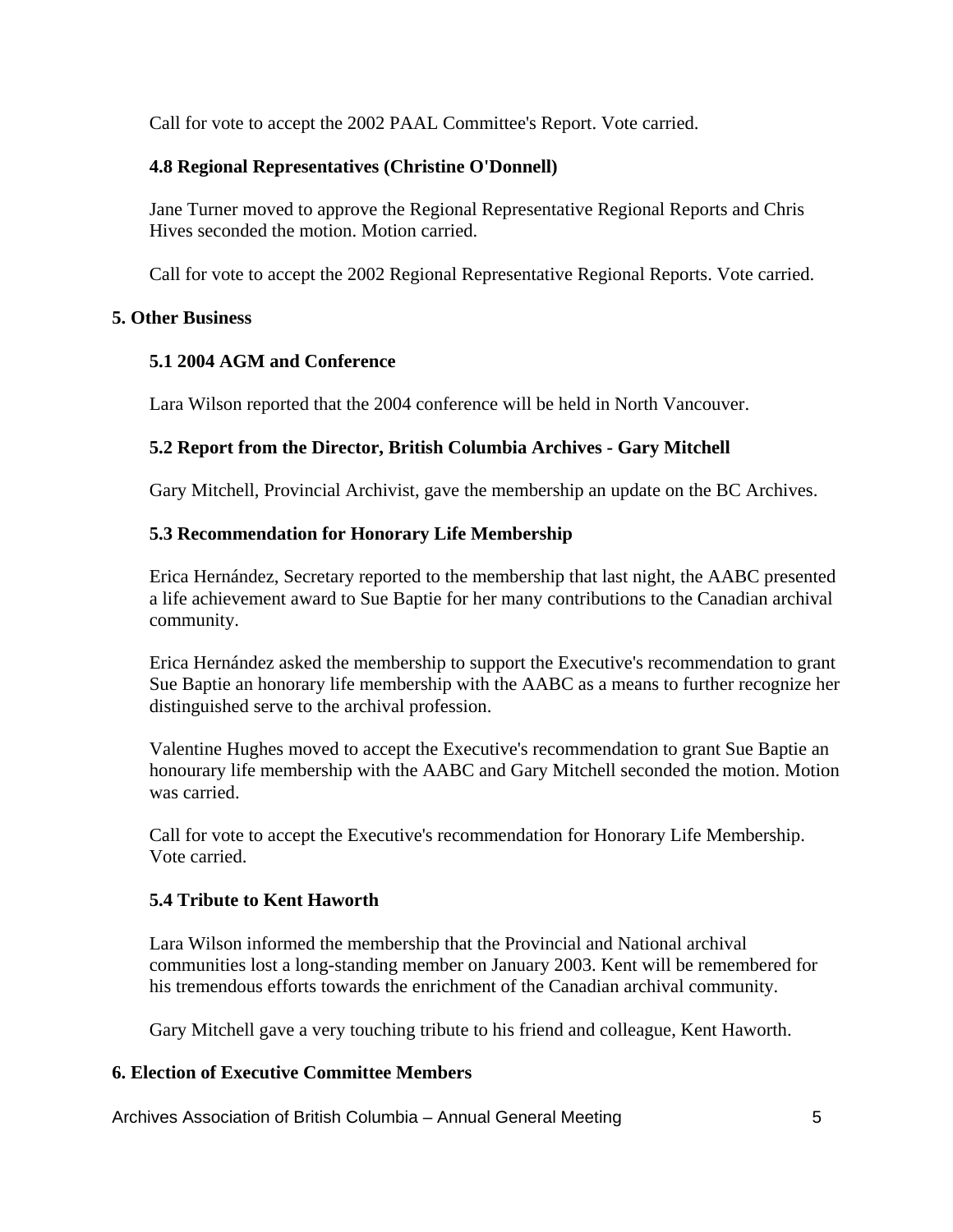#### **6.1 Nominations Committee's Report**

Jennifer Mohan reported that the following members have let their names stand for the following positions on the AABC Executive Committee:

- Vice President Christine Meutzner
- Individual Member-at-Large Siôn Romaine
- Treasurer Jian Liu

Jennifer Mohan thrice called for additional nominations from the floor. No additional names were forwarded.

Sue Baptie moved to approved the Nominations Committee's recommendations and Sister Margaret Cantwell seconded the motion. Motion was carried.

Call for vote to accept the 2002 Nomination Committee's Report. Vote carried.

#### **7. Adjournment**

#### **Thanks to the Executive**

On behalf of the AABC membership, George Brandak thanked outgoing President Lara Wilson for her dedication and hard work throughout her term. George also expressed his thanks to the efforts of the Executive Board.

Lara Wilson moved to approve the motion to adjourn the meeting and Mary Macintosh seconded the motion. Motion was carried.

Call for vote to adjourn the AGM. Vote carried.

Meeting was adjourned at 3:25 pm.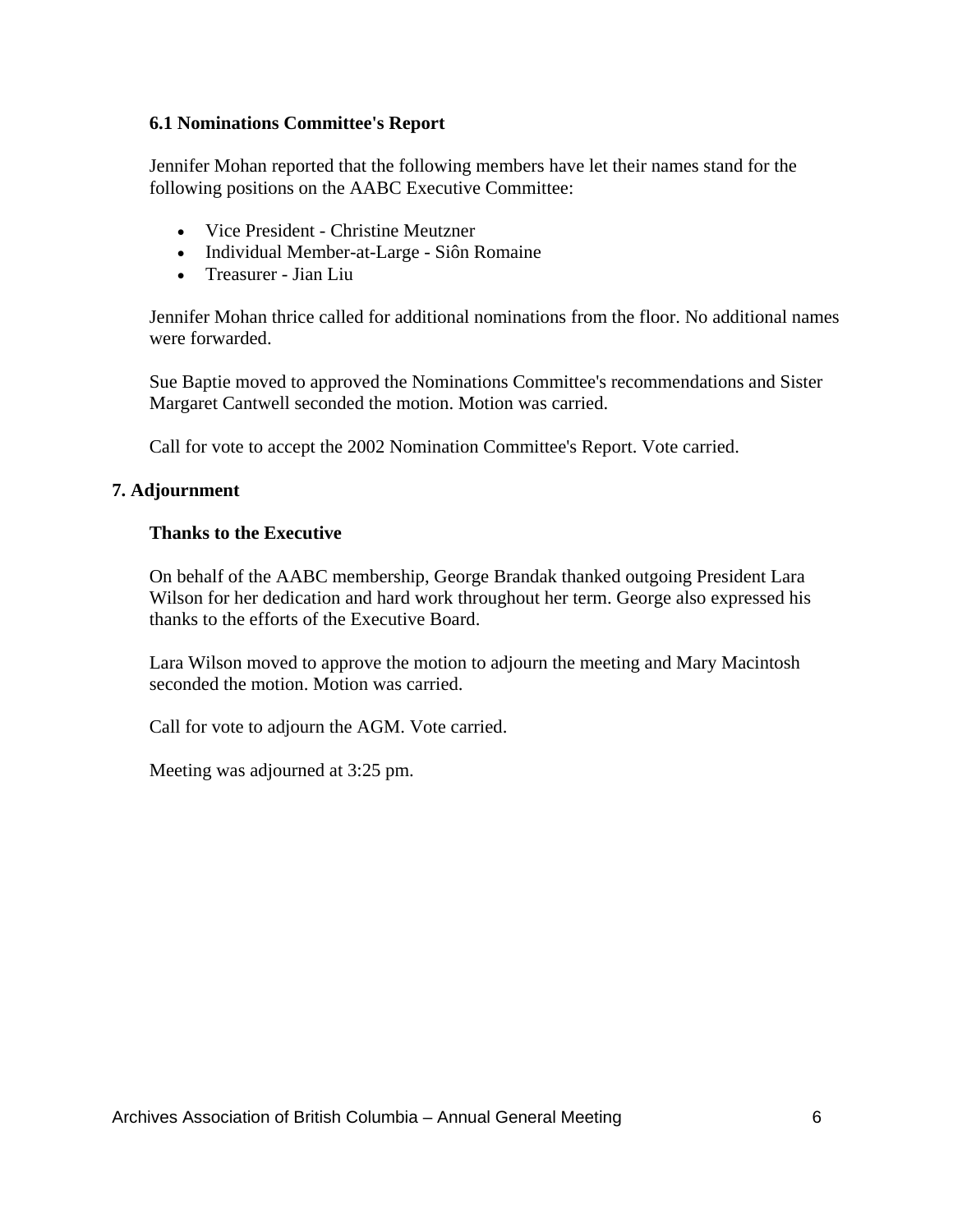# **2004 Annual General Meeting of the Archives Association of British Columbia - Minutes**

**24 April 2004 Location: Holiday Inn Hotel in the "Seymour Room" North Vancouver, British Columbia**

**AABC Executive Members Present: Erwin Wodarczak,** President **Christine Meutzner,** Vice-President **Jian Liu,** Treasurer **Lisa Beitel,** Secretary **Kathy Bossort,** Institutional Member-At-Large **Siôn Romaine,** Individual Member-At-Large

#### **1. Approval of Agenda**

Meeting was called to order at 1:32pm.

Gary Mitchell added "5.5 BC Anniversary" to Other Business. Motion to approve the Agenda of the 2004 Annual General Meeting of the Archives Association of British Columbia was made by Erwin Wodarczak and seconded by Susan Hart. Motion was carried.

Call for vote to accept the 2004 agenda. Vote carried.

#### **2. Approval of Minutes of 2003 AGM**

Lisa Beitel noted one error in the 2003 Minutes that required correction. Under the condition that this correction is made, a motion to approve the Minutes of the 2003 Annual General Meeting, held in Nanaimo, British Columbia on Saturday April 26, 2003 was made by Dorothy Lawson and seconded by Marnie Burnham. Motion was carried.

Call for vote to accept the 2003 Minutes. Vote carried.

#### **3. Executive Reports**

#### **3.1 President's Report – Erwin Wodarczak**

Erwin Wodarczak presented the following points in addition to his President's Report:

Erwin Wodarczak received notification from the CCA that all AABC Program Grants (Education, Preservation and Network Services) were approved in full and Institutional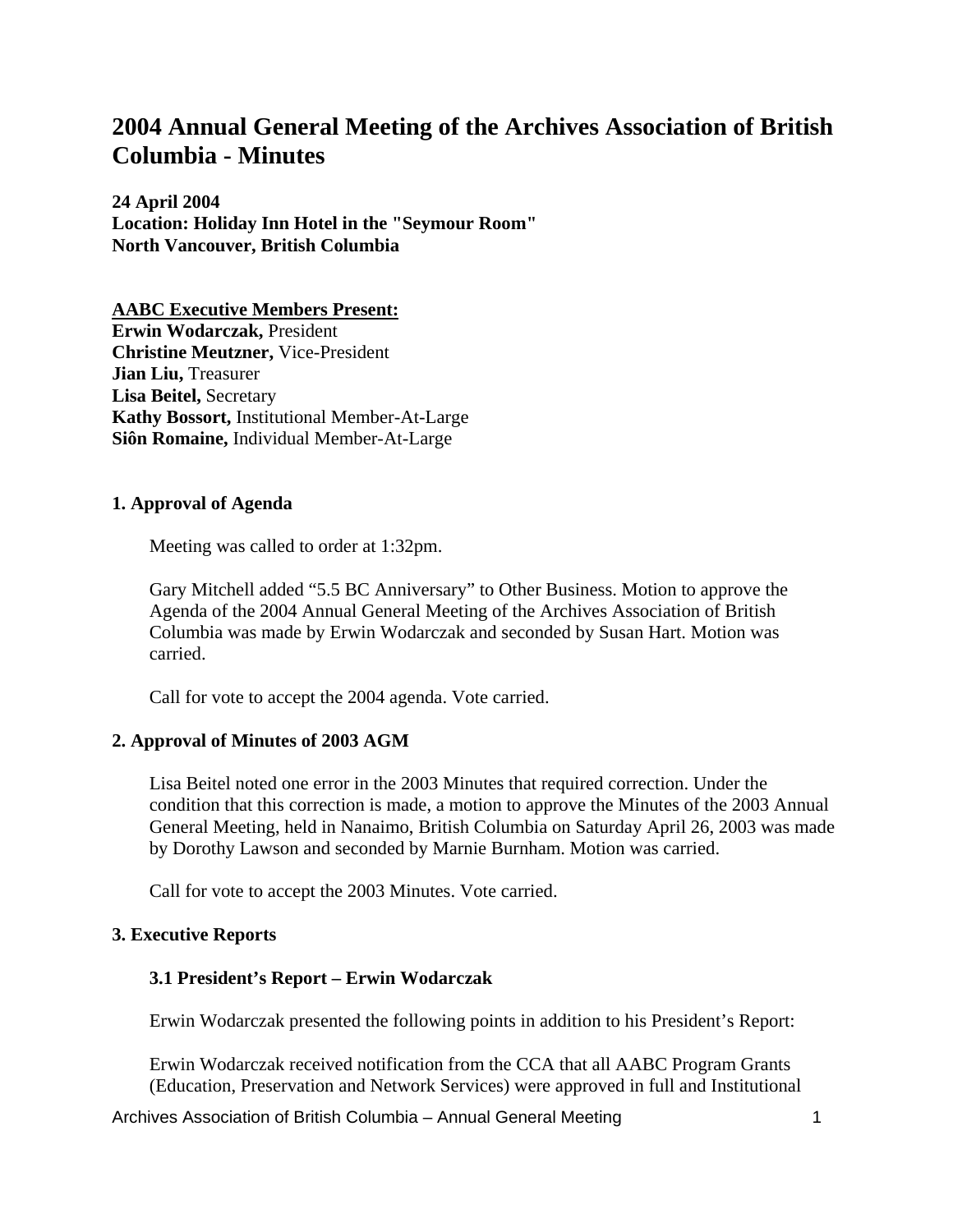Grants were approved pending clarification. Institutions have since been notified regarding their grant status.

Erwin Wodarczak completed an in-depth case study questionnaire on the AABC for the CCA survey.

Heather Gordon moved to approve the President's Report and Jennifer Mohan seconded the motion. Motion carried.

Call for vote to accept the President's Report. Vote carried.

# **3.2 Vice President's Report -- Christine Meutzner**

Christine Meutzner moved a vote of thanks to the members of the Conference and Local Arrangements Committees and the North Vancouver Museum and Archives volunteers and staff for organizing the 2004 AABC Conference in North Vancouver. Seconded by Erwin Wodarczak.

Lara Wilson moved to approve the Vice-President's Report and Anthea Seles seconded the motion. Motion carried.

Call for vote to accept the 2003-2004 Vice President's Report. Vote carried.

# **3.3 Treasurer & Financial Committee's Report -- Jian Liu**

Jian Liu stated that the 2004/2005 General Fund Budget will be included in the next newsletter and thanked members of the Finance Committee for their support throughout the year.

The Treasurer asked the membership to approve the 2003 audited financial report included in the 2004 AGM package. Jian Liu moved to approve the 2003 audited financial report and Wendy Hunt seconded the motion. Motion carried.

Call for vote to accept the 2003 audited report. Vote carried.

The Treasurer asked the membership to approve Evancic Perrault as the firm to conduct the review of the AABC's books for our year ending March 31, 2004. George Brandak moved to approve the motion and Erwin Wodarczak seconded. Motion carried.

Wendy Hunt moved to approve the Treasurer's Report and Jennifer Mohan seconded the motion. Motion carried.

Call for vote to accept the 2003-2004 Treasurer's Report. Vote carried.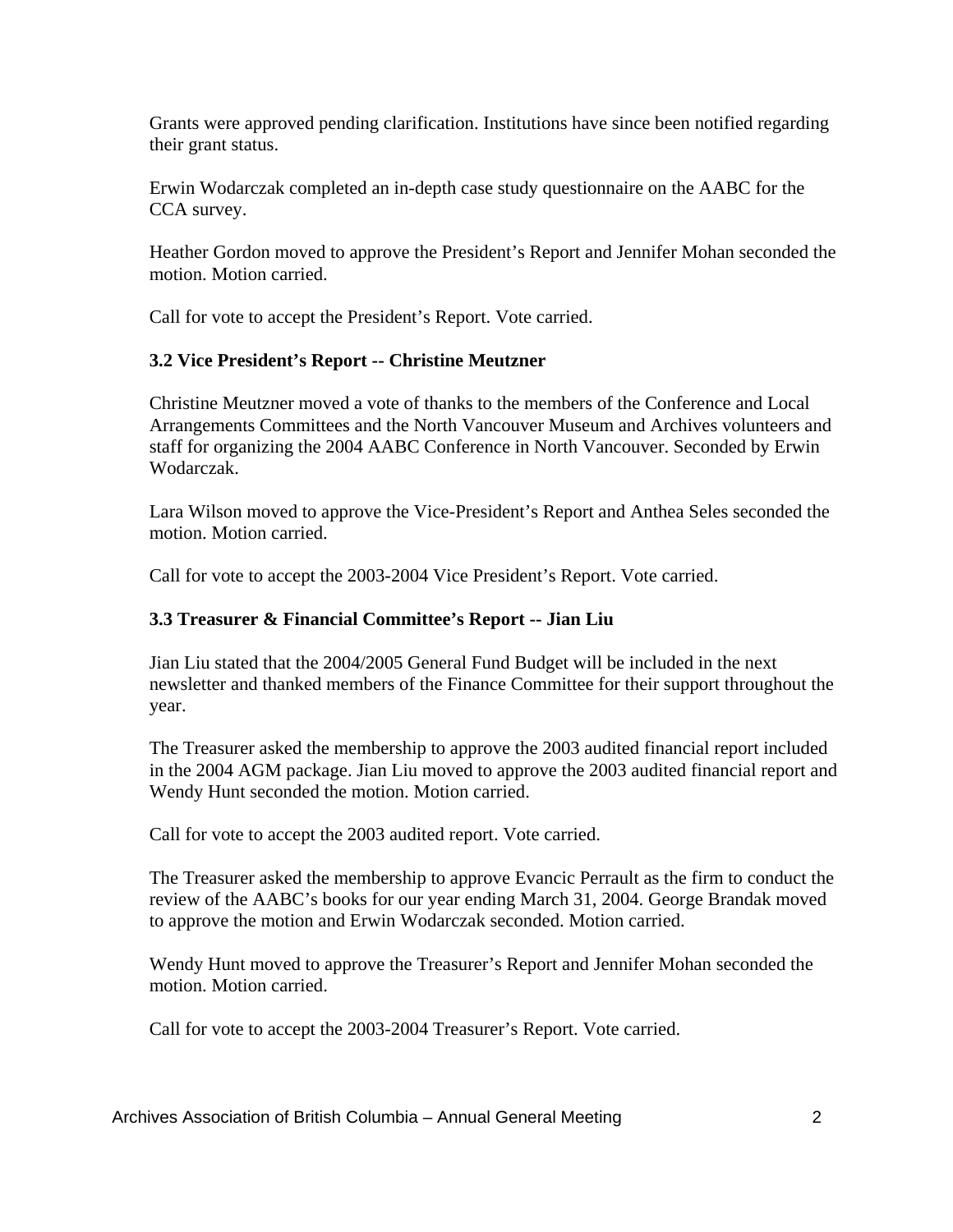#### **4. Committee and Program Reports**

#### **4.1 Education Committee's Report -- Jane Turner**

On behalf of Jane Turner, Francis Mansbridge reported that there have now been 28 site visits by the Education Archivist.

Francis Mansbridge moved to approve the Education Committee's Report and Val Hughes seconded the motion. Motion carried.

Call for vote to accept the 2003-2004 Education Committee's Report. Vote carried.

# **4.2 Grant Committee's Report -- Kathy Bossort**

Dorothy Lawson moved to approve the Grant Committee's Report and Val Billesberger seconded the motion. Motion carried.

Call for vote to accept the 2003-2004 Grant Committee's Report. Vote carried.

#### **4.3 Membership Committee's Report -- Jana Bühlmann**

Jana Bühlmann thanked Marnie Burnham for maintaining the Membership Database. There was some discussion about changes in membership statistics with particular attention to the low number of student members. George Brandak reminded everyone to check his or her entries in the Membership Directory and make sure that it is correct.

George Brandak moved to approve the Membership Committee's Report and Jennifer Mohan seconded the motion. Motion carried.

Call for vote to accept the 2003-2004 Membership Committee's Report. Vote carried.

#### **Ad Hoc Committees**

#### **4.4 BC Archival Preservation Service Advisory Committee (Dorothy Lawson)**

Dorothy Lawson thanked her committee members for their support throughout the year.

Anthea Seles moved to approve the B.C. Archival Preservation Service Advisory Committee's Report and Melanie Hardbattle seconded the motion. Motion carried.

Call for vote to accept the 2003-2004 B.C. Archival Preservation Service Advisory Committee's Report. Vote carried.

#### **4.5 Internet Committee (Heather Gordon)**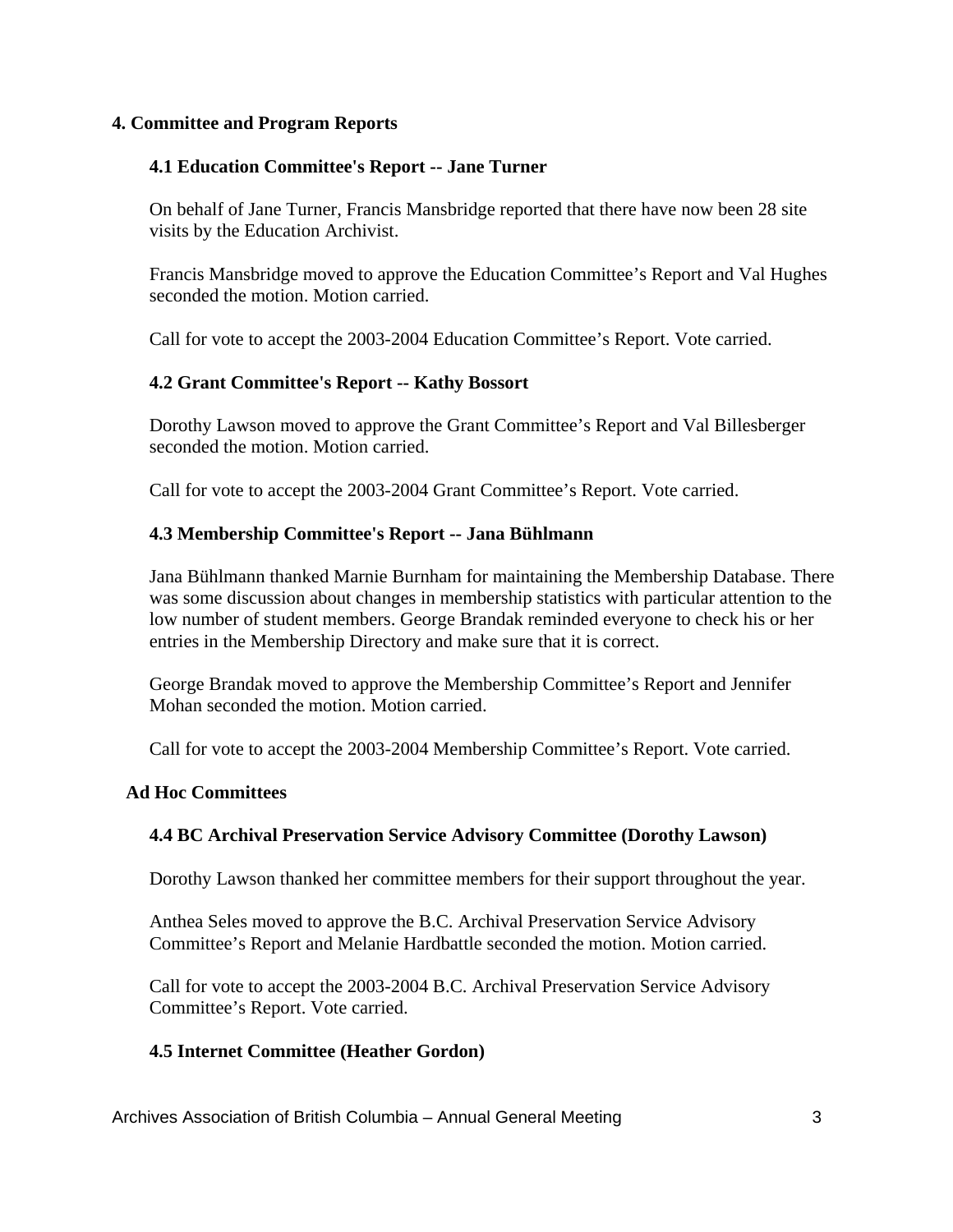Marnie Burnham moved to approve the Internet Committee's Report and Jana Bühlmann seconded the motion. Motion carried.

Call for vote to accept the 2003-2004 Internet Committee's Report. Vote carried.

# **4.6 BC Archives Canada (Canadian Archival Information Network) Committee (Ann Carroll)**

Lara Wilson presented an update on the status of CAIN funding and the CCA review. Lara reported that CCA did not receive from the Department of Canadian Heritage grant monies dedicated for provincial network support. The digitization monies available are being administered and distributed by the LAC (Library and Archives Canada). Projects proposals must be for virtual exhibitions, image repositories or large-scale digitization.

Lara explained that the Treasury Board review of the CCA's regular grants and contribution programs, and of CAIN is now underway. Ian Forsyth and Heather Gordon participated on the CAIN and Grants and Contribution Advisory Committees, respectively. CCA will keep the community posted on the outcome of these program audits, and the possible need for a campaign to support the renewal of CCA's funding authority and our network of networks.

Lara Wilson moved to approve the B.C. CAIN Co-ordinator's Report and Anthea Seles seconded the motion. Motion carried.

Call for vote to accept the 2003-2004 B.C. CAIN Committee's Report. Vote carried.

# **4.7 PAAL (Public Awareness, Advocacy and Legislation Committee) (Laura Cheadle)**

Dorothy Lawson moved to approve the Public Awareness, Advocacy and Legislation Committee's Report and Paul Hebbard seconded the motion. Motion carried.

Call for vote to accept the 2003-2004 PAAL Committee's Report. Vote carried.

# **4.8 Regional Representatives**

Lara Wilson moved to approve the Regional Representative Regional Reports and Jennifer Mohan seconded the motion. Motion carried.

Call for vote to accept the 2003-2004 Regional Representative Regional Reports. Vote carried.

# **4.9 Newsletter Editorial Board (Bob Edwards)**

Erwin Wodarczak reported that Bob Edwards has completed his term as Newsletter Editor and Siôn Romaine will take over as Editor for a one-year term. The newsletter will be presented as both a PDF and HTML version for a trial period of one year.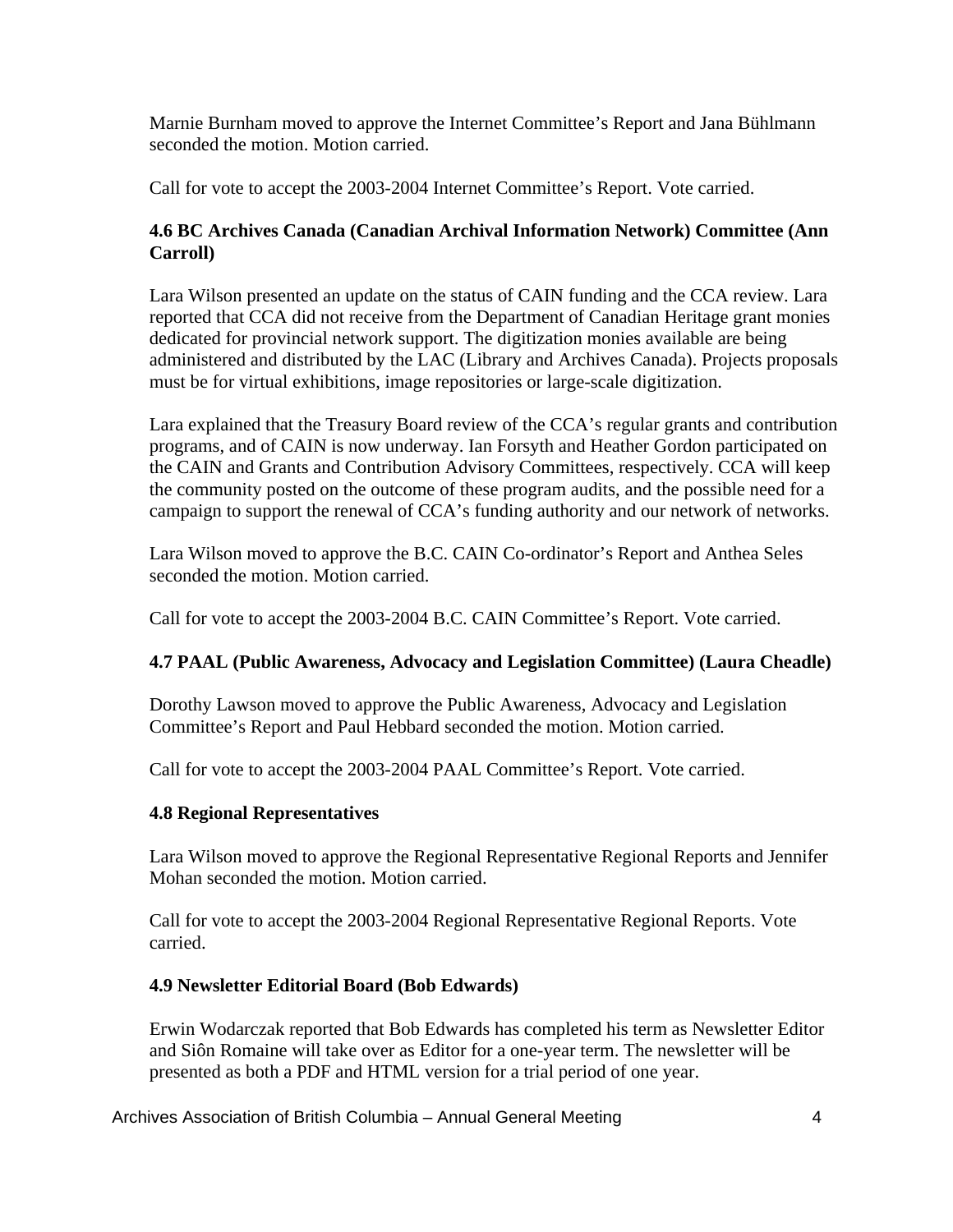Jana Bühlmann moved to approve the Newsletter Editorial Board report and Lisa Codd seconded the motion. Motion carried.

Call for vote to accept the 2003-2004 Newsletter Editorial Board. Vote carried.

# **5. Other Business**

#### **5.1 2005 AGM and Conference**

Erwin Wodarczak reported that no site has been chosen yet for the 2005 AABC AGM and Conference. The membership discussed the value of having a joint conference with either Alberta or Washington's archival associations. The incoming Executive will contact these associations to see if they are interested.

# **5.2 Report from the British Columbia Archives - Gary Mitchell**

Gary Mitchell gave the membership an update on the status of the BC Archives since its merger with the Royal BC Museum.

#### **5.3 Membership Fee increase**

On behalf of the Executive, Erwin Wodarczak presented a proposal to increase the 2005/2006 membership fees.

Jennifer Mohan moved to support the recommendation for the report proposing a 2005/2006 membership fee increase as presented by the Executive. All in favor of supporting the fee increase as outlined: 32; those opposed: 1. Motion carried.

Jennifer Mohan presented a motion that the Executive direct the Membership Committee to investigate the impact of a membership fee increase based on a sliding scale for Institutional Members. Val Billesberger seconded the motion. Motion carried.

Diane Webb moved to amend the motion by having the Membership Committee also investigate a sliding scale fee structure for Individual Members. Gary Mitchell presented a further amendment to the motion requiring the Membership Committee to report back to the membership at the 2005 AGM. Val Billesberger also presented an amendment to the motion asking the Membership Committee to work with Regional Representatives.

Erwin Wodarczak moved to vote on the additional amendments to the motion as presented. Seconded by Mary McIntosh. Motion carried.

# **5.4 Fundraising Report**

Erwin Wodarczak presented the Fundraising Report prepared by Barb Towell and Carrie Stevenson. Erwin reported that the report has been posted to the AABC website under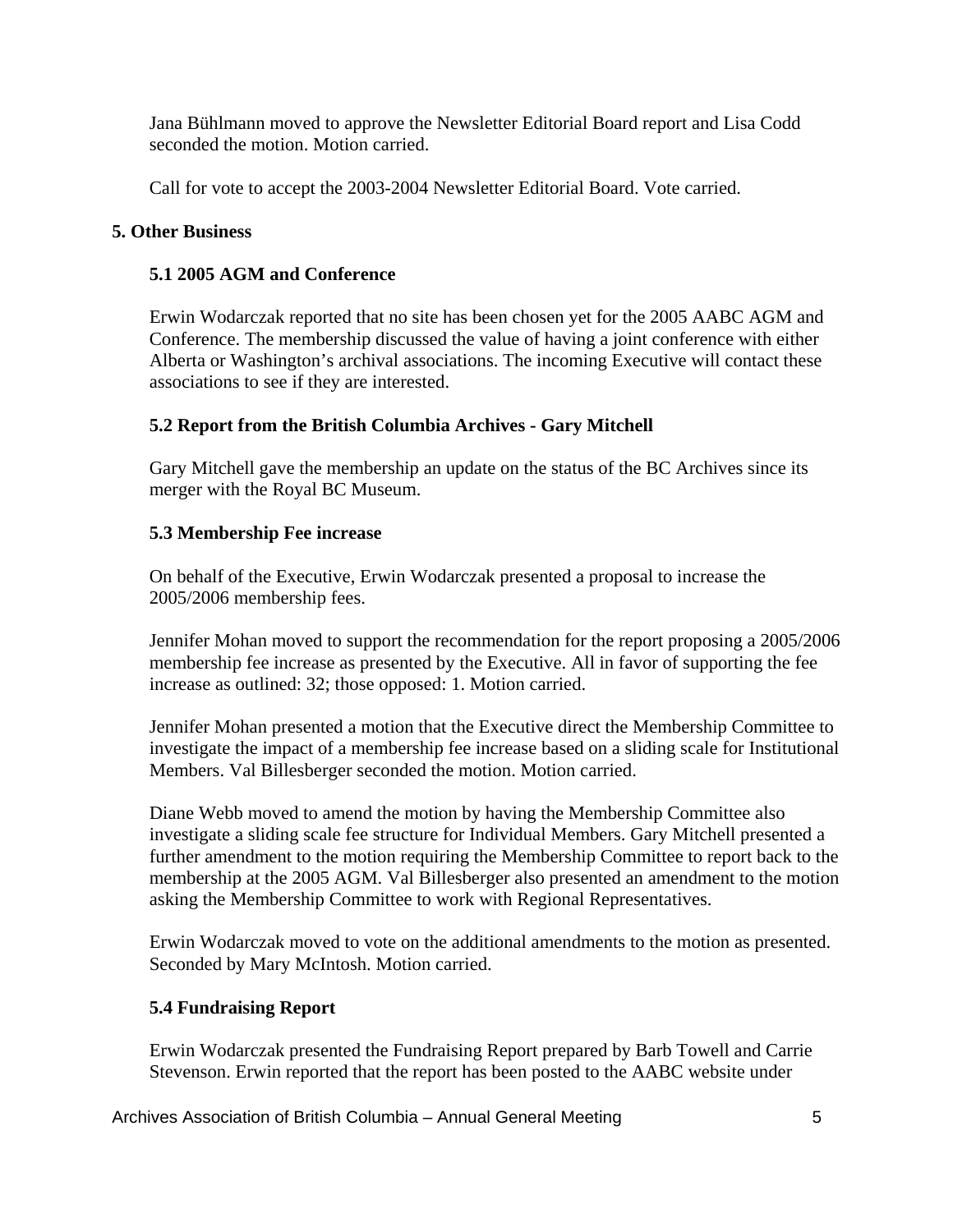"Announcements" and comments or those interested in following-up can contact Barb Towell directly.

# **5.5 BC Anniversary**

Gary Mitchell reported that in 2008 British Columbia will celebrate its 150th anniversary.

Gary Mitchell moved that the Executive hold meetings with other provincial heritage associations to celebrate this event. Seconded by Erwin Wodarczak. All in favour. Motion carried.

# **6. Election of Executive Committee Members**

# **6.1 Nominations Committee's Report**

Jennifer Mohan reported that the following members have let their names stand for the following positions on the AABC Executive Committee:

- Vice President Anthea Seles
- Institutional Member-at-Large Krisztina Laszlo
- Secretary Linda Nobrega

Jennifer Mohan thrice called for additional nominations from the floor. No additional names were forwarded.

Erwin Wodarczak moved to approved the Nominations Committee's recommendations and Dorothy Lawson seconded the motion. Motion was carried.

Call for vote to accept the 2003-2004 Nomination Committee's Report. Vote carried.

# **7. Adjournment**

On behalf of the CCA Board, Lara Wilson thanked everyone who participated in the 2003/4 CCA survey of councils and institutions. Results have been tallied and will be distributed by CCA shortly.

# **Thanks to the Executive**

On behalf of the AABC membership, Gary Mitchell thanked all outgoing members of the Executive.

Mary McIntosh moved to approve the motion to adjourn the meeting and Paul Hebbard seconded the motion. Motion was carried.

Call for vote to adjourn the AGM. Vote carried.

Archives Association of British Columbia – Annual General Meeting 6 Meeting was adjourned at 3:10 pm.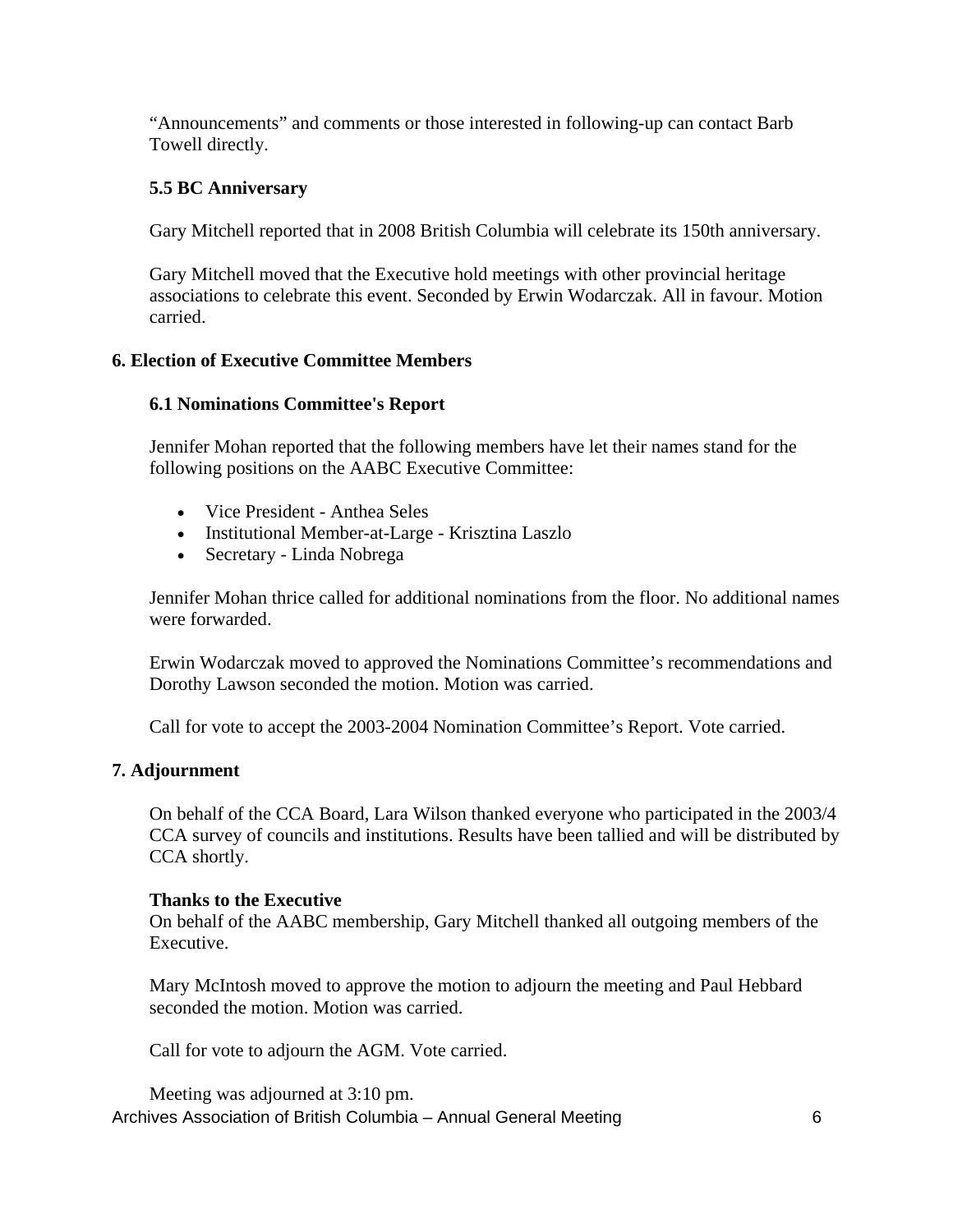# **2005 Annual General Meeting of the Archives Association of British Columbia - Minutes**

**Saturday, April 23, 2005 Location: St. George's Anglican Church Hall - 9160 Church Street Fort Langley, British Columbia**

**AABC Executive Members Present: Anthea Seles,** Vice-President (Acting President) **Linda Nobrega,** Secretary **Jian Liu,** Treasurer **Krisztina Laszlo,** Institutional Member-at-Large **Lisa Beitel,** Individual Member-At-Large

#### **1. Approval of Agenda**

Meeting was called to order at 11:40am.

Linda Nobrega added "5.4 Fee Study Report" to Other Business. Motion to approve the Agenda of the 2005 Annual General Meeting of the Archives Association of British Columbia was made by Anthea Seles and seconded by Linda Nobrega. Motion was carried.

Call for vote to accept the 2005 agenda. Vote carried.

#### **2. Approval of Minutes of 2004 AGM**

Bill Purver noted a number of grammatical and date errors. Jennifer Mohan noted that under 5.3 the sliding scale would be for "Institutional Members" and not Sustaining Members as given. Under the condition that these corrections are made, a motion to approve the Minutes of the 2004 Annual General meeting, held in North Vancouver on Saturday April 24, 2004 was made by Anthea Seles and seconded by Linda Nobrega. Motion was carried.

Call for vote to accept the 2004 Minutes. Vote carried.

#### **3. Executive Reports**

#### **3.1 President's Report – Anthea Seles**

Anthea Seles presented her President's Report.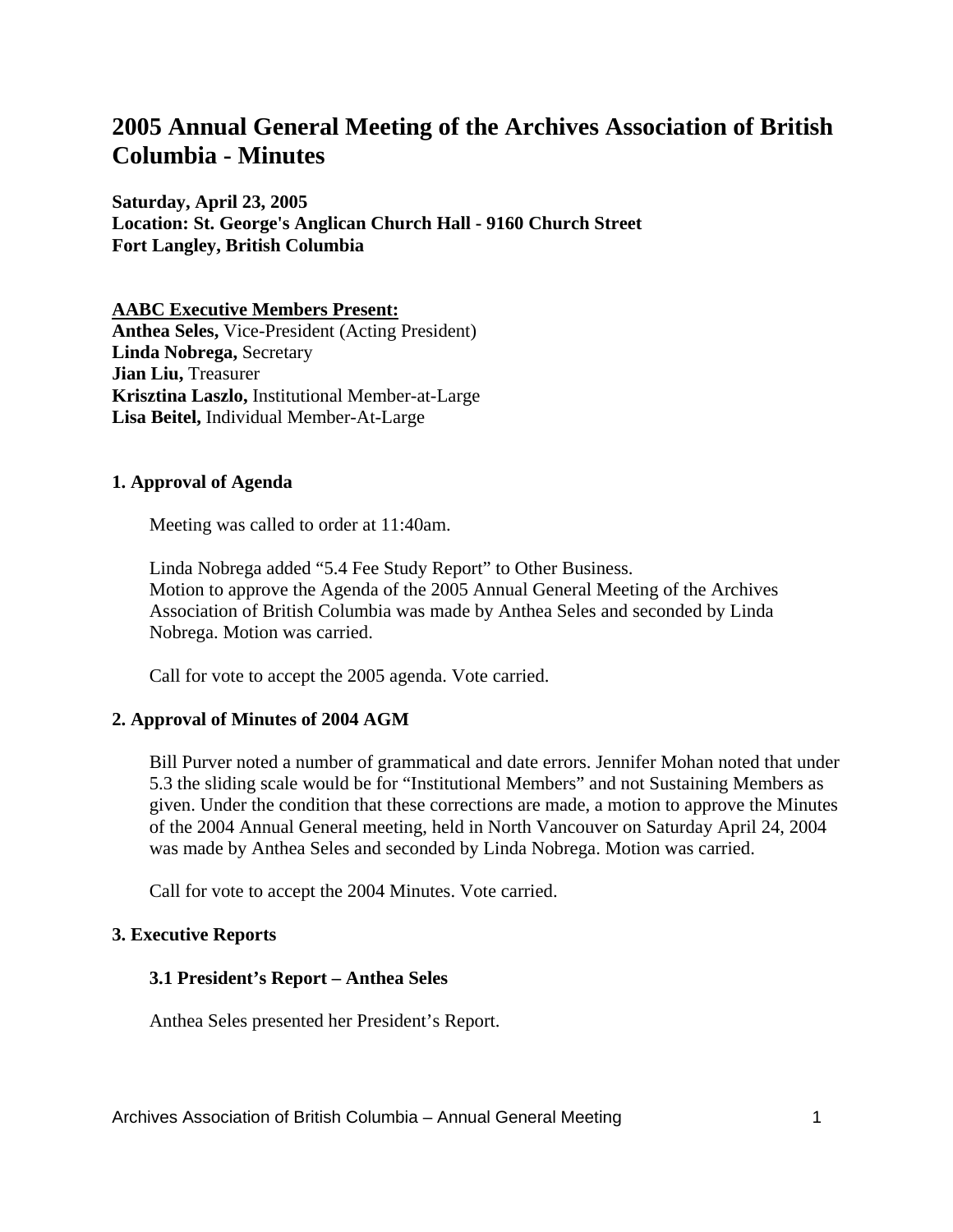Lara Wilson reported on the status of LAC funding and the LAC consultation with provincial organizations. The next meeting is to be held June 6-7, prior to the ACA conference.

Linda Nobrega moved to approve the 2004-2005 President's Report, seconded by Krisztina Laszlo. Motion carried.

Call for vote to accept the President's Report. Vote carried.

# **3.2 Treasurer & Financial Committee's Report -- Jian Liu**

Jian Liu reported on the financial status of the AABC and encouraged the submission of CCA travel subsidy claims. She asked the membership to approve the 2004 audited financial report included in the AGM package.

Jian Liu moved to engage the public accounting group, Evancic Perrault Robertson (EPR), to conduct the audit next year, seconded by Chris Hives. Motion carried. Call for vote to accept EPR as the firm to conduct the next audit. Vote carried.

George Brandak moved to approve the 2004 audited financial report, seconded by Michael Gourlie. Motion carried.

Call for vote to accept the 2004 audited report. Vote carried.

Kelly Harms moved to accept the Treasurer's Report, seconded by Kelly Stewart. Motion carried.

Call for vote to accept the 2004-2005 Treasurer's Report. Vote carried.

#### **4. Committee and Program Reports**

#### **4.1 Education Committee's Report -- Jane Turner**

Jana Bühlmann moved to approve the Education Committee's Report, seconded by Lara Wilson. Motion carried.

Call for vote to accept the 2004-2005 Education Committee's Report. Vote carried.

#### **4.2 Grant Committee's Report -- Krisztina Laszlo**

Krisztina Laszlo reported that an addendum to the committee's report has been submitted. Krisztina thanked Grants Committee for their time and effort.

Terra Dickson moved to approve the Grants Committee's Report and the addendum, seconded by George Brandak. Motion carried.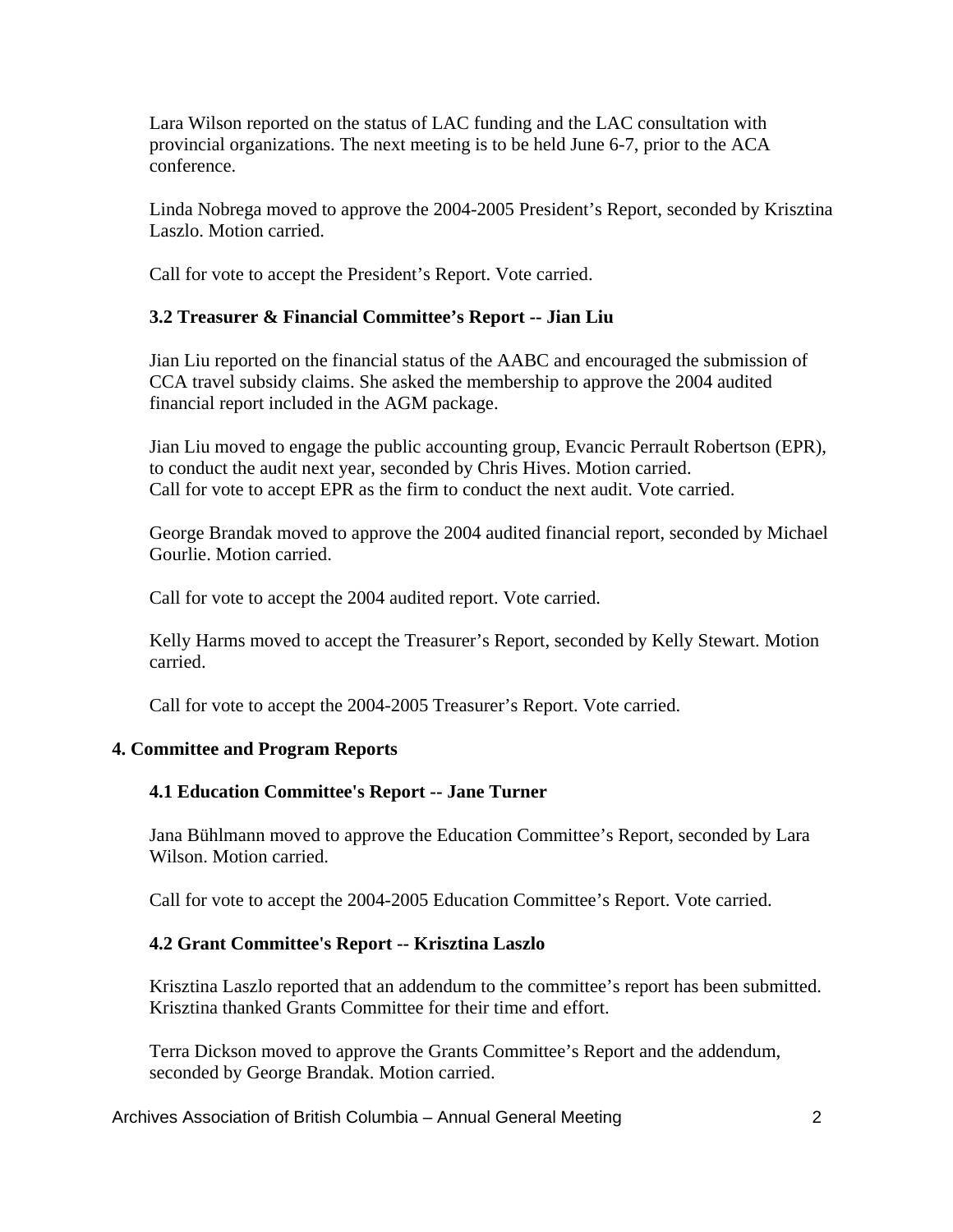Call for vote to accept the 2004-2005 Grants Committee's Report and addendum. Vote carried.

# **4.3 Membership Committee's Report -- Jana Bühlmann**

Jana Bühlmann reported that two new institutional members have been accepted. Melanie Harbattle moved to approve the Membership Committee's Report, seconded by Linda Wills. Motion carried.

Call for vote to accept the 2004-2005 Membership Committee's Report. Vote carried.

# **4.4 BC Archival Preservation Service Committee's Report -- Dorothy Lawson**

Chris Hives moved to approve the BC Archival Preservation Service Committee's Report, seconded by Jennifer Mohan. Motion carried.

Dorothy Lawson moved to approve the BCAPS (Contractor) Annual Report, seconded by Brenda Waksel. Motion carried.

Call for vote to accept the BC Archival Preservation Service Committee's Report and the contractor's Annual Report. Vote carried.

# **4.5 Internet Committee's Report -- Heather Gordon**

Linda Nobrega moved to approve the Internet Committee's Report, seconded by Lara Wilson. Motion carried.

Call for vote to accept the 2004-2005 Internet Committee's Report. Vote carried.

# **4.6 Newsletter Editoral Board's Report -- Marnie Burnham**

Marnie Burnham reported that the next due date for newsletter submissions is May 15th and encouraged submissions.

Krisztina Laszlo moved to approve the Newsletter Editorial Board's Report, seconded by Jennifer Mohan. Motion carried.

Call for vote to accept the 2004-2005 Newsletter Editorial Board's Report. Vote carried.

# **4.7 Regional Representatives**

Carey Pallister moved to approve the Regional Representative Regional Reports, seconded by Dorothy Lawson. Motion carried.

Call for vote to accept the 2004-2005 Regional Representative Regional Reports. Vote carried.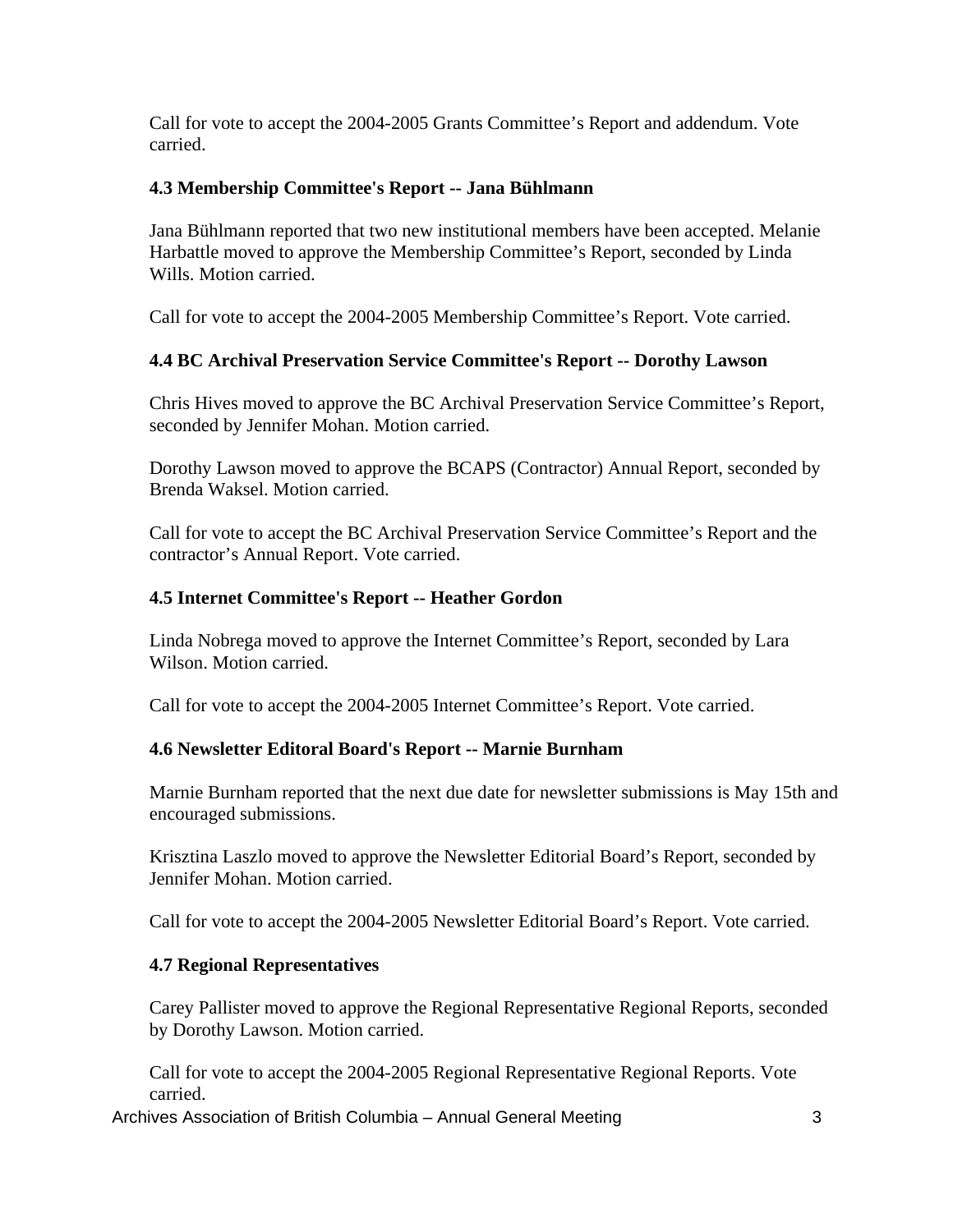#### **5. Other Business**

#### **5.1 2006 AGM and Conference**

Anthea Seles reported that no site has yet been chosen for the 2006 AGM and Conference. Anthea and Michael Gourlie, Archives Advisor from Archives Society of Alberta, suggested a possible joint meeting with Alberta. The Executive will pursue this matter. It was further suggested, from the floor, that the AABC consider a joint conference with the BC Library Association.

#### **5.2 Report from the Director, British Columbia Archives - Gary Mitchell**

Gary Mitchell reported on the integration of BC Archives and Royal BC Museum. He reported that the archives is doing an assessment of its holding which should be out in September 2005.

#### **5.3 Archives Week**

Anthea Seles reported that the theme for Archives Week, for November 19-26, 2005, is "Remembering: Year of the Veteran".

#### **5.4 Fee Study Report**

The Membership Committee was tasked with examining the feasibility of sliding scales for the fees of both individual and institutional membership categories. A report has been issued on the website (see attached).

Be it resolve that the AABC maintain the current membership fee structure based on the findings of the membership committee. Chris Hives moved to maintain the structure, seconded by Jana Bühlmann. Motion was carried.

Call for vote to maintain the current membership fee structure. Vote carried unanimously.

# **5.5 AABC & CCA Memorandum of Understanding**

Anthea Seles, on behalf of the AABC, and Lara Wilson, on behalf of the CCA, signed a memorandum of understanding that was drawn up to explicitly define the roles and responsibilities of the provincial council in relation to that of the CCA's.

#### **6. Election of Executive Committee Members**

#### **6.1 Nominations Committee's Report -- Jennifer Mohan**

Jennifer Mohan reported that the following members have let their names stand for the following positions on the AABC Executive Committee: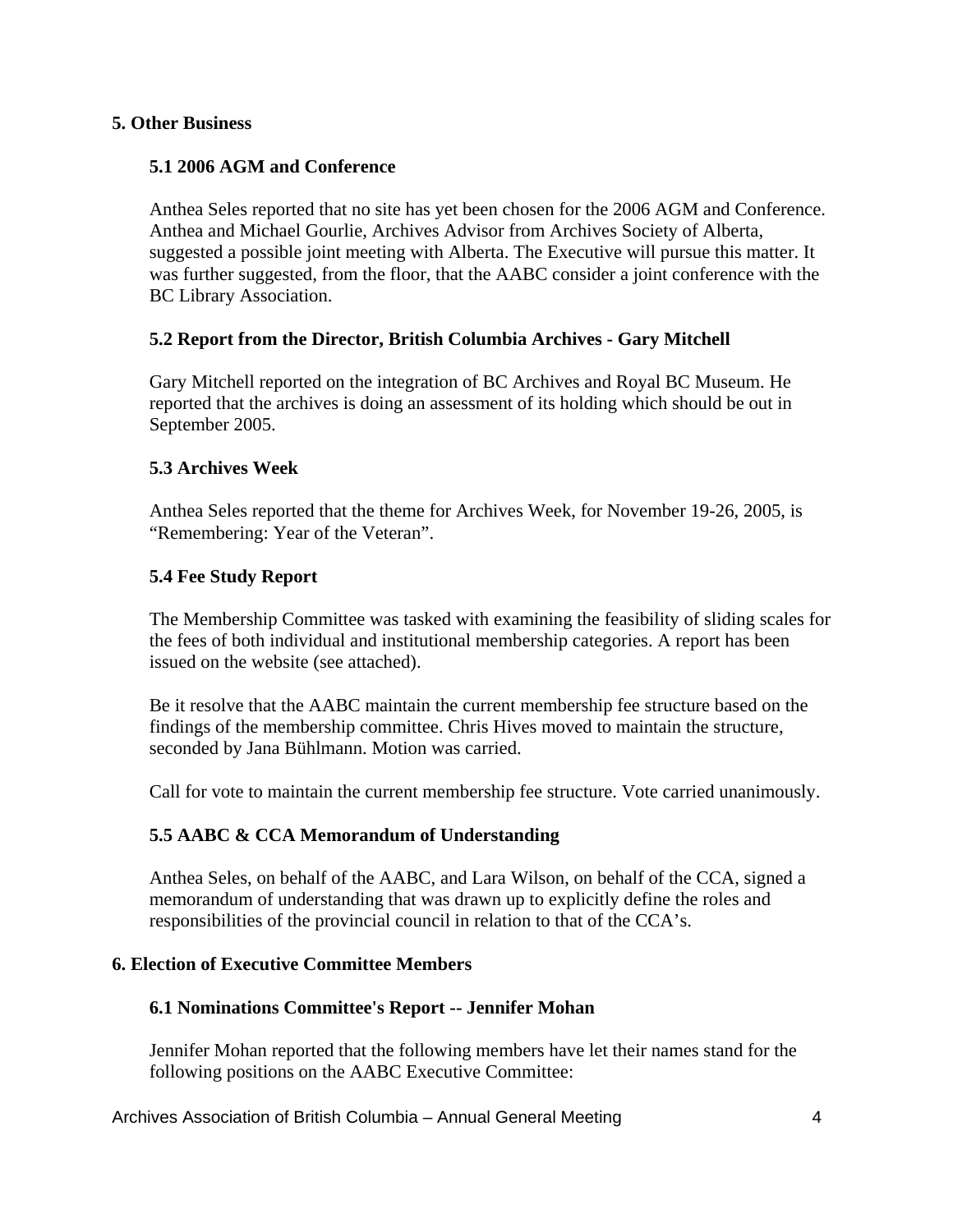- Vice President Lisa Codd
- Treasurer Kathy Bossort
- Individual Member-at-Large Alan Doyle

Jennifer Mohan thrice called for additional nominations from the floor. No additional names were forwarded.

Anthea Seles moved to approved the Nominations Committee's recommendations and Lara Wilson seconded the motion. Motion was carried.

Call for vote to accept the 2004-2005 Nomination Committee's Report and the recommendations. Vote carried.

#### **7. Adjournment**

Mary McIntosh moved to approve the motion to adjourn the meeting and Kelly Stewart seconded the motion. Motion was carried.

Call for vote to adjourn the AGM. Vote carried.

Meeting was adjourned at 1pm.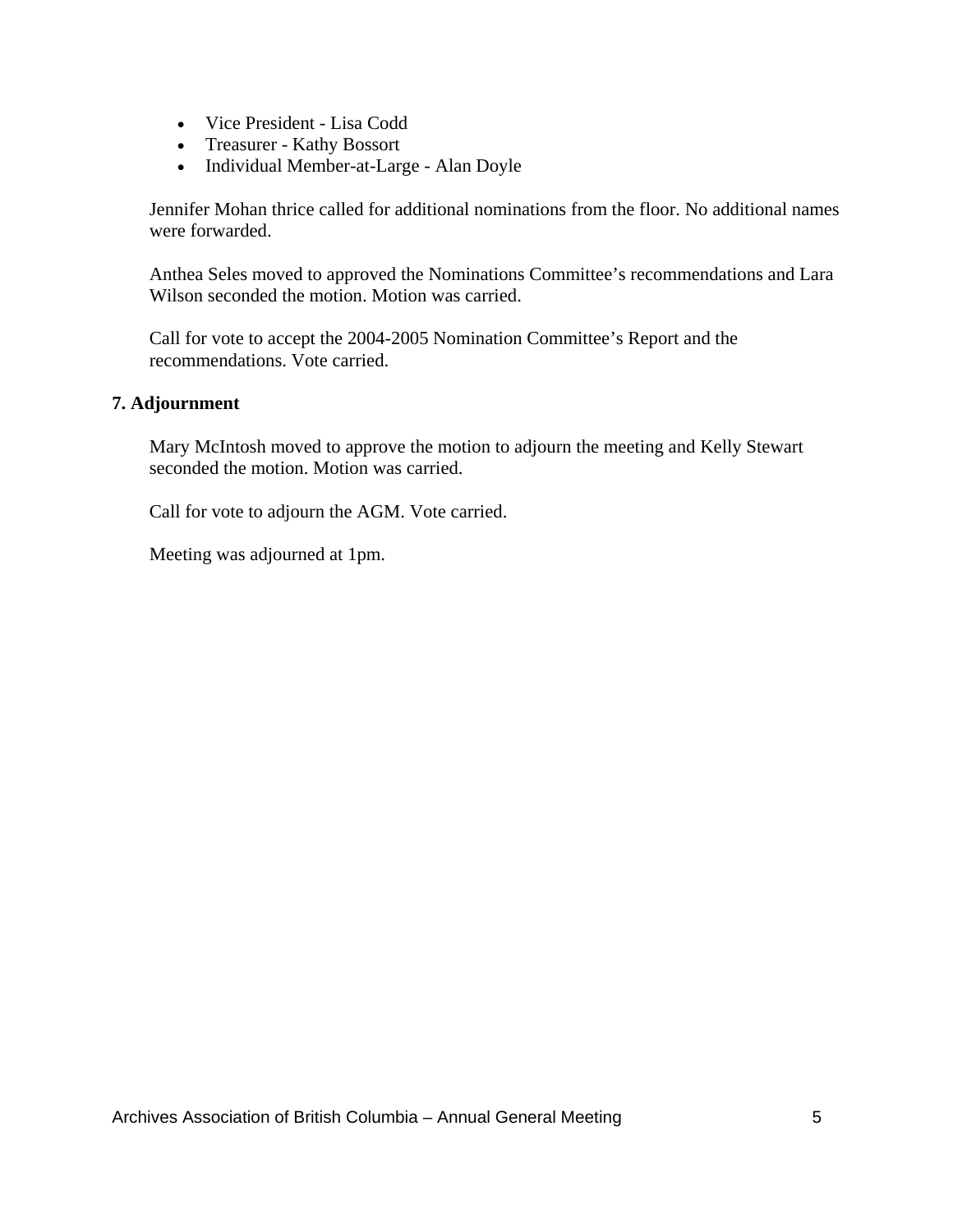# **2006 Annual General Meeting of the Archives Association of British Columbia - Minutes**

**Saturday, April 22, 2006 Location: SFU Harbour Centre - 515 West Hastings Street Vancouver, British Columbia**

**AABC Executive Members Present: Anthea Seles,**President **Lisa Codd,**Vice-President **Linda Nobrega,** Secretary **Richard Dancy,** Treasurer **Krisztina Laszlo,** Institutional Member-at-Large

**Regrets: Alan Doyle,** Individual Member-At-Large

#### **1. Approval of Agenda**

Meeting was called to order at 3:45pm.

George Brandak moved to approve the agenda, seconded by Krisztina Laszlo.

Call for vote to accept the 2006 agenda. Vote carried.

#### **2. Approval of Minutes of 2005 AGM**

Motion to approve the minutes of the 2005 Annual General Meeting was made by Val Billesberger and seconded by Lisa Beitel.

Call for vote to accept the 2005 AGM Minutes. Vote carried.

#### **3. Executive Reports**

#### **3.1 President's Report – Anthea Seles**

Anthea Seles presented the President's Report. She thanked the Executive for their hard work and the support from archivists and archives across British Columbia. Anthea reported that the AABC will be taking part in the InterPARES 3 research project as an input and feedback resource partner. An AABC representative will be selected by the incoming Executive.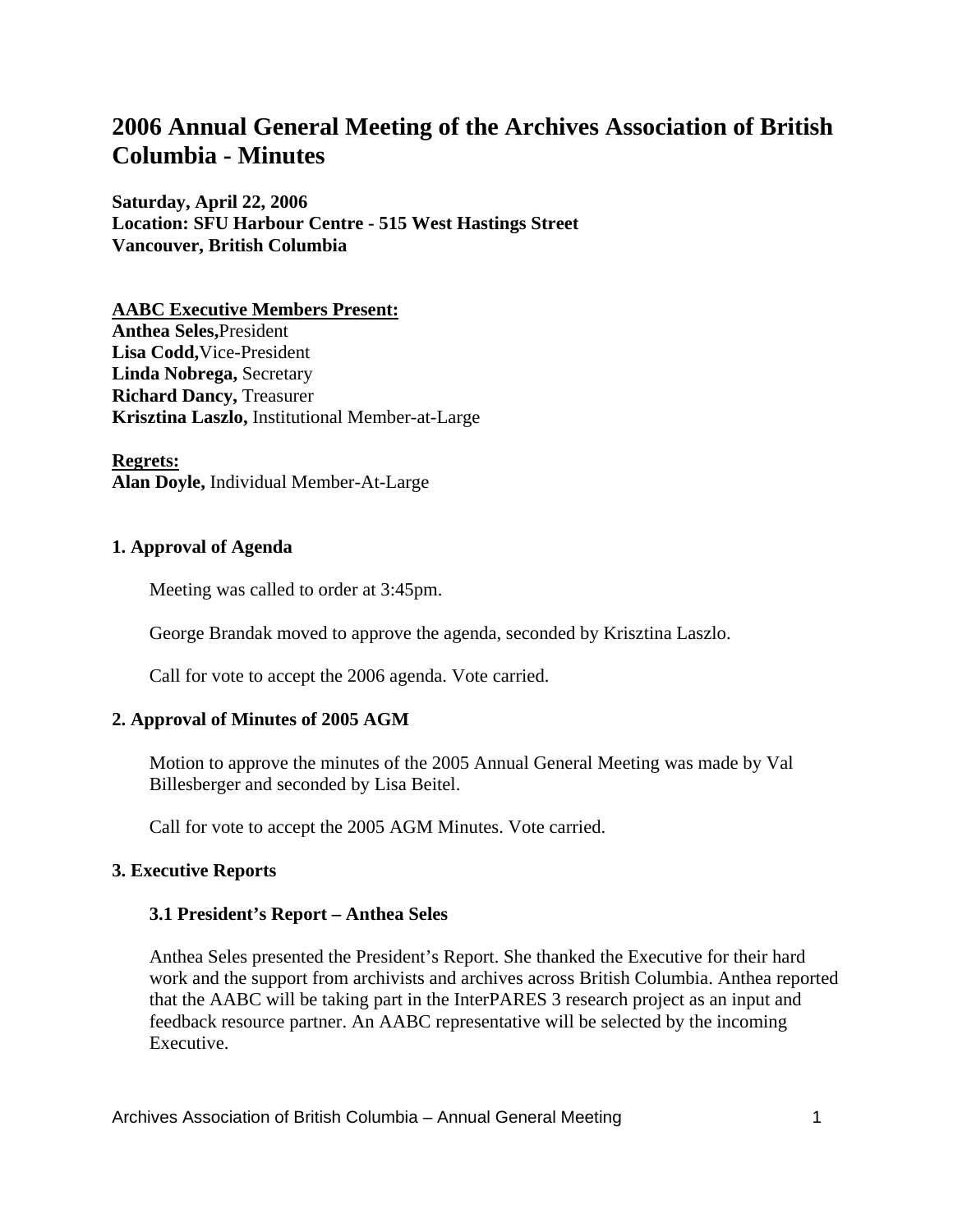Lisa Codd moved to approve the President's Report, seconded by Susan Hart. Motion carried.

Call for vote to accept the President's Report. Vote carried.

# **3.2 Vic-President's Report – Lisa Codd**

Lisa Codd presented her report. Anthea Seles thanked Lisa for her hard work in organizing the conference.

Ian Forsyth moved to approve the Vice-President's Report, seconded by Fred Branches. Motion carried.

Call for vote to accept the Vice-President's Report. Vote carried.

# **3.3 Treasurer & Financial Committee's Report -- Richard Dancy**

Richard Dancy reported on the financial status of the AABC and presented his report. Anthea Seles moved to approve the financial statements of the AABC, seconded by Sharon Walz. Motion carried

Call for vote to accept the AABC financial statements. Vote carried.

Call for vote to engage EPR to undertake the 2006-2007 financial review. Vote carried.

Krisztina Laszlo moved to accept the Treasurer's report and the unaudited preliminary year end results, seconded by Chris Hives. Motion carried.

Call for vote to accept the Treasurer's Report. Vote carried.

# **4. Committee and Program Reports**

# **4.1 Education Committee's Report -- Jane Turner**

Susan Hart moved to approve the Education Committee's Report, seconded by Richard Dancy. Motion carried.

Call for vote to accept the 2005 Education Committee's Report. Vote carried.

#### **4.2 Grant Committee's Report -- Krisztina Laszlo**

Krisztina Laszlo reported on activities since the AGM report. Thanked committee members for their time and dedication and the institutions for applying. George Brandak moved to approve the Grants Committee's Report, seconded by Ramona Rose. Motion carried.

Archives Association of British Columbia – Annual General Meeting 2 Call for vote to accept the 2005 Grants Committee's Report. Vote carried.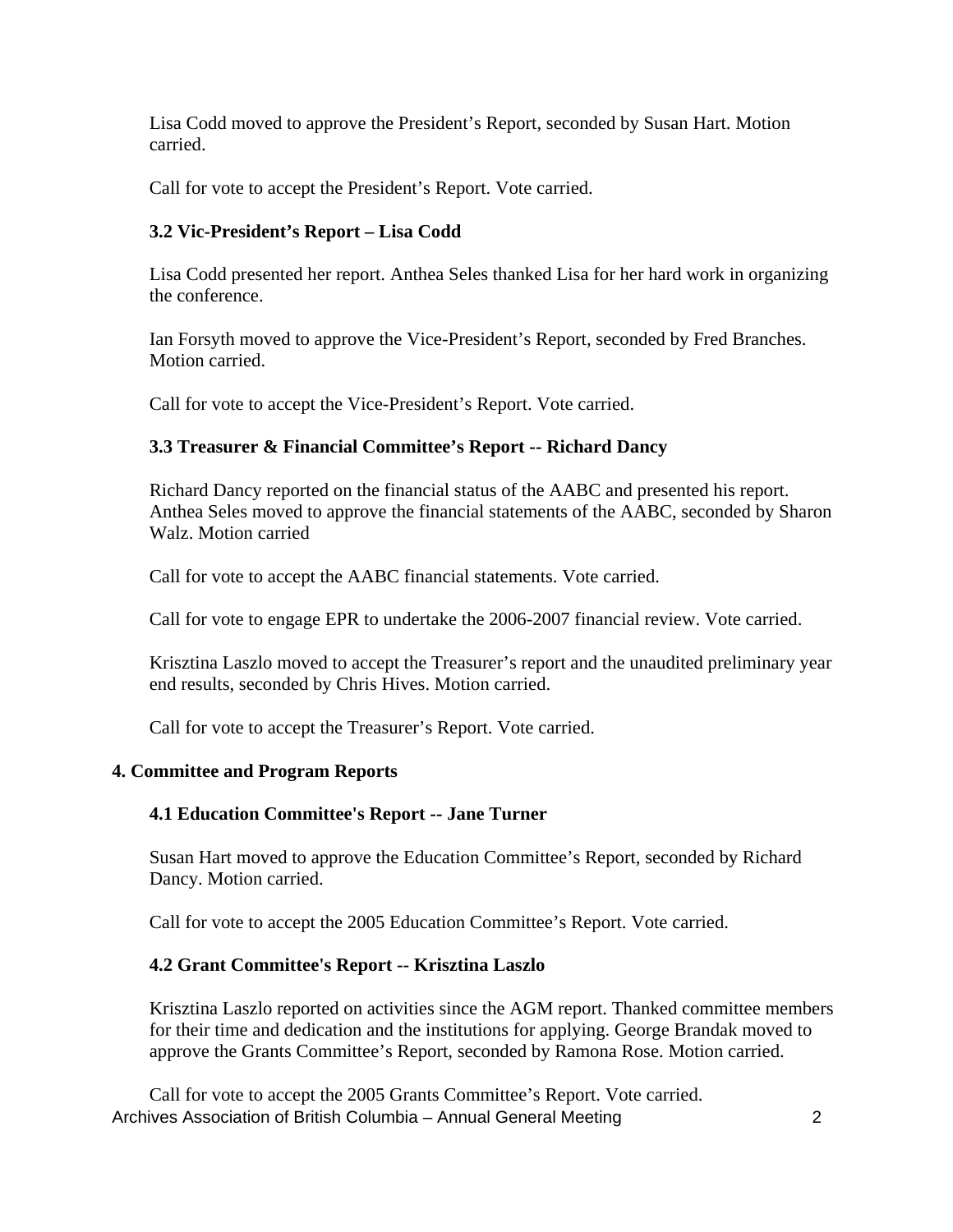# **4.3 Membership Committee's Report -- Jana Bühlmann**

Chris Hives moved to approve the Membership Committee's Report, seconded by Paul Hebbard. Motion carried.

Call for vote to accept the 2005 Membership Committee's Report. Vote carried.

# **4.4 BC Archival Preservation Service Committee's Report -- Dorothy Lawson**

Daphne Hamilton-Nagorsen moved to approve the BC Archival Preservation Service Committee's Report, seconded by Erica Hernandez. Motion carried.

Call for vote to accept the 2005 BC Archival Preservation Service Committee's Report. Vote carried.

#### **4.5 Internet Committee's Report -- Heather Gordon**

Terra Dickson moved to approve the Internet Committee's Report, seconded by George Brandak. Motion carried.

Call for vote to accept the 2005 Internet Committee's Report. Vote carried.

#### **4.6 Newsletter Editoral Board's Report -- Marnie Burnham**

Lisa Beitel moved to approve the Newsletter Editorial Board's Report, seconded by Lara Wilson. Motion carried

Call for vote to accept the 2005 Newsletter Editorial Board's Report. Vote carried.

# **4.7 Regional Representatives**

Val Billesberger reported that she resigned as the Regional Representation of the Fraser Valley. She reported that Kelly Harms is the incoming regional representative.

Chris Hives moved to approve the Regional Representative Regional Reports and Susan Hart seconded the motion. Motion carried.

Call for vote to accept the 2005 Regional Representative Regional Reports. Vote carried.

# **5. Other Business**

#### **5.1 2007 AGM and Conference**

It was reported that there are plans to arrange a joint conference with the Archives Society of Alberta to take place in Alberta.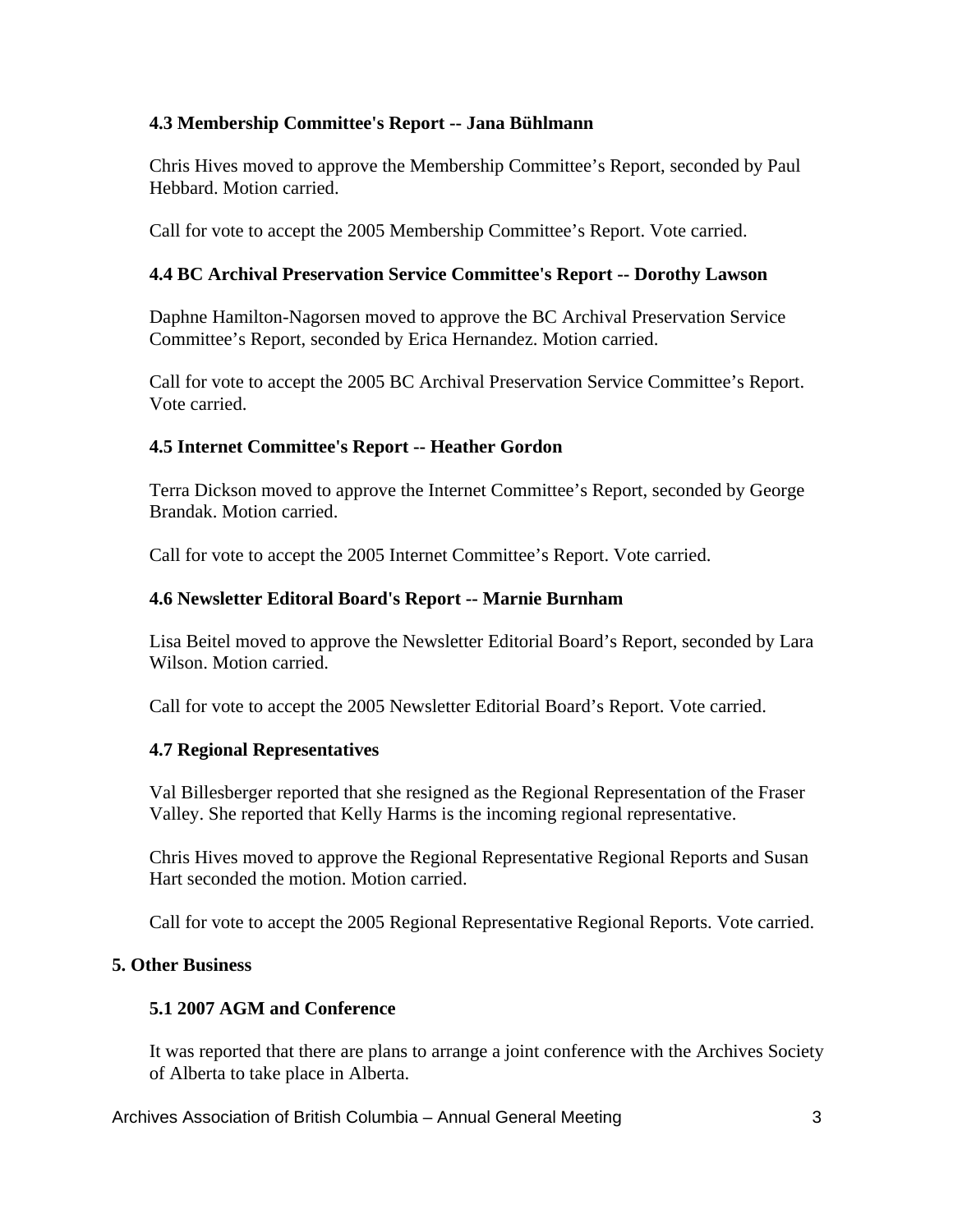George Brandak moved to approve that the 2007 AGM take place in Alberta and be a joint conference effort, seconded by Anthea Seles.

Call for vote to accept the 2007 joint AABC-ASA conference and the AGM to take place in Alberta. Vote carried.

# **5.2 Report from the Director, British Columbia Archives - Gary Mitchell**

Gary Mitchell reported that as of April 1st the corporation had ownership of the buildings and the land of the Archives and Museum. Gary noted that this allows for leverage towards a new complex and the hopes that an announcement of a new complex would be forthcoming in 2008. Gary reported that the Archives is in the black, that there are still no transfers of government records and are currently repatriating records to other archives.

# **5.3 Archives Week**

Krisztina Laszlo suggested banding with federal and provincial Archive Week events to leverage publicity.

George Brandak moved to support a national archives week that is held outside the summer months and, it was added from the floor, that this motion be communicated to the CCA and ACA. Seconded by Paul Hebbard. Call for vote and carried unanimously.

There was discussion on possible themes/subjects for Archives Week and establishing those themes in advance in order to provide archives and museums with an appropriate amount of time for preparation. The Archives Week concerns are best discussed in detail at the level of the Public Awareness, Advocacy, and Legislation Committee (PAAL). Table Archives Week issues until the PAAL committee is struck.

# **5.4 ArtsPOD Organizational Review**

Lisa Codd reported on the ArtsPOD organizational review and identified it as an opportunity for the association to discuss the future.

# **6. Election of Executive Committee Members**

# **6.1 Nominations Committee's Report -- Susan Hart**

Anthea Seles reported that Linda Wills will be leaving as the contractor for the BC Archival Education and Advisory Service in September 2006. Anthea thanked her on behalf of the AABC for all her hard work and dedication.

Susan Hart reported that the following members have let their names stand for the following positions on the AABC Executive Committee:

• Treasurer (offically elect)...................Richard Dancy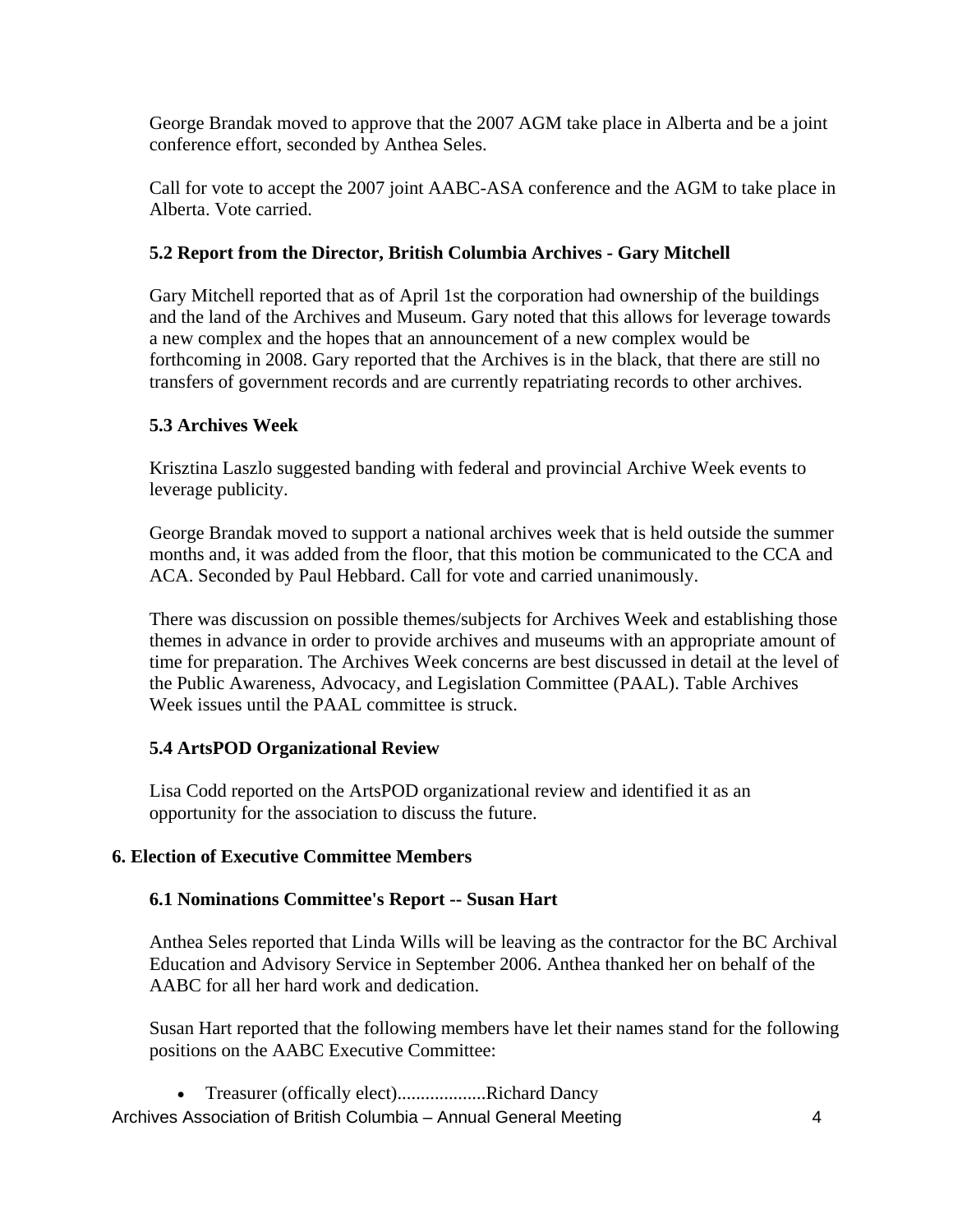- Secretary..................................................Lisa Beitel
- Individual Member-at-Large........................Val Billesberger
- Institutional Member-at-Large.....................Ramona Rose

Susan Hart thrice called for additional nominations from the floor. No additional names were forwarded.

Paul Hebbard moved to approve the Nominations Committee's recommendations and Lisa Beitel seconded the motion. Motion was carried.

Call for vote to accept the 2005 Nomination Committee's Report. Vote carried.

#### **7. Adjournment**

Fred Baches moved to approve the motion to adjourn the meeting and Daphne Hamilton-Nagorsen seconded the motion. Motion was carried.

Call for vote to adjourn the AGM. Vote carried.

Meeting was adjourned at 5pm.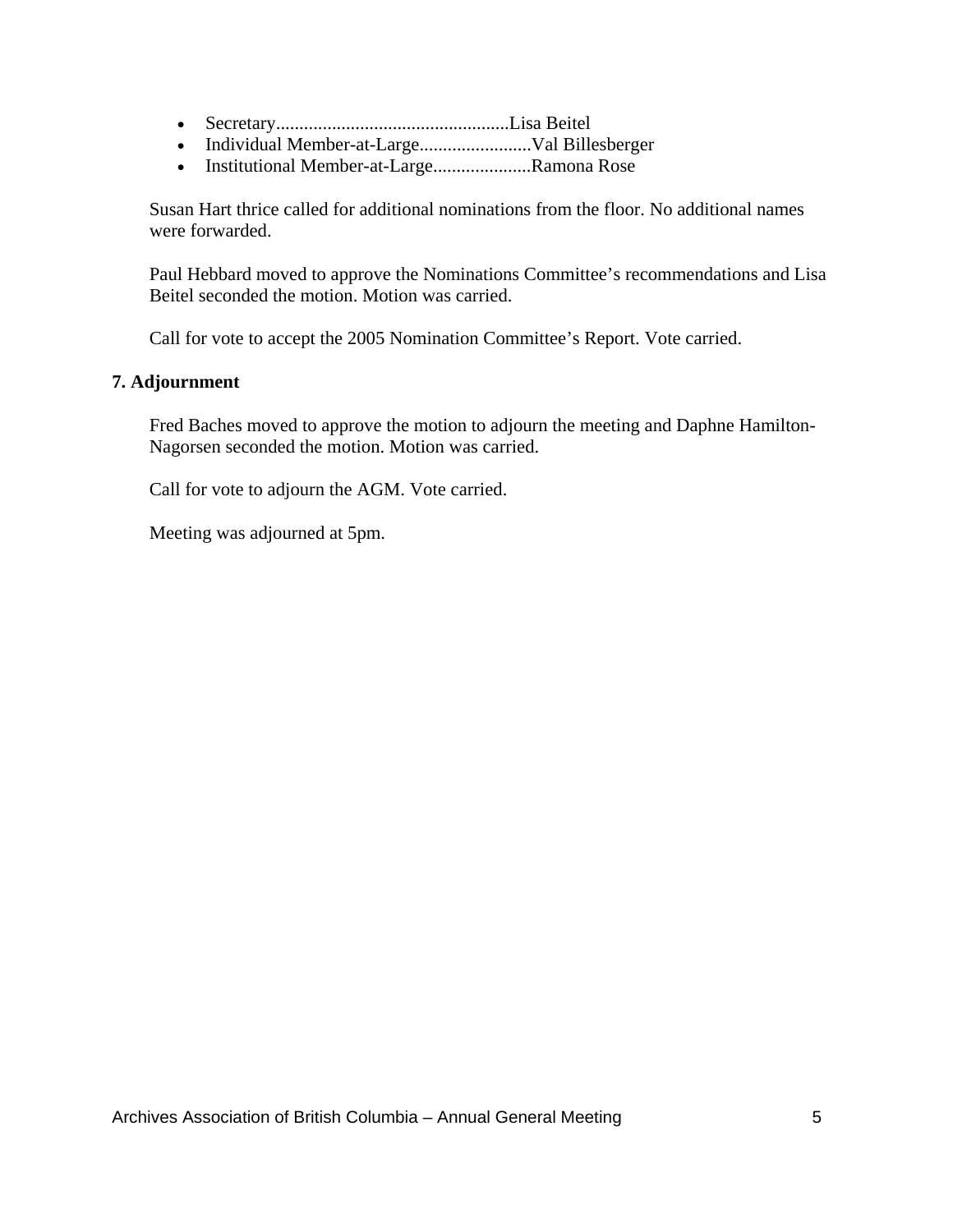

#### **Minutes**

#### Archives Association of British Columbia **Annual General Meeting**  Saturday April 14, 2007

Executive of the Archives Association of British Columbia Location: SFU Harbour Centre – 515 West Hastings St. Vancouver, British Columbia

#### **Present:**

Lisa Codd, President Lisa Glandt (nee Beitel), Secretary Richard Dancy, Treasurer Ramona Rose, Institutional Member-at-Large Val Billesberger, Individual Member-at-Large

#### **1. Approval of Agenda**

Meeting was called to order at 1:40pm

Anthea Seles moved to approve the agenda, seconded by George Brandak. Call for vote to accept the agenda. Vote carried.

#### **2. Approval of Minutes of 2006 AGM**

Motion to approve the minutes of the 2006 Annual General Meeting was made by Anthea Seles and seconded by George Brandak.

Call for vote to accept the 2006 AGM minutes. Vote carried.

#### **3. Executive Reports**

#### **3.1 President's Report – Lisa Codd**

Lisa Codd thanked all volunteers for their time and dedication to the association over the past year.

Chris Hives moved to approve the President's Report, seconded by Lara Wilson. Motion carried.

Call for vote to accept the President's Report. Vote carried.

#### **3.2 Vice-President Report – vacant**

There was no Vice-President for the 2006-2007 Executive term.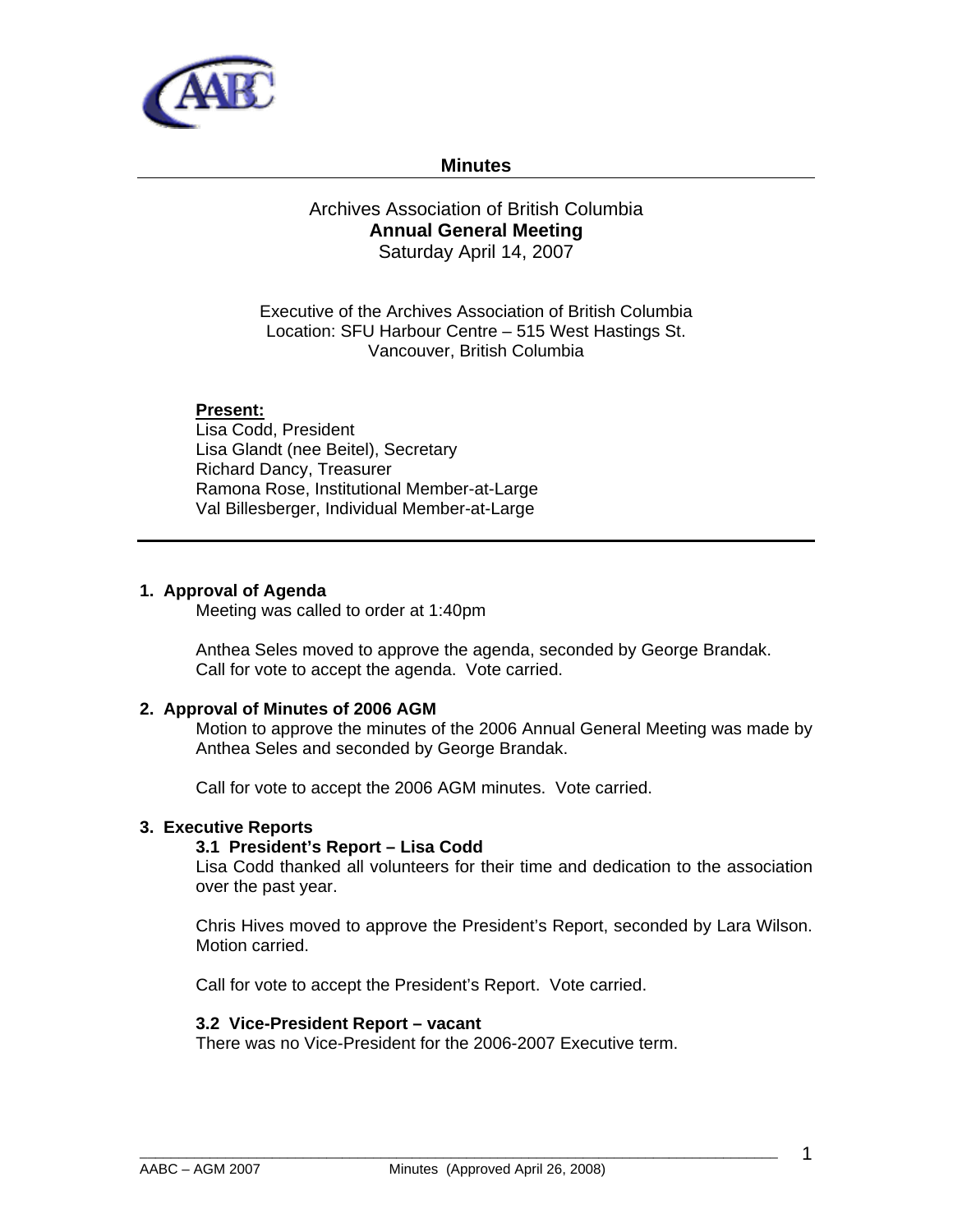#### **3.3 Treasurer and Finance Committee Report – Richard Dancy**

Richard Dancy presented an update on the financial statements for the year. Richard thanked Karen Blimkie for the assistance she provided over the past year.

Krisztina Laszlo moved to approve the financial statements of the AABC, seconded by Anthea Seles. Motion carried.

Call for vote to accept the AABC financial statements. Vote carried.

Chris Hives moved to engage the public accounting group, Evancic Perrault Robertson (EPR), to undertake the financial review for 2007-2008, seconded by George Brandak. Motion carried.

Call for vote to engage EPR to undertake the 2006-2007 financial review. Vote carried.

Janet Turner moved to accept the Treasurer's report and the unaudited preliminary year-end results, seconded by Jane Morrison. Motion carried.

Call for vote to accept the Treasurer's Report. Vote carried.

#### **4. Committee and Program Annual Reports**

#### **4.1 Education Committee's Report – Jane Turner**

Paul Hebbard moved to approve the Education Committee's Report, seconded by Lara Wilson. Motion carried.

Call for vote to accept the 2006 Education Committee's Report. Vote carried.

#### **4.2 Grants Committee's Report – Ramona Rose**

Ramona Rose reported that the CCA is adjudicating grants this week and that institutions should be notified by the CCA in early May. The AABC has set provincial priorities for the 2008/2009 NADP grant application and communicated this to the CCA. The AABC will also be sending the CCA recommendations that arose out of their 2007/2008 adjudication process and the Grants Committee will be working on a "grants" information page on the AABC website that will have information about NADP grants and the new provincial priorities. The webpage will be ready for early fall. Ramona thanked all members of the Grants Committee for their work this past year.

Janet Turner moved to approve the Grants Committee's Report, seconded by Kelly Harms. Motion carried.

Call for vote to accept the 2006 Grants Committee's Report. Vote carried.

#### **4.3 Membership Committee's Report – Terra Dickson**

Melanie Wallace moved to approve the Membership Committee's Report, seconded by Dorothy Lawson. Motion carried.

Call for vote to accept the 2006 Membership Committee's Report. Vote carried.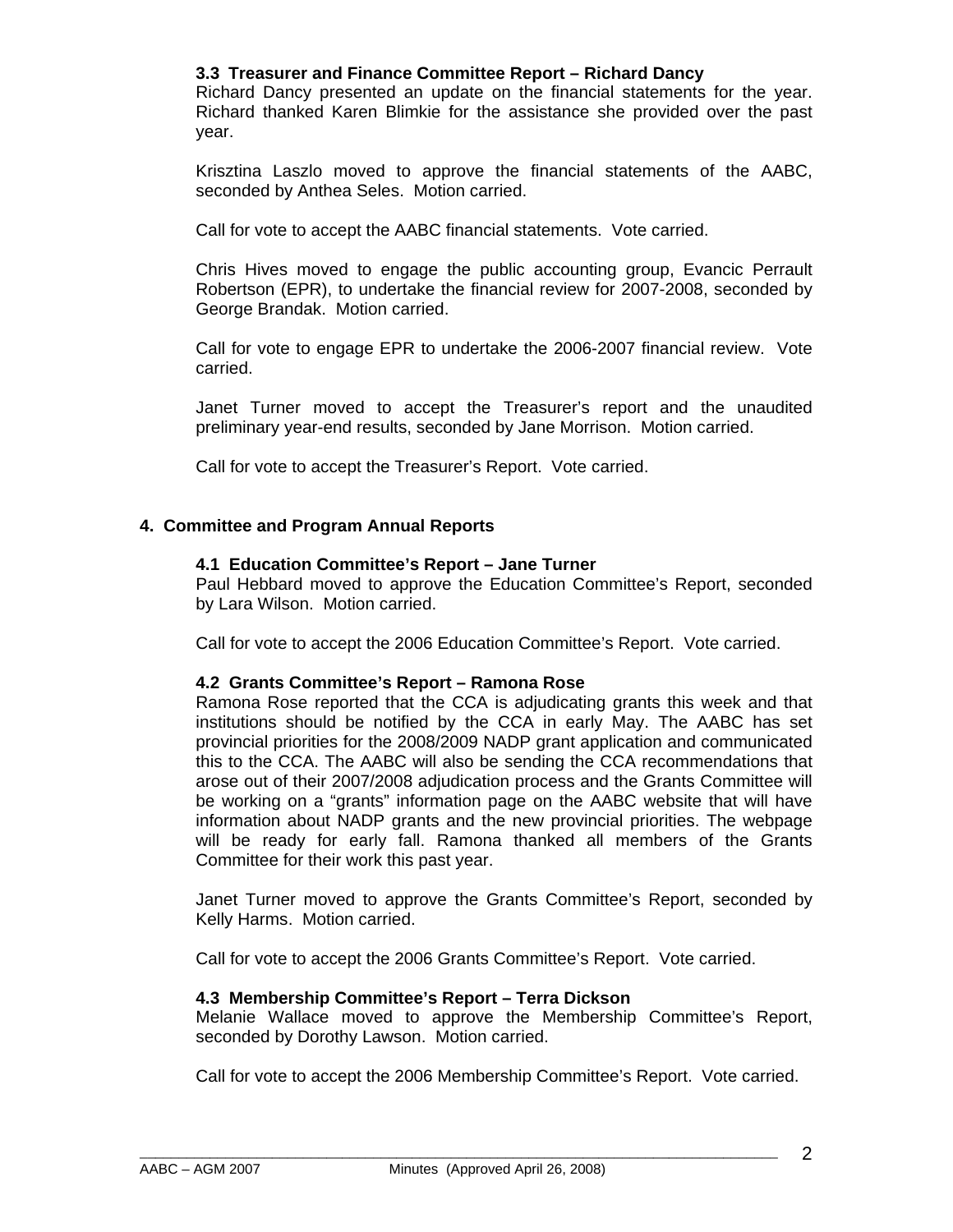#### **4.4 BC Archival Preservation Service Committee's Report – Dorothy Lawson**

Krisztina Laszlo moved to approve the BC Archival Preservation Service Committee's Report, seconded by Jordana Feist. Motion carried.

Call for vote to accept the 2006 BC Archival Preservation Service Committee's Report. Vote carried.

#### **4.5 Internet Committee's Report – Anthea Seles**

Terra Dickson moved to approve the Internet Committee's Report, seconded by Jane Morrison. Motion carried.

Call for vote to accept the 2006 Internet Committee's Report. Vote carried.

#### **4.6 Newsletter Editorial Board's Report – Jennifer Jansen**

Anthea Seles moved to approve the Newsletter Editorial Board's Report, seconded by Dorothy Lawson. Motion carried.

Call for vote to accept the 2006 Newsletter Editorial Board's Report. Vote carried.

#### **4.7 Regional Representatives**

Sylvia Stopforth moved to approve the Regional Representative Regional Reports and Nadyne Hindle seconded the motion. Motion carried.

Call for vote to accept the 2006 Regional Representative Regional Reports. Vote carried.

#### **5. Other Business**

#### **5.1 2007 Archives Week**

Val Billesberger reported that Terms of Reference have been drafted for an Archives Week Committee that will take a proactive approach to planning 2007 events. Val reminded everyone that the role of Archives Week is advocacy and developing partnerships within the heritage sector and larger community.

#### **5.2 2008 AGM and Conference**

Lisa Glandt reported that plans for a 2007 joint conference with the ASA were presented but that the ASA board felt that it would not be feasible in terms of organization for this year. The Executive would like to support the return to a 2-3 day conference for 2008 to be held in Victoria in conjunction with provincial celebrations and encouraged members to join either the Conference or Local Arrangements Committee.

#### **5.3 Strategic Planning process update**

Lisa Codd reported that \$5,000 was received from ArtsPOD to fund the AABC's strategic plan project. Rick Knowlan has been hired to facilitate the process and work with the AABC. A Strategic Planning Committee has been established that is working with the Executive, Committee Chairs and Regional Reps who have been providing feedback at various stages of the process. Three goals have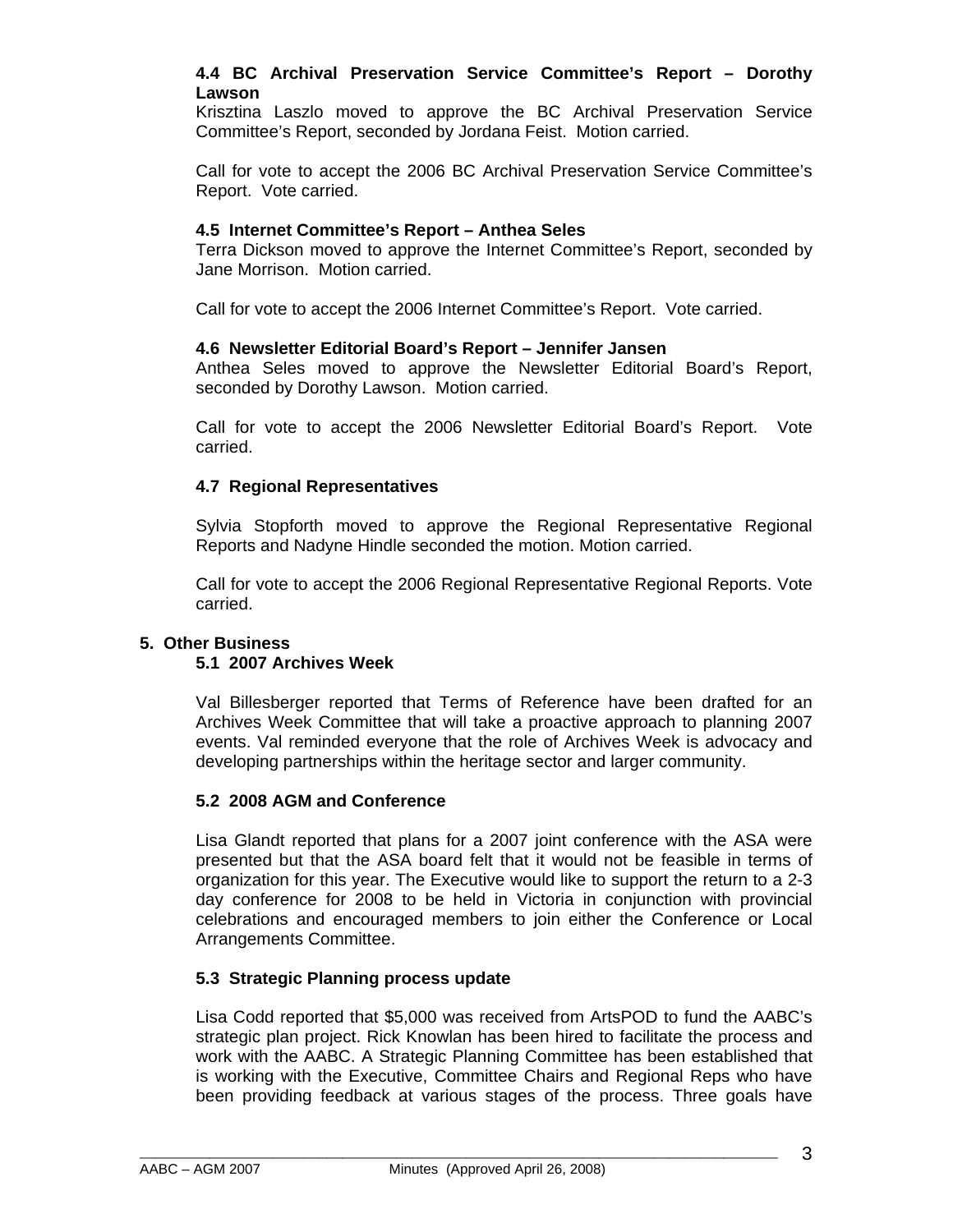been identified as an outcome of the strategic planning: 1) establish succession planning; 2) produce a 3-year budget and workplan; 3) complete an organizational review. The primary goal is to have the AABC reach financial stability. The association will continue to network with potential funders (making sure our goals work with theirs), maintain the provincial catalogue and promote the national catalogue, and increase the capacity of archives. Once completed, the workplan will be made available to the membership.

#### **5.4 Membership Fee proposal increase**

Lisa Codd introduced the motion put forward by the Strategic Planning Committee for the use of a sliding fee scale for full institutional membership fees. The proposed fee scale is based on a comparison of rates used by Ontario and Alberta and would be based on the operating budget, with categories as follows:

| $$0 - $75,000$        | $= $100$  |
|-----------------------|-----------|
| $$75,001 - $150,000$  | $= $150$  |
| $$150,001 - $300,000$ | $= $200$  |
| $$301,000 - $500,000$ | $=$ \$300 |
| $$500,000 +$          | $= $400$  |

Chris Hives spoke in response to questions arising from the discussion and stated in conclusion that this proposal was brought forward as an approach to get the AABC on firm financial footing so that we can make changes to the association.

Lisa Codd moved that it be resolved that the AABC institute a sliding scale for full institutional membership for 2008/2009 based on operating budgets, seconded by Chris Hives.

■ 2 votes opposed (Vote by Proxy form submitted: Wendy Hunt, Ian Forsyth)

 5 votes abstained (Paul Hebbard, Lara Wilson, Jenn Roberts, Gary Mitchell, Trevor Livelton)

■ 33 votes in favor. Motion carried.

# **5.5 Announcement about Electronic Records workshop**

Paul Hebbard reminded those present about the registration deadlines for the upcoming 2-day workshop on electronic records in Vancouver.

# **5.6 Announcement of retiring committee members**

Ramona Rose presented the names of Committee Chairs and volunteers who stepped down from their positions over the past year. Those recognized and thanked by the Executive and membership for their commitment to the association included Kathy Bossort, Terra Dickson, Cathy English, Heather Gordon, Melanie Hardbattle, Susan Hart, Francis Mansbridge, Bill Purver, Jenn Roberts, Anthea Seles, Jane Turner, and Linda Wills. An article about their individual accomplishments will be submitted to the newsletter.

# **5.7 Announcement of Education Advisor position vacancy/posting**

Lisa Codd reported that Jenn Roberts will be stepping down as Education Advisor on May 31, 2007 as she is moving out of the province. The position will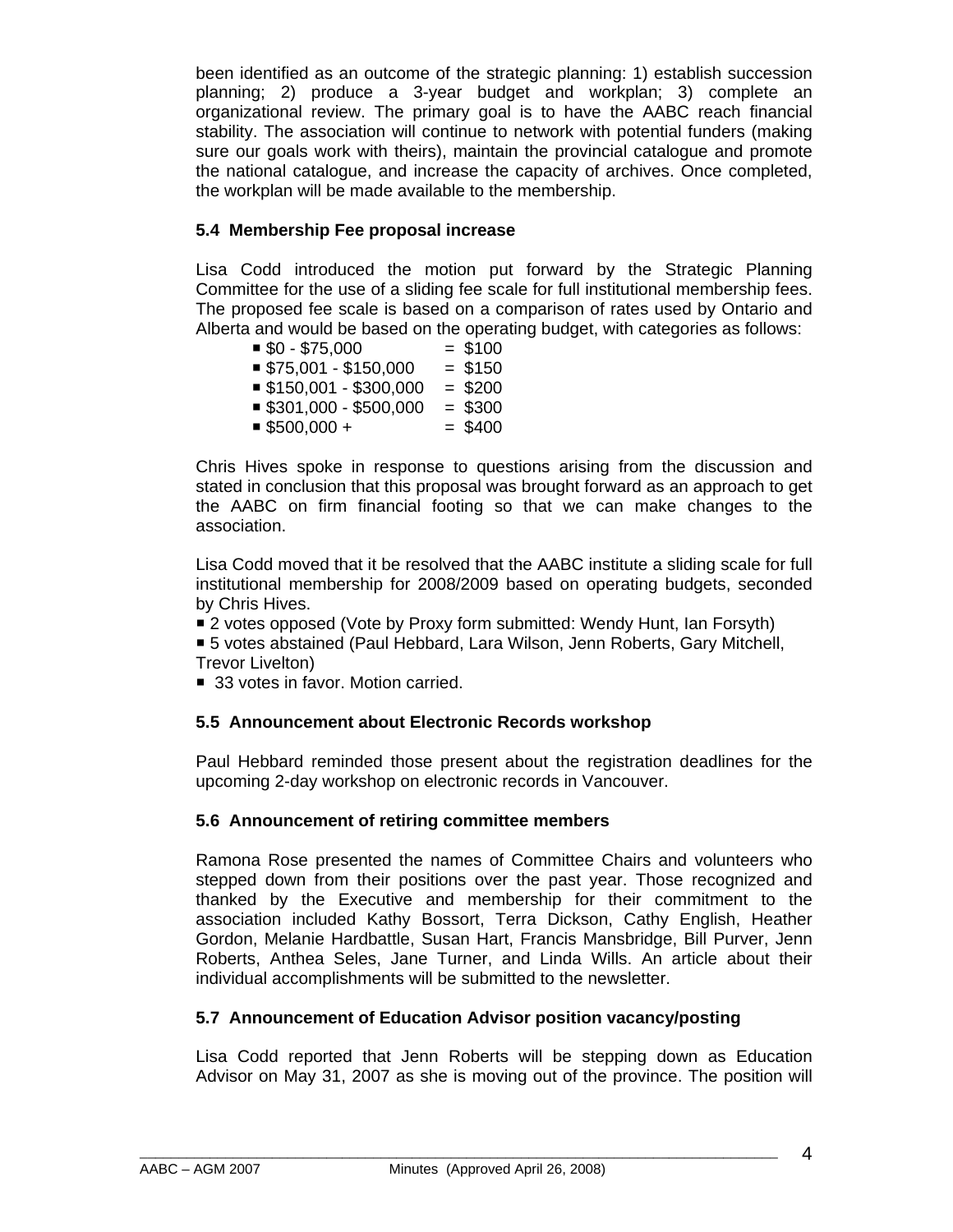be re-posted in the coming weeks on the website and list-serve and position duties now include website responsibilities and an increase in contract hours.

#### **5.8 Honorary Lifetime Membership – T. Eastwood**

Val Billesberger reported that at the beginning of the keynote presentation earlier in the day, Terry Eastwood was presented with Honorary Life Membership in the AABC. George Brandak spoke to Terry's accomplishments in the profession and in the organization.

George Brandak moved to present Terry Eastwood with Honorary Life Membership in the AABC, seconded by Val Billesberger. Motion carried.

#### **5.9 Report from the Director, BC Archives - Gary Mitchell**

Gary Mitchell provided an update on the status of the BC Archives and spoke to some of the events planned for the 2008 celebrations.

#### **6. Election of Executive Committee Members 6.1 Nominations Committee's Report – Erica Hernandez**

Erica Hernandez reported that the following members have let their names stand for the following positions on the AABC Executive Committee:

- President (2007/2008)…Lara Wilson
- Treasurer (2007/2009)…Sharon Walz
- Individual-Member-at-Large (2007/2009)…Val Billesberger

Erica Hernandez thrice called for additional nominations from the floor. No additional names were forwarded.

Lisa Glandt moved to approve the Nominations Committee's recommendations and Lisa Codd seconded the motion. Motion was carried.

Erica Hernandez also welcomed the following new Committee Chairs and Regional Reps:

- Membership Committee…Carolyn Casenas
- Nominations Committee…Erica Hernandez
- Greater Vancouver Regional Rep…Denise Dale
- Thompson-Okanagan Regional Rep…Debra Chapman

Call for vote to accept the 2006 Nomination Committee's Report. Vote carried.

#### **7. Adjournment**

Lisa Glandt, on behalf of the Executive, thanked out-going president Lisa Codd for all of her work over the past year and presented her with a small gift.

George Brandak, on behalf of the membership, thanked the Executive for their involvement over the past. Seconded by Lara Wilson.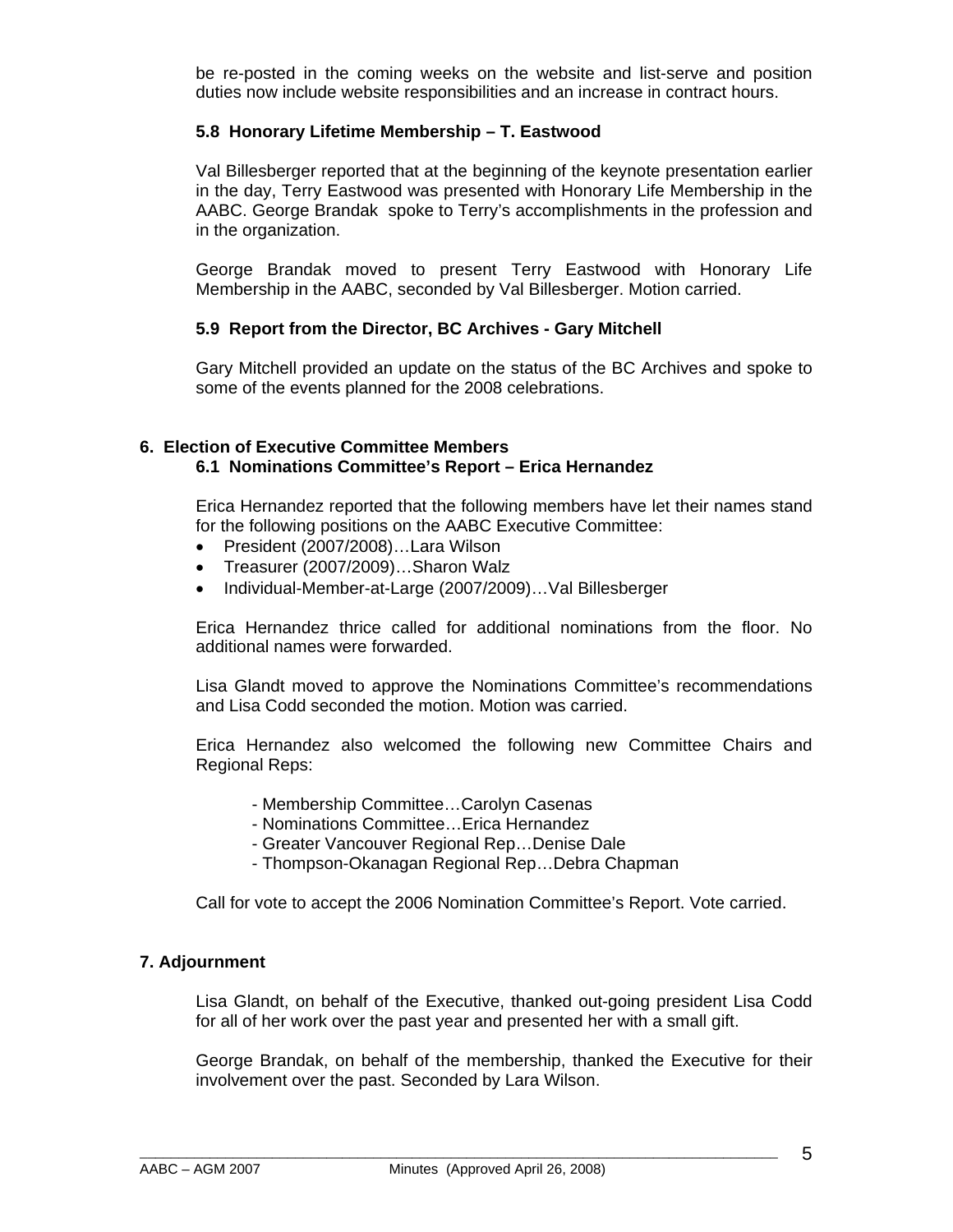Anthea Seles moved to adjourn the meeting and Dorothy Lawson seconded the motion. Motion was carried.

Call for vote to adjourn the AGM. Vote carried.

Meeting was adjourned at 2:55pm.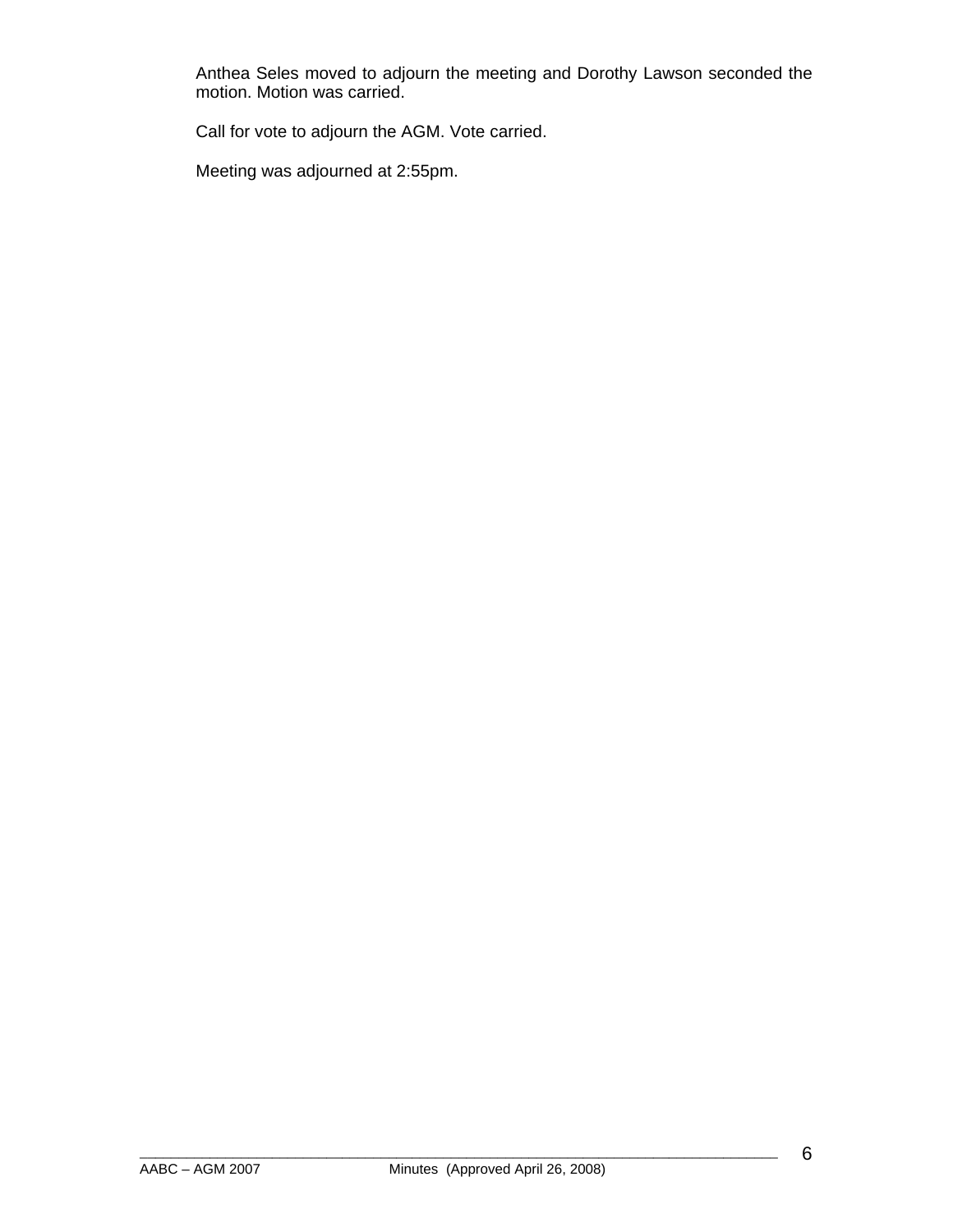# **EXECUTIVE REPORTS – 2006-2007**

#### **3.1 President Report – Lisa Codd**

Let me begin by thanking everyone who gave their time to the AABC this past year. This organization depends on the people who volunteer their time on behalf of the association.

As President, I have worked to try to resolve two main challenges that face the AABC: our deficit and lack of strategic planning.

Our year began with the announcement that the Irving K. Barber Learning Centre had agreed to sponsor the AABC for \$125,000 over 5 years. The announcement was made at a reception co-hosted by the AABC and BCMA at the Burnaby Art Gallery in June. The Executive has been working with the IKBLC to incorporate their objectives into our work plans. This year, the IKBLC sponsored \$14,000 of AABC activities, including supporting workshops delivered by the BCAPS advisor, funding site visits by the EAS advisor, and sponsoring the AABC's server. They also provided \$3,000 toward our strategic plan, which is currently underway (with additional funding from the Arts Partners in Organization Development – ArtsPOD -- program). The IKBLC has agreed to our plans to focus their contribution for the coming year on delivering EAS and BCAPS services to communities throughout the province.

Our partnership with the IKBLC has been an important step toward financial sustainability. Working with BCAPS, EAS, and Network this spring, we have developed a budget and work-plan for the coming year that significantly reduces our deficit, and includes specific fundraising objectives to eliminate the deficit in the future. With ArtsPOD funding we were able to conduct an Organizational Review this spring. We set targets to improve the management of the organization over the year, including seeking funding to do a strategic plan, developing plans for the IKBLC funding, identifying other funding agencies we could approach, and improving internal communication. Our internal communication goals included holding regular planning meetings during the year (round tables), tasking the AABC Secretary with reminding committees to submit reports to the executive for meetings, and ensuring executive meeting minutes were promptly posted to the AABC website. I am pleased to report that progress has been made in all of these areas, though of course there is still work to do.

There is a Strategic Planning process currently underway, which will include a three-year business plan. The plan should help the AABC focus its resources and coordinate its planning to meet the needs of internal stakeholders and external funding agencies. It has been a privilege to represent the association at meetings and events. I was invited to speak to the delegates of the Heritage Society of BC at their conference in June in Nanaimo about the AABC, and traveled to Ottawa to represent us at the annual meeting of the Canadian Council of Archives in October. In addition to my trips to Nanaimo and Ottawa, the AABC had a profile at the BC Museums Association conference in Prince George in October, thanks to Ramona Rose and Erica Hernandez who created a display about the AABC for the trade show.

Did I mention it's been a busy year? Thank you again for allowing me to serve this organization as President. Thank you also to the members of my very hard-working executive: Lisa Beitel, Richard Dancy, Val Billesberger, and Ramona Rose.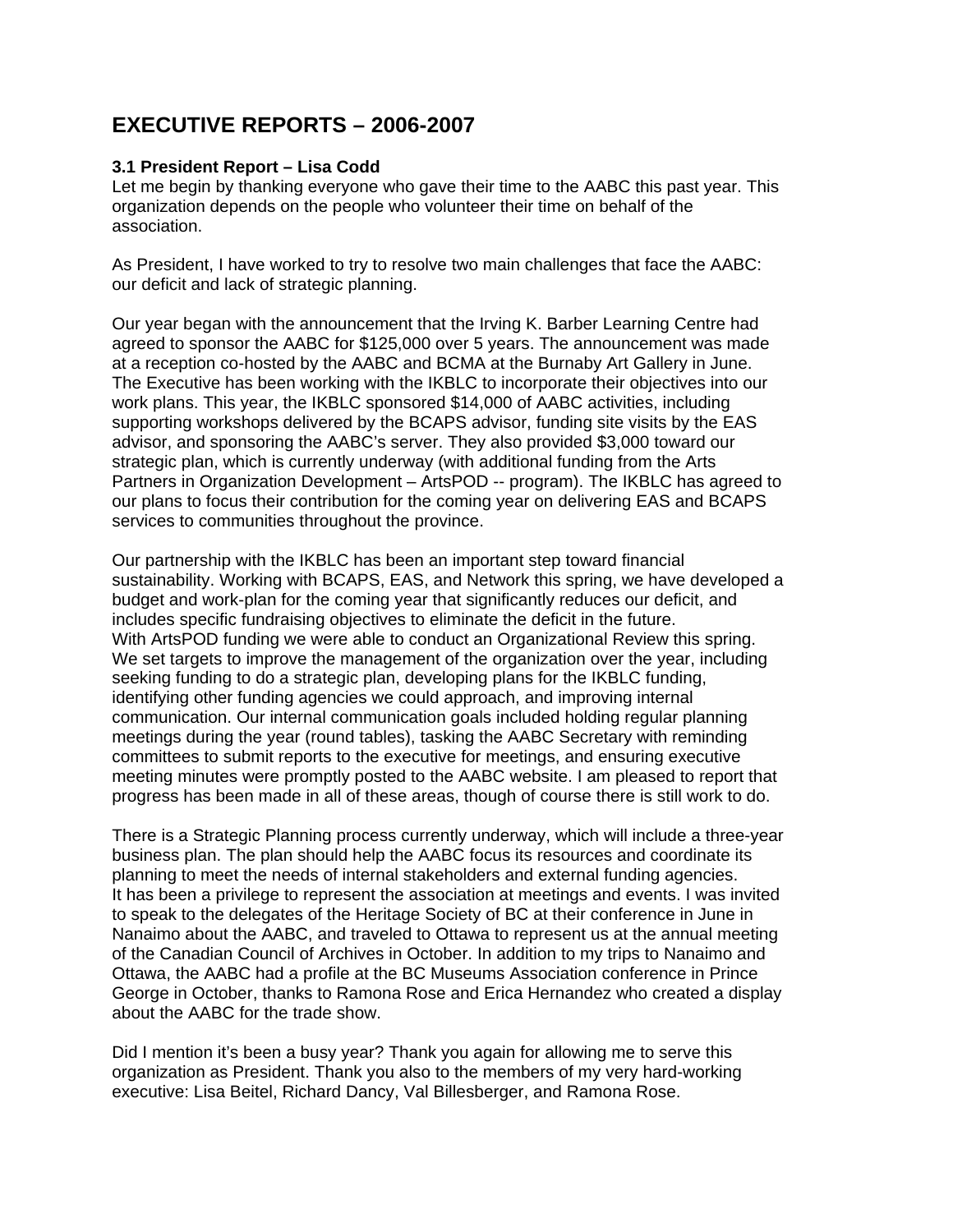#### **3.2 Vice-President Report – vacant**

There was no Vice-President for the 2006-2007 year.

#### **3.3 Treasurer and Finance Committee Report – Richard Dancy**

In the past fiscal year 2006-2007, the AABC continued to fund its three programs (BC Archival Preservation Service, Archival Network Service, and Education and Advisory Service) at the same levels as the previous year. This was the first year of the AABC's partnership agreement with the Irving K. Barber Learning Centre (IBLC) of the University of British Columbia, the terms of which provide for funding of \$25,000 to the AABC each year for five years (\$125,000 in total).

The AABC's main source of revenue continued to be the Federal National Archives Development Program (NADP). British Columbia's allocation remained the same as the previous year (\$117,112). Of this, \$29,515.78 went to institutional grants and the remainder (\$87,596.22) to support the AABC services and programs. Of the IBLC funding, \$11,000 went to existing programs, \$3,000 to strategic planning, and the remaining \$11,000 (which was to have gone into new services) has been carried forward to the upcoming fiscal year. The other main sources of income were membership fees (just under \$18,000, a slight increase from the previous year), and workshops and conference workshop fees (approximately \$10,000).

For 2006-2007, the AABC remained in a deficit situation, with a projected shortfall of \$13,300. Please be aware that this is very preliminary estimate prepared in advance of the year-end, when the actual numbers will be available. As we have done for the past few years, the Association covered this deficit from funds in its reserve. The deficit represents the amount of money the AABC must spend over and above our revenues in order to maintain our three service programs. As of March 31, 2007, the AABC's reserve fund is projected to be around \$70,000 – \$75,000. This includes \$35,000 which has been set aside as a "safe fund," leaving \$35,000 – \$40,000 in the working reserve. A GIC was cashed in March 2007 to ensure adequate cash flow going into the new fiscal year.

For the coming year's budget (2007-2008), we again received the same provincial allocation under the NADP, but were able to increase the amount available to institutions by about \$5,000. We have applied for a provincial Direct Access grant to fund network services, though we will not know the decision until we are into the fiscal year. If this application is successful, the budget for 2007-2008 will break even. If it is unsuccessful, we have a fall-back budget which will cover our program commitments with a projected deficit of about \$11,000. As the AABC's reserve funds diminish, continuing deficits are not sustainable and one of the goals of the strategic planning process that began this year is to address this issue.

The Finance Committee for 2006-2007 consisted of Lara Wilson, Heather Gordon (to December 31, 2006), Chris Hives and Sharon Walz. The committee conducted its business via email, with committee members providing advice on the management and use of AABC funds and related matters.

Karen Blimkie continues to be AABC's financial manager. She is responsible for carrying out the day-to-day financial activities, keeping AABC's financial records, and for providing advice and assistance to the AABC with respect to its budgets development, and other financial matters.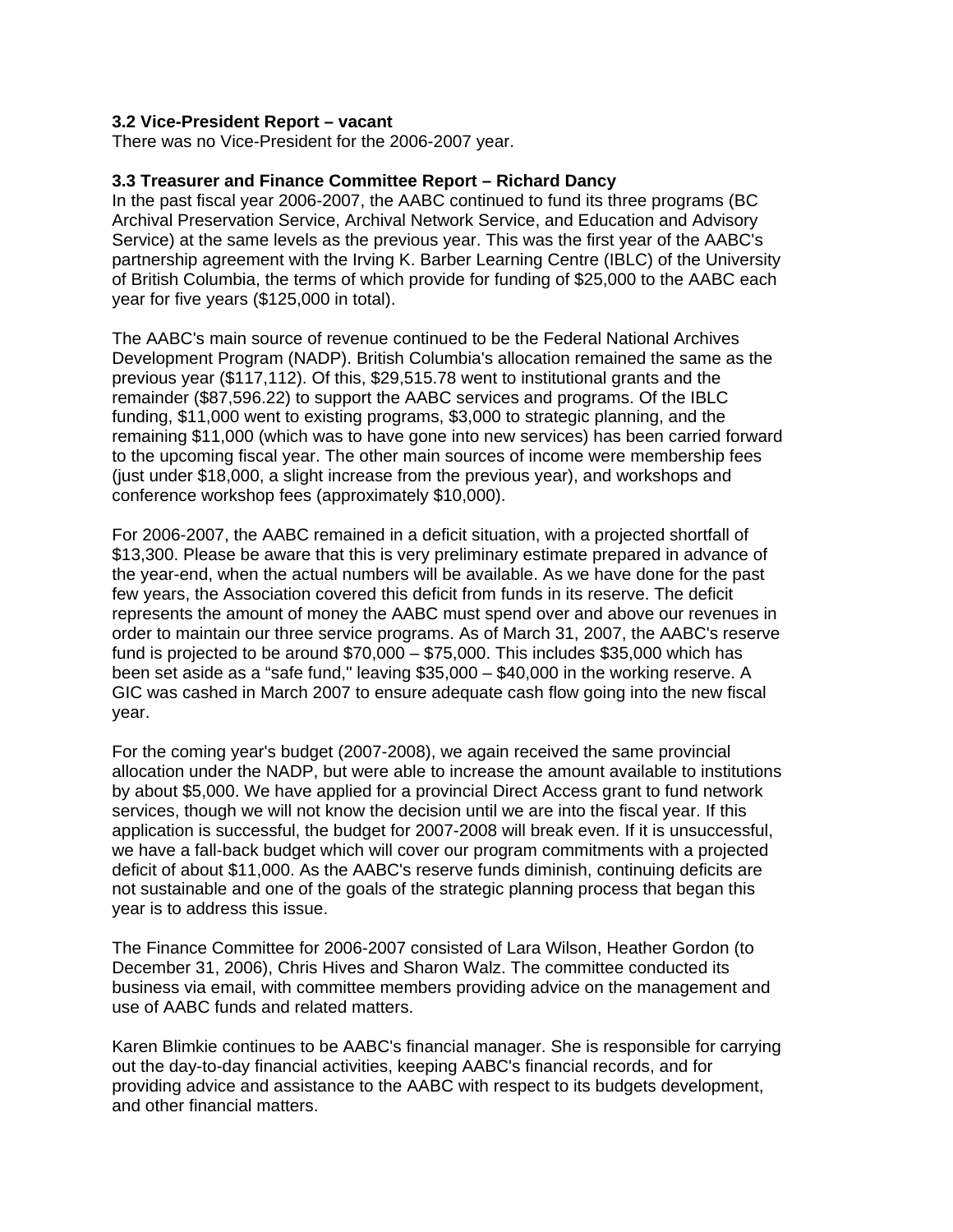At the 2006 Annual General Meeting, the AABC approved retaining the accounting firm, Evancic Perrault Robertson to undertake a review engagement of the Association's financial statements. The firm has completed its review of the AABC's financial statements for the year ended March 31, 2006 and its results are available to AABC members.

This completes my term as AABC Treasurer. I would like to take this opportunity to express my sincere thanks to the members of the Finance Committee for all their assistance, and to the new Treasurer, Sharon Walz, for generously agreeing to serve this past year on the Finance Committee to facilitate the transition and participate in the strategic planning process. I would also like to thank Karen Blimkie, our Financial Manager, for her invaluable support and outstanding work.

Respectfully submitted, Richard Dancy **Treasurer** Chair, Finance Committee

#### **4.1 Education Committee Report – Jane Turner**

The Education and Advisory Service (EAS) has completed another successful year, due to the energetic and resourceful work of our two Archives Advisors: Linda Wills (April to July). and Jenn Roberts (August to March). Between the two of them, in-person services has been delivered to 115 people, including site visits, regional meetings, and workshops. They also maintained the long-distance advising by answering over 600 requests for information and advice.

#### **Workshops:**

This year one workshop and three distance ed courses were taught to a total of 25 students: Raising Your Profile, held at AABC Conference in April (9 students); Distance Education Course - Intro, Oct-Dec/06 (10 students); Distance Education Course - Intro, Jan-Mar/07 (4 students); Distance Education Course - Photos, Jan-Feb/07 (2 students). Paul Hebbard is in the process of arranging a second specialized workshop on electronic records to be held in the spring of 2007.

#### **Advising:**

The Archives Advisors responded to a total of 600 requests. Inquiries relate to a broad variety of archival issues, including: database management, photographs, privacy, arrangement and description, grants, accessioning, appraisal, acquisition policies, municipal records, general archival policies and procedures, Freedom of Information, copyright, publishing posthumous works, managing archives administrative records, and managing the EAS program.

#### **Site Visits:**

The Archives Advisors made fourteen site visits, at which a total of 81 people participated from various archives: Vancouver Unitarian Church (3 in attendance); Vancouver Lawn Tennis Club (1 in attendance); Powell River Museum and Archives (3 in attendance); Savona Community Heritage Centre (15 in attendance); Union of British Columbia Municipalities, Richmond (1 in attendance); Kwantlen College Archives, Richmond (2 in attendance); U'mista Cultural Centre, Alert Bay (1 in attendance); Quatsino Archives Association & Museum (10 in attendance); Port Hardy Museum & Archives (1 in attendance); Port Alice Heritage (1 in attendance); Campbell River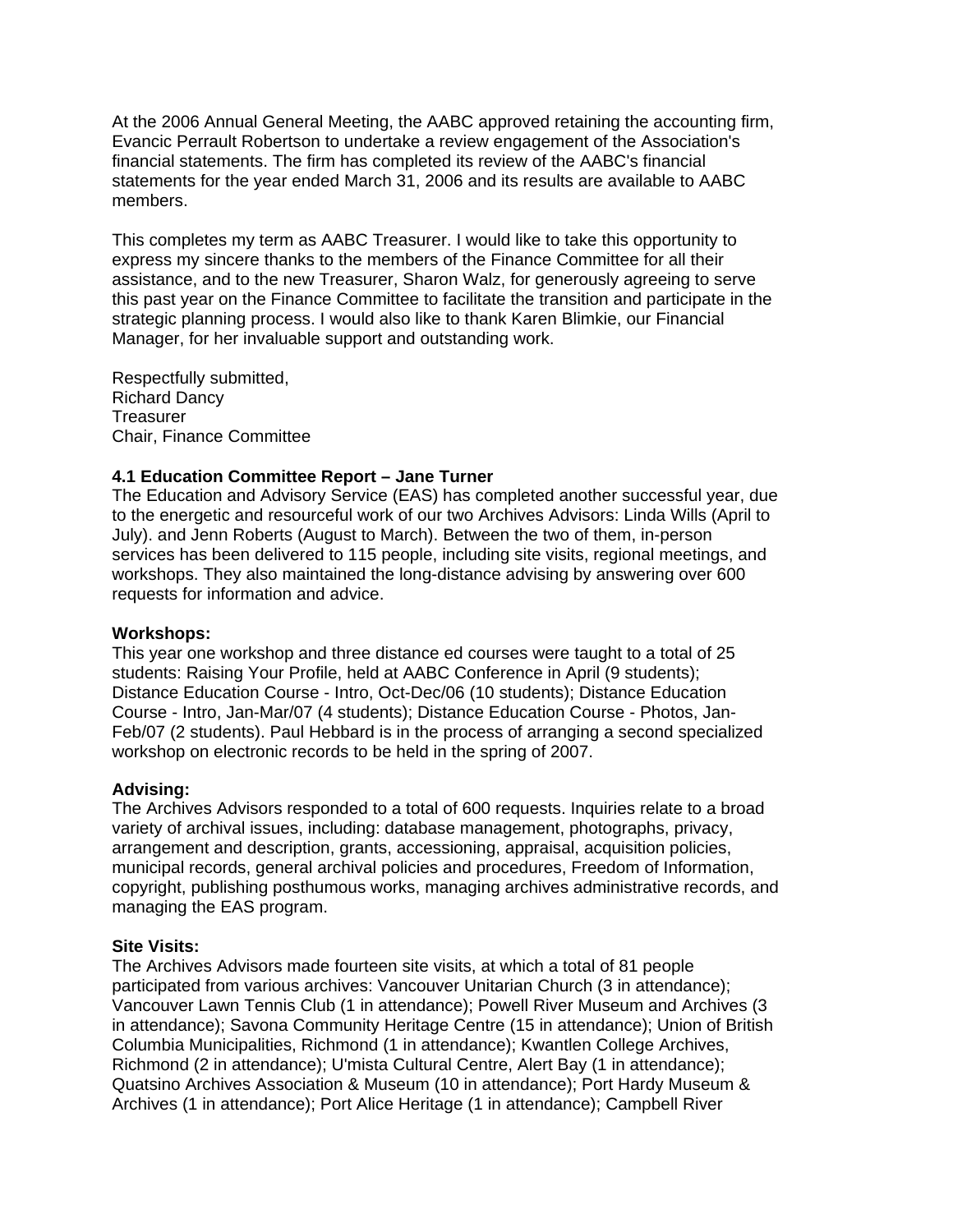Museum & Archives - 1 in attendance); Hornby Island Archives & New Horizons Seniors (40 in attendance); Comox Archives & Museum (1 in attendance) Courtney & District Museum and Archives (1 in attendance).

On behalf of everyone who has benefited from the Education and Advisory Service, I would like to thank Jenn Roberts and Linda Wills for their hard work, expert advice and generous service. I know everyone will join with me in heart-felt thanks for their dedication and service to the archival community. Thanks also to the members of our hard-working committee: Jan Turner, Linda Wills and Paul Hebbard.

Respectfully submitted, Jane Turner Chair, Education Committee

#### **4.2 Grants Committee Report – Ramona Rose**

The Grants Committee for 2006-2007 consisted of Ramona Rose (Chair and Institutional Member-at-Large), Val Billesberger (Individual Member-at-Large), Chris Hives, Sylvia Stopforth, Kathy Bossort and Krisztina Laszlo. The Committee is responsible for distributing information about the Canadian Council of Archives financial programmes to institutional members of the AABC, and for adjudicating NADP funding applications at the provincial level and forwarding them to the CCA for final approval. Funds from the CCA financial programmes are also used by the AABC to support the Preservation Service, the Educational and Advisory Service, and the Archival Network Service.

In December 2006 the CCA announced that funding would be available again for 2007- 2008 under the National Archival Development Programme. The funding envelope NADP provided for BC is \$117,112.00 Most of the funds was utilized by AABC for its programs and services with \$35,012.00 available for member institutions to apply for funding under the Institutional NADP Program. The AABC Grants Committee met February 2, 2007 to review institutional applications to the NADP Program. Applications from 15 eligible institutions were received with 9 recommended for funding approval. These recommendations have been forwarded to the CCA with final results expected to be received by late March.

At the request of the Executive the AABC Grants Committee was asked also to review the NADP scoring allocation system, which provides provinces/territories the option of awarding up to an additional 10 points to applicants based on those priorities set forth by individual provincial councils. The Grants Committee has recommended, and the Executive has approved, that up to 10 points be allocated for BC institutional NADP funding applications for the next adjudication review. The Committee will provide a final report on points allocation in time for the next NADP funding announcement expected late fall 2007.

As well, the Grants Committee discussed ways to promote institutional funding available through NADP to the AABC institutional members and ways to streamline the application process. The Committee has recommended to the Executive that NADP application guidelines (re: attachments, margins, font size) be clarified and that the CCA consider the future use of an electronic form; such would minimize paper waste, standardize applications through the use of fixed-length fields and speed up distribution. The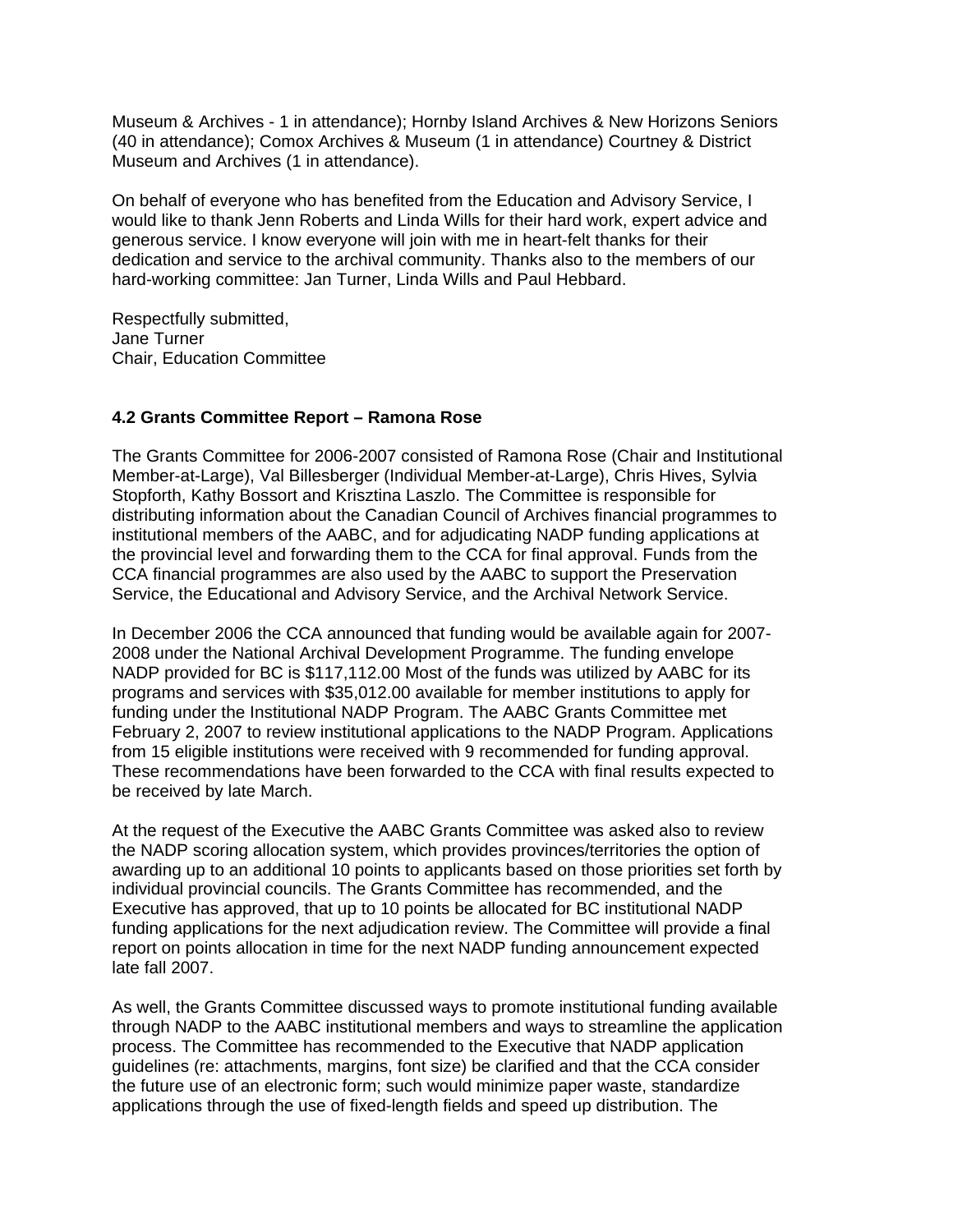recommendations are under review by the Executive.

In closing - Unfortunately Kathy Bossort is resigning from the Grants Committee for the upcoming year. On behalf of the Committee I would like to thank Kathy for her dedication over the past 4 years as a Committee member and past Grants Committee Chair. To all the members I would like to thank you for your patience, expert advice and service to the Association.

Respectfully submitted, Ramona Rose, Chair, Grants Committee Institutional Member-at-Large

#### **4.3 Membership Committee Report – Terra Dickson**

For 2006-07, the Membership Committee members were Krisztina Laszlo, Linda Nobrega, Carey Pallister, and Alaric Posey. The Committee is responsible for:

 $\square$  managing the membership database;

 $\Box$  processing memberships inclusive of new memberships, renewals for existing members, reminder notices regarding overdue renewal fees, receipts, and address changes;

 $\square$  producing an annual membership directory;

 $\Box$  responding to membership queries from members and non-members;

 $\Box$  reviewing new applications for institutional membership utilizing the Self-Study Guide for Institutional Membership and then making recommendations to the Executive Committee;

 $\Box$  working with other committees to coordinate mail outs to the membership; and providing data and reports to other AABC committees, the Executive, and AABC contractors, as required.

#### **Membership Statistics (as of March 13, 2007)**

#### **Presentations**

In September 2006, Krisztina Laszlo from the AABC and Laura Miller from the ACA made a joint presentation to first and second year MAS students at UBC. AABC membership application forms were handed out at the beginning of the presentation. Eighteen completed ones were collected at the end. Applications were placed in the mailboxes of all MAS students who could not attend the presentation.

#### **Membership Database and Directory**

Once again this year, the database was managed by Carey Pallister. Carey volunteered over 90 hours for tasks related to the database, which included updating the database; printing, emailing, and mailing membership renewal notices and receipts; and emailing the Directory. Trevor Livelton also contributed five hours of his time and database expertise to create a system that allows us to email the membership renewal notices and receipts. Thank you Trevor!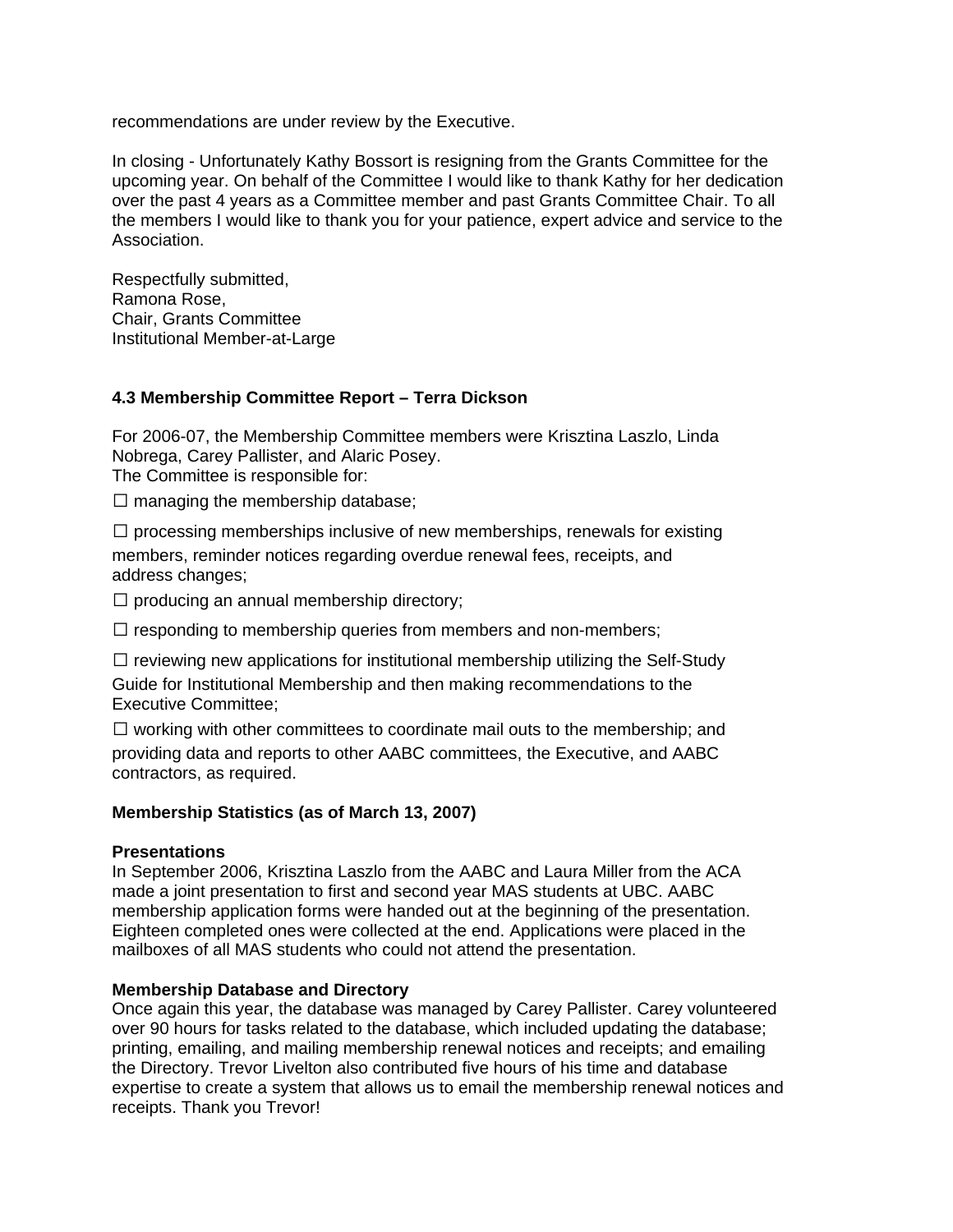In December 2006, the Committee produced and emailed a PDF version of the 2006- 2007 Membership Directory. Emailing the Directory saved the AABC hundreds of dollars in printing and mailing costs. The Directory was mailed to those members who either preferred a paper copy or who had not provided the AABC with an email address. In spring 2007, an updated Directory will be emailed to the members who have indicated they would like a PDF version.

#### Institutional Membership

Three applications for full institutional membership were received and reviewed by the Committee this past year: Sidney Museum Archives; Salt Spring Island Archives; and United Church, British Columbia Conference Archives – Bob Stewart Archives. All three institutions have been accepted for full institutional membership.

#### **Work for 2007-2008 Membership Year**

The work plan for the upcoming year includes:

completing the redesign of the new membership application form for the website and implementing the 5 year review of institutional members after changes to the institutional membership application process have been approved by the Executive.

2006-07 2005-06 2004-05 2003-04 2002-03 2001-02 Institutional 94 87 96 94 96 101 Associate Institutional 53 46 49 50 43 41 Sustaining 7 7 7 7 10 11 Individual 64 70 89 85 78 87 Student/Volunteer 52 70 67 47 53 53 Honorary Life 1 6 7 8 7 7 Honorary Patron 1 1 Total Members 272 287 315 291 287 300

#### **Thank you!**

I am resigning from my position as Chair of the Membership Committee at the end of April. It has been my privilege to work with a fantastic group of volunteers. I would like to thank Krisztina, Linda, Carey, and Alaric for not only agreeing to be on the Committee this year but also for their insightful and timely contributions to Committee business. It has been a pleasure working with each one of them. Thank you!

Respectfully submitted, Terra Dickson Chair, Membership Committee

# **4.4 BC Archival Preservation Service Committee Report – Dorothy Lawson**

This year has been one with many concerns for all of the AABC. For the Preservation Service a major concern has been how to implement a course of action that –

- coordinates the delivery of service with our other two service providers,
- **EXT** is aligned with the new NADP standards
- **fits with the Barber Centre partnership vision**

To this end, along with the normal answering of queries from institutions and individualssite visits- delivery of 2 major workshops - maintenance of the Tool Box- and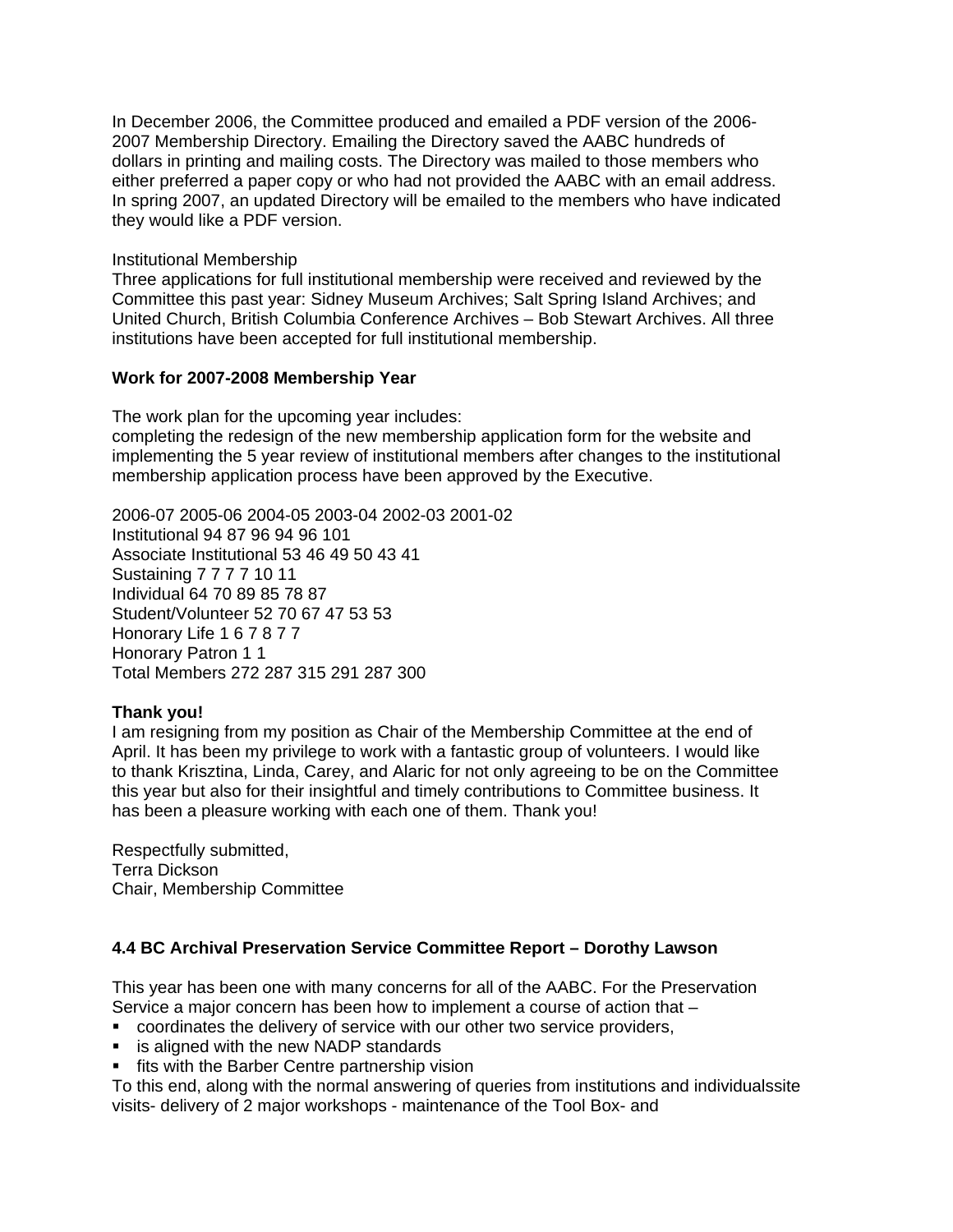contributions to the newsletter, we have participated in the on-going strategic planning sessions that will re-vitalize and rejuvenate our organization. This has required some additional time and thought for everyone.

You will have noted that the announcement forms for the workshop on Preservation of Architectural Drawings and the BCAPS/CCI workshop on Modern Information Carriers each carried the Barber Learning Centre logo as well as the AABC heading as being appropriate to the partnership. Each was fully subscribed.

The committee brings concerns or questions to the Executive on a monthly basis but reports the statistical numbers only quarterly. Rosaleen will supply these to round out this report.

Rosaleen, continues to update her knowledge to our benefit by attendance at the American Institute of Conservation and other appropriate meetings. She then passes on information about new approaches to old preservation problems in the newsletter and the Tool box.

Respectfully submitted, Dorothy K. Lawson Chair, Preservation Committee

#### **4.5 Internet Committee – Anthea Seles**

First let me start off the report by thanking both Heather Gordon and Bill Purver for their years of service to the B. C. Archival Network Service, we would not have the webpage and network that we have without them.

For 2006-2007 the Internet Committee focused much of its work supervising and overseeing the British Columbia Archival Network Services Program. Both the BC Archival Network Service Coordinators, Bill Purver (2006) and Janet McMaster (2007), continued to maintain and update British Columbia Archival Union List and the Archives Association of British Columbia website. In particular a listing of all repositories was updated in 2006 to ensure full 'Google' search capability over BCAUL to ensure greater accessibility to the resources available on the union list. Furthermore BCAUL is now accessible through the National Alouette Canada interface.

As of the 3rd Quarter, October to December 2006, there were 10, 210 fonds and collection level descriptions on BCAUL from 174 publicly accessible archives. As of the 3rd Quarter, once again from we see increase in usage, of approximately 56% in total database sessions.

The Internet Committee and Coordinators continued to liaise with various AABC committees to ensure that proper updates were posted on the AABC webpage such as Education Committee Workshops, Conference updates. The Coordinators continued to update portals like 'Web sites of Archives in BC' 'Historical Photographs at BC Archives', 'Exhibits' and other resources located on the AABC website. Finally both Coordinators continued to liaise with ACT/Cinemage as part of the collocation of our servers at their facility.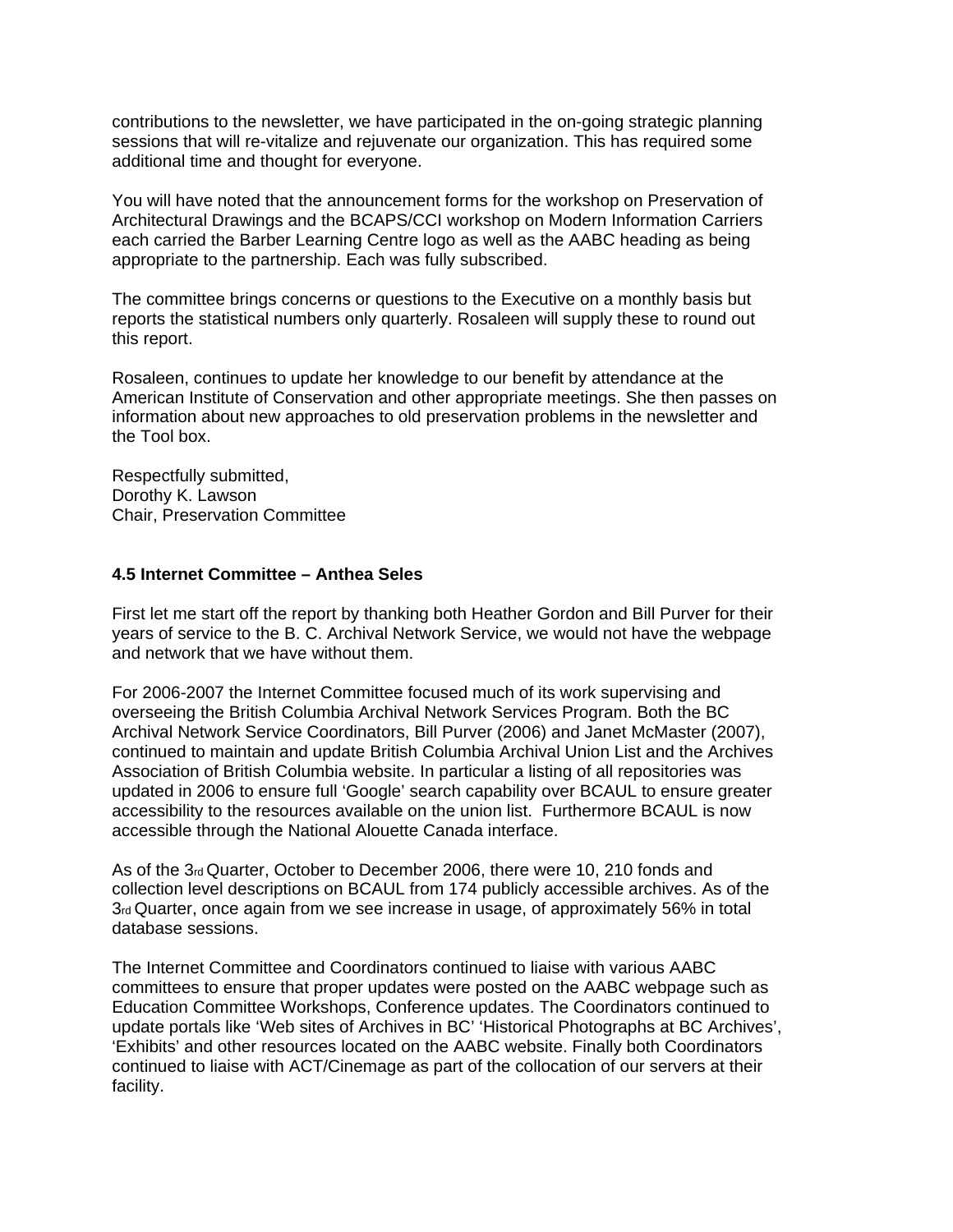The BCANS Coordinator continued to provide support to various repositories by mounting and updating on-line finding aids as well as uploading web exhibits on the AABC server. Mr. Purver also did considerable work on the maintaining and updating the Yukon Archival Union List (YAUL) located on the Canadians North West Archival Network (CaNWAN) housed on the AABC servers. In the  $3<sub>rd</sub>$  Quarter major work was carried out on all the records on the Yukon portion of CaNWAN.

Finally I would like to also thank members of the Internet Committee: Marnie Burnham, Joan Cowan, Christ Hives, Christine Meutzner and Erwin Wodarczak for their years of support and service on this committee. I also would like to welcome Janet McMaster our new BCAN Coordinator and thank her for her service this last quarter and in the upcoming year.

Respectfully submitted, Anthea Seles, Interim Chair, Internet Committee

#### **4.6 Newsletter Editorial Board Report – Jennifer Jansen**

Since I took over as editor last spring, I have learned a lot with the two issues we have been able to put together. Our last issue, Winter 2007, was a lot of fun with a number of interesting contributions. However, getting articles to publish continues to be a challenge - we have not yet been able to put out our next issue (Spring 2007) because of a lack of submissions.

I would like to thank everyone who has helped me over the last year, in particular Leslie Field our technical editor. I would also like to encourage everyone to keep writing articles for us to publish; I look forward to hearing from you.

Respectfully submitted, Jennifer Jansen Newsletter Editor

#### **4.7 Regional Representatives Reports**

#### **BC Northwest Region**

The Northwest region includes well-established and fledgling archives in Terrace, Telkwa, Smithers, Hazelton, Stewart, Haida Gwaii, and with First Nations. Each year we plan to hold an annual meeting in conjunction with archival training. This year, after the snows finish flying, we will host "Caring for Archival Materials", in Terrace (May 2007). This is one of the national workshops offered by the Canadian Conservation Institute, Ottawa through the BC Museums Association. If you haven't been to see our mountains, rivers, lakes, and ocean access, consider taking a trip Northwest for a course with us!

Representatives from the Bulkley Valley Museum, Prince Rupert Archives, Anglican Synod of the Diocese of Caledonia and the Kitimat Museum are the regional AABC members traditionally attending annual training. Over the next year, there are other archives who will be approached to consider attending the training and becoming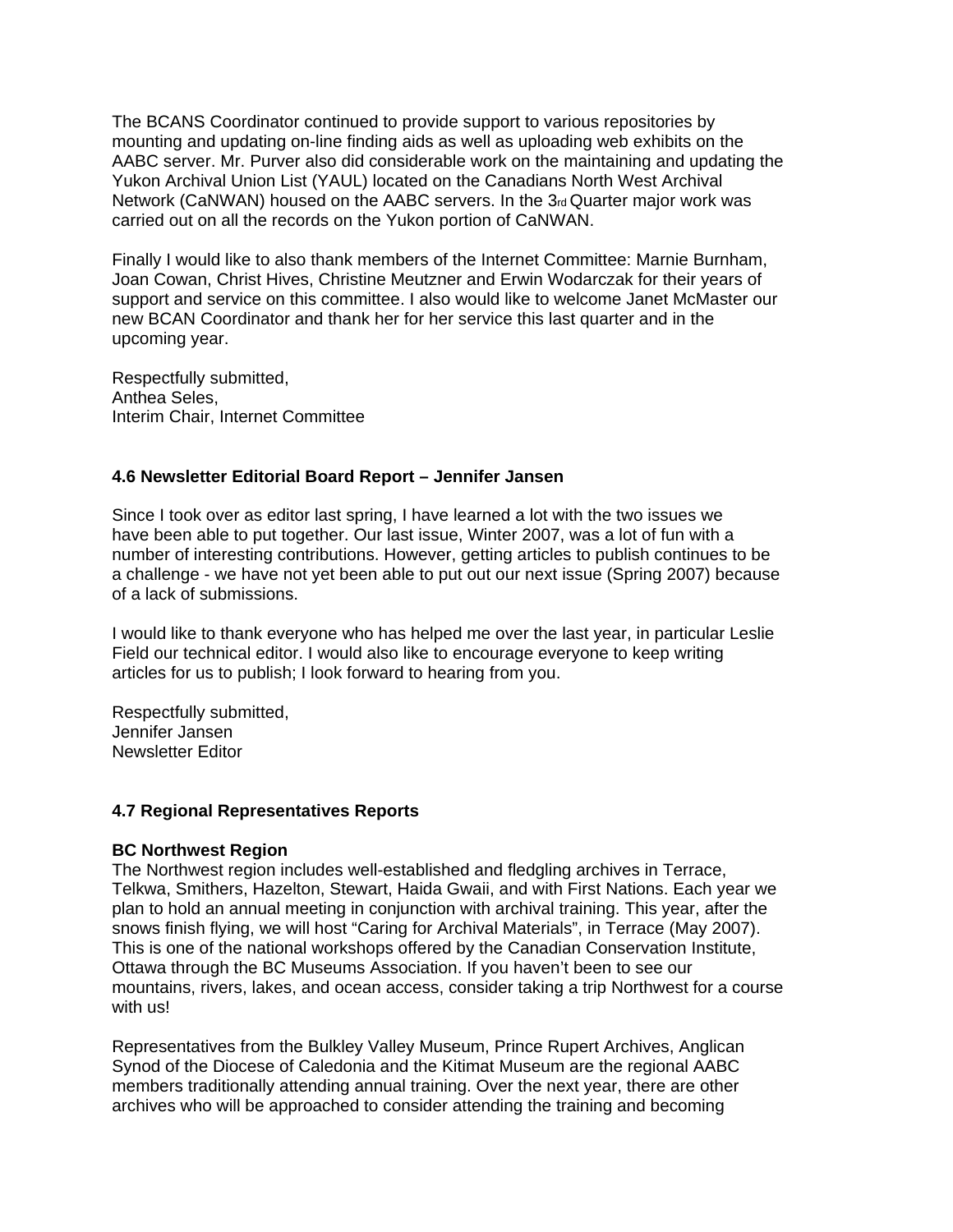members of the AABC. Our challenge is that only four members – institutional and individual – exist within the region. Attempts to involve all and from a distance can be challenging. Networking via email has been encouraged as distances preclude frequent meetings.

Four of the region's archives were featured recently in BC History, Journal of the BC Historical Federation (Vol. 39 No. 3, 2006). Hazelton Pioneer Museum and Archives, Telkwa Museum, Prince Rupert City & Regional Archives, and the Kitimat Museum and Archives shared their unique histories and archival holdings through this publication.

Respectfully submitted, Louise Avery and Angela Eastman, Kitimat Museum Regional Representatives, BC Northwest Region

#### **Central Interior – BC Northeast Region**

For the 2006/2007 year, the Central Interior BC Northeast Region of the province represented the Archives Association of British Columbia, along with the Canadian Council of Archives and the Northern BC Archives and Special Collections, at the British Columbia Museums Association annual conference held this year in Prince George in October 2006.

In preparation for our attendance a number of advertising media were created to inform BCMA conference participants as to what the AABC is and what services it can offer to the combined "museum & archives"; these media included: a large 21" x 31" colour advertisement featuring the AABC's services and mandate, as well as, small bookmarks which were distributed to conference participants. We were able to reach out and provide a number of very interested participants with information they held very valuable. The cost of table rental for this conference was co-sponsored by the Canadian Council of Archives, while the cost of design and fabrication of the AABC advertising media was donated by the Northern BC Archives and Special Collections.

Upcoming events in the Central Interior – BC Northeast Region include a 2-day "Emergency Planning and Response" workshop to be facilitated in May by conservator Rosaleen Hill, the BC Archival Preservation Service Co-ordinator. This workshop will provide participants with the hands on experience needed to:

- □ Assess and prioritize archival and library records for emergency planning
- $\Box$  Develop an institution specific emergency plan
- $\Box$  Use appropriate personal safety equipment
- $\Box$  Develop triage techniques by taking part in the hands-on disaster salvage session

Respectfully submitted by, Erica Hernández Regional Representative, Central Interior – BC Northeast Region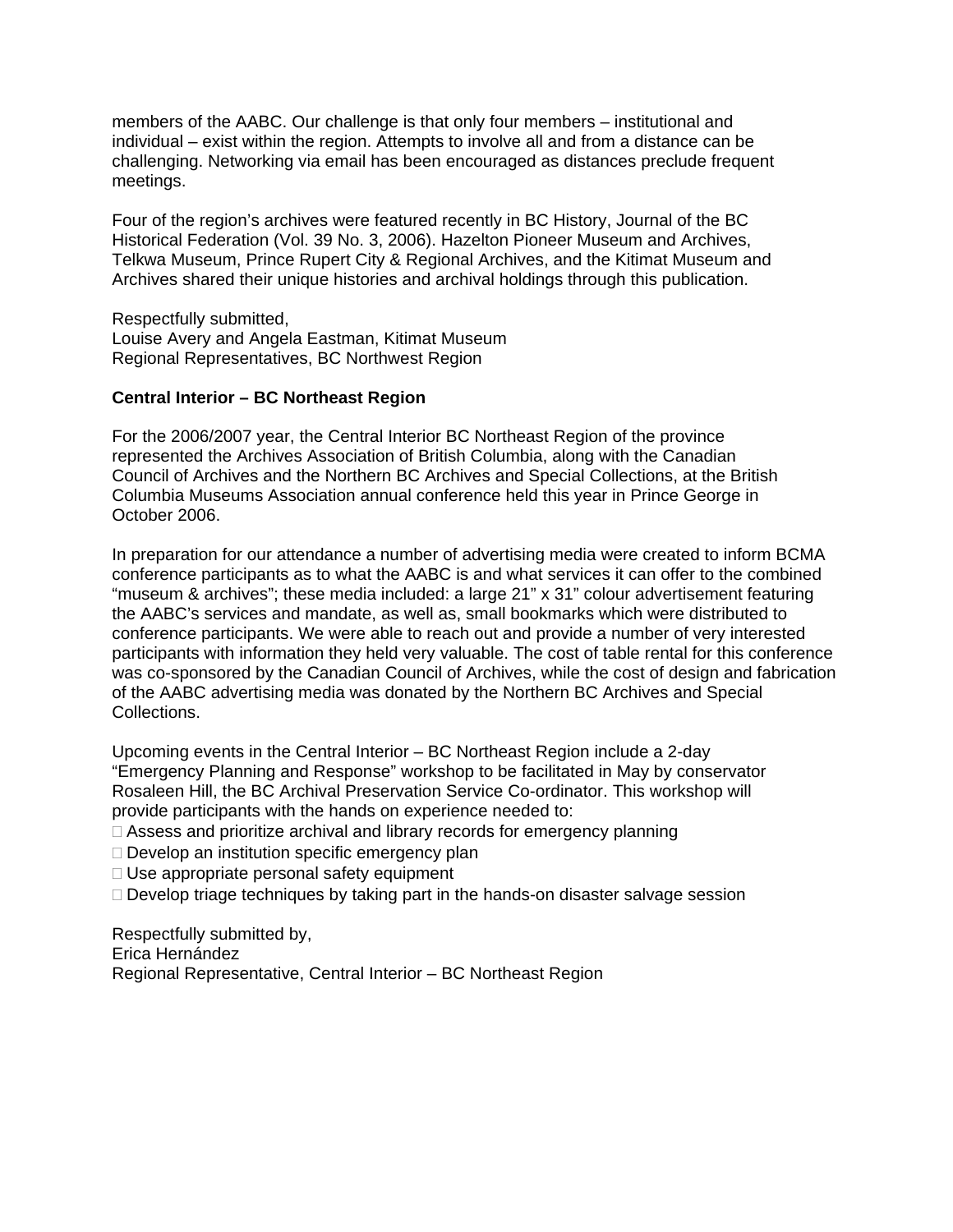#### **Fraser Valley Region**

The Fraser Valley Region experienced a transition year in 2006. Kelly Harms took over as Regional representative on January 1, 2006, after many years of stable and enthusiastic leadership from Val Billesberger. The group aims to hold two meetings per year (spring and fall), with the AABC conference and AGM spaced in between. The group was unable to meet in spring, due to scheduling conflicts and personal commitments. The group did have an excellent fall meeting on October 4, 2006, hosted by Kathy Bossort, Delta Museum & Archives. The meeting was attended by ten archivists covering the valley from Chilliwack to Delta. The group was very pleased to welcome four new members to the group: Paul Thistle, Langley Centennial Museum (replacing Lisa Codd); new member Kris Foulds, Matsqui Sumas Abbotsford Museum & Archives; Jordana Feist, Maple Ridge Museum & Archives (attending in place of Val Patenaude); and Erica Suderman, Mennonite Historical Society of B.C. Archives (attending in place of David Giesbrecht). Other new members invited, but not able to attend the fall meetings were: MaryAnne MacDougall, University College of the Fraser Valley, Special Collections, and Pam Loat, Fraser Valley Regional District.

Special guest to the meeting was AABC Education & Advisory Archivist Jenn Roberts. Jenn introduced the group to the services provided by the AABC, and solicited suggestions from members on topics for future courses, as well as services we would like the AABC to offer. Suggestions included: Standards for digitizing archival records; best practices and standards for the receipt and management of digital archives, and; the use of digitization for preservation and access.

Val Billesberger and Kathy Bossort continue to provide leadership for the Fraser Valley Region - Disaster Emergency Response Plan (DERP). More work towards DERP maintenance and development is planned for 2007.

Our group extends sincere and heart felt thanks to Val for her years of service to the Fraser Valley Region. Val's hard work and dedication has helped to build a vibrant and active group that will continue to grow and develop in 2007 and beyond.

Respectfully submitted, Kelly Harms Regional Representative, Fraser Valley Region

#### **South Vancouver Island Region**

The activities for 2006/early 2007 included three regional meetings and two workshops. We had many archives eager to host a meeting and so we met in March at Royal Roads University Archives, in June at the Sooke Region Museum and Archives, and in November at the Oak Bay Municipal Archives. Each host institution had very valuable and interesting projects to share with the group.

I have provided advice and answered reference questions throughout the year. Questions commonly relate to funding and grant applications, and to potential workshops.

The region hosted two workshops at the beginning of the current calendar year: Preservation of Architectural Drawings, presented by Rosaleen Hill and hosted by B.C. Archives, and the CCI workshop Modern Information Carriers (Joe Iraci and Tom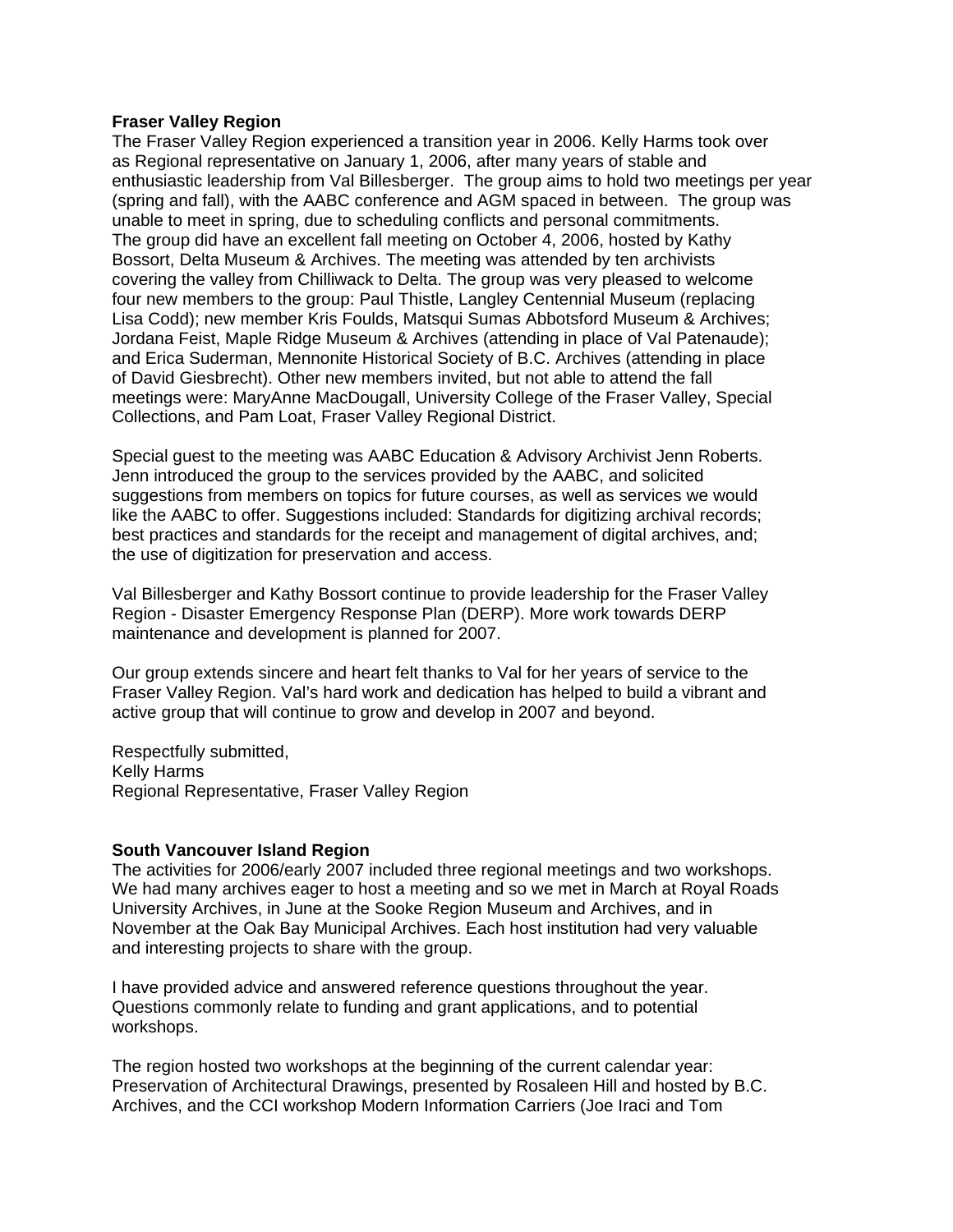Strang), at the University of Victoria. Some of our members were also in attendance at the InterPARES 2 symposium hosted at UVic in February 2007. Respectfully submitted, Jane Morrison Regional Representative, South Vancouver Island Region

#### **6.1 Nominations Committee**

I would like to begin by thanking Susan Hart, who served as Nominations and Elections Committee Chair from January 2006 – January 2007. Thank you Susan for all of your time and effort!

#### **2007 Nominations**

 I would like to present the nomination for **Lara Wilson** to serve in a one year capacity as **President** of the Archives Association of British Columbia. Ms. Wilson previously served in this capacity in 2002.

 I would like to present the nomination for **Valerie Billesberger** to serve as **Individual Member-at-Large** for the Archives Association of British Columbia for the 2007-2009 term.

 I would like to present the nomination for **Sharon Walz** to serve as **Treasurer** for the Archives Association of British Columbia for the 2007-2009 term.

 I would like to present the nomination for **Carolyn Casenas** to serve as **Chair** of the Membership Committee.

 I would like to present myself, **Erica Hernández** for nomination to the position of **Chair** of the Nominations and Elections Committee. I have been serving in this capacity as interim Chair since February 2007.

#### **Regional Representatives**

 I would like to introduce and welcome **Denise Dale** as the new **Regional Representative** for the Greater Vancouver region. Denise is currently the Chair of Librarians, Reference Librarian & Archives, Surrey Campus Library for Kwantlen University College.

 I would like to would like to introduce and welcome **Deborah Chapman** as the new **Regional Representative** for the Thompson – Okanagan region. Deborah is currently the Curator/Archivist with the Salmon Arm Museum & Heritage Association. I would like to thank all nominees for allowing their names to stand and for their commitment to the Archives Association of British Columbia and its membership. Thank you all!

#### **Vacant Positions**

The following positions on the AABC Executive, Standing & Ad Hoc Committees are now open for nominations:

 $\Box$  Vice President (2 year term)

□ Chair, Education Committee

□ Chair, Internet Committee

A selection of candidates will be presented during the AGM and additional nominations will also be accepted from the floor.

Respectfully submitted by, Erica Hernández Interim Chair, Nominations and Elections Committee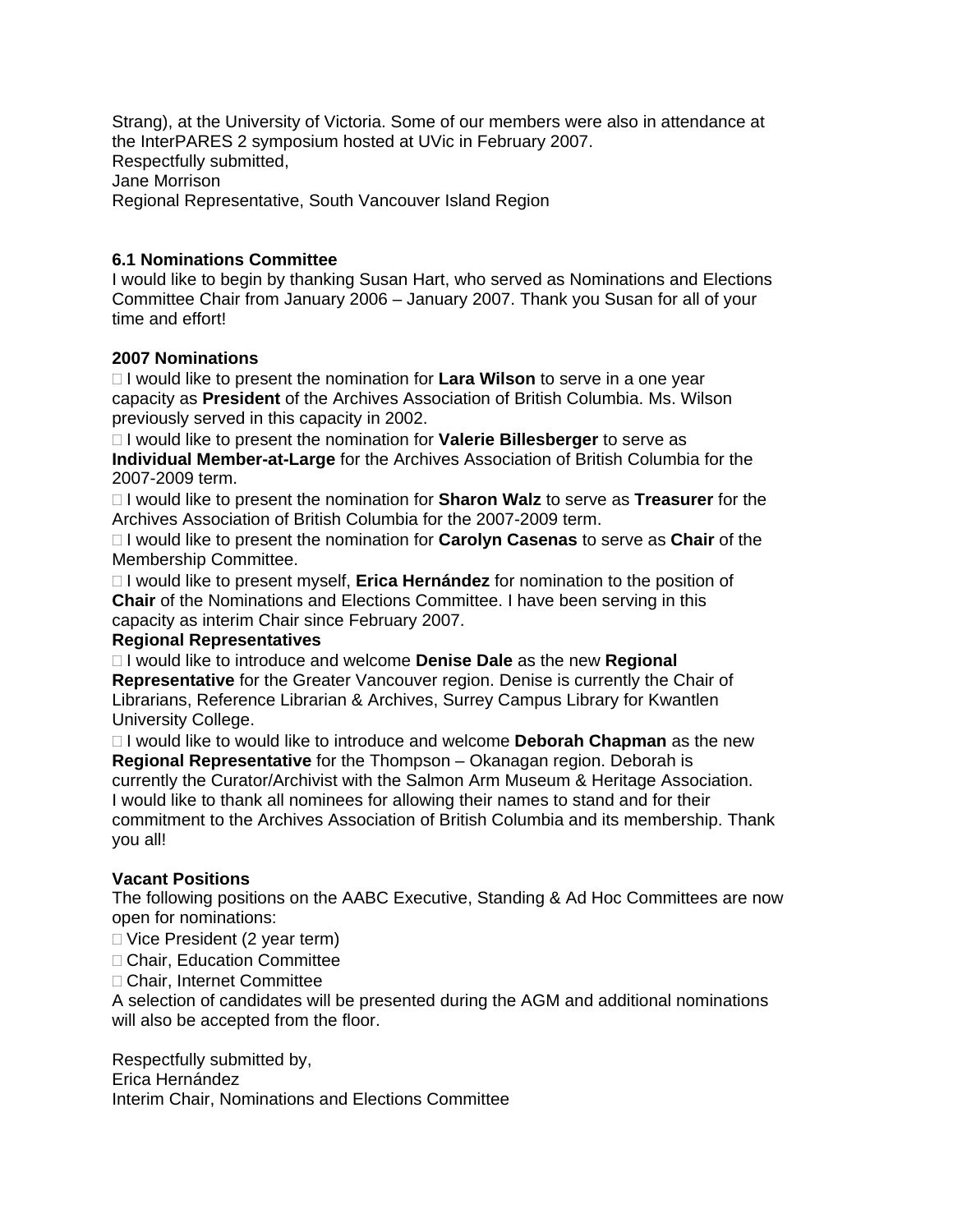#### **Minutes of 2008 Annual General Meeting**

Archives Association of British Columbia Annual General Meeting Saturday April 26, 2008

#### Draft - Not Approved

#### Executive of the Archives Association of British Columbia Location: Harbour Towers Hotel 345 Quebec Street, Victoria, BC V8V 1W4

Present: Lara Wilson, President Lisa Glandt, Secretary Jennifer Mohan, Acting Treasurer Ramona Rose, Institutional Member-at-Large Val Billesberger, Individual Member-at-Large

#### **1. Approval of Agenda**

Meeting was called to order at 10:25am.

Janet Turner moved to approve the agenda, seconded by Dorothy Lawson.

Call for vote to accept the agenda. Vote carried.

Lara Wilson moved to amend the agenda regarding item 6.1 "AABC Committees –revised reporting structure." As the resolution was incorrectly worded, a vote cannot be held but a discussion can take place about the revised reporting structure. A new resolution will be presented to the membership for voting at the 2009 AGM. Motion approved by Don Bourdon and seconded by Jane Morrison.

Call for vote to amend the agenda regarding item 6.1. Vote carried.

#### **2. Approval of Minutes of 2007 AGM**

Motion to approve the minutes of the 2007 Annual General Meeting was made by Jordana Feist and seconded by Mickey King.

Call for vote to accept the 2007 AGM minutes. Vote carried.

#### **3. Executive Reports**

#### 3.1 President's Report

Lara Wilson presented an update of activities since January 2008 when the President's report was written. The AABC will be engaging in a pilot project with Artefactual Systems for revision of BCAUL. The initial funding for this project (\$20,000.00) was provided by the Irving K. Barber Learning Centre. A project plan will be developed with Artefactual Systems and user training will be developed for AABC members. The AABC received notification that our Gaming Branch application was reconsidered and we received \$13,000.00.

Linda Nobrega moved to approve the President's Report, seconded by Jill Prior. Motion carried.

Call for vote to accept the President's Report. Vote carried.

3.2 Vice-President Report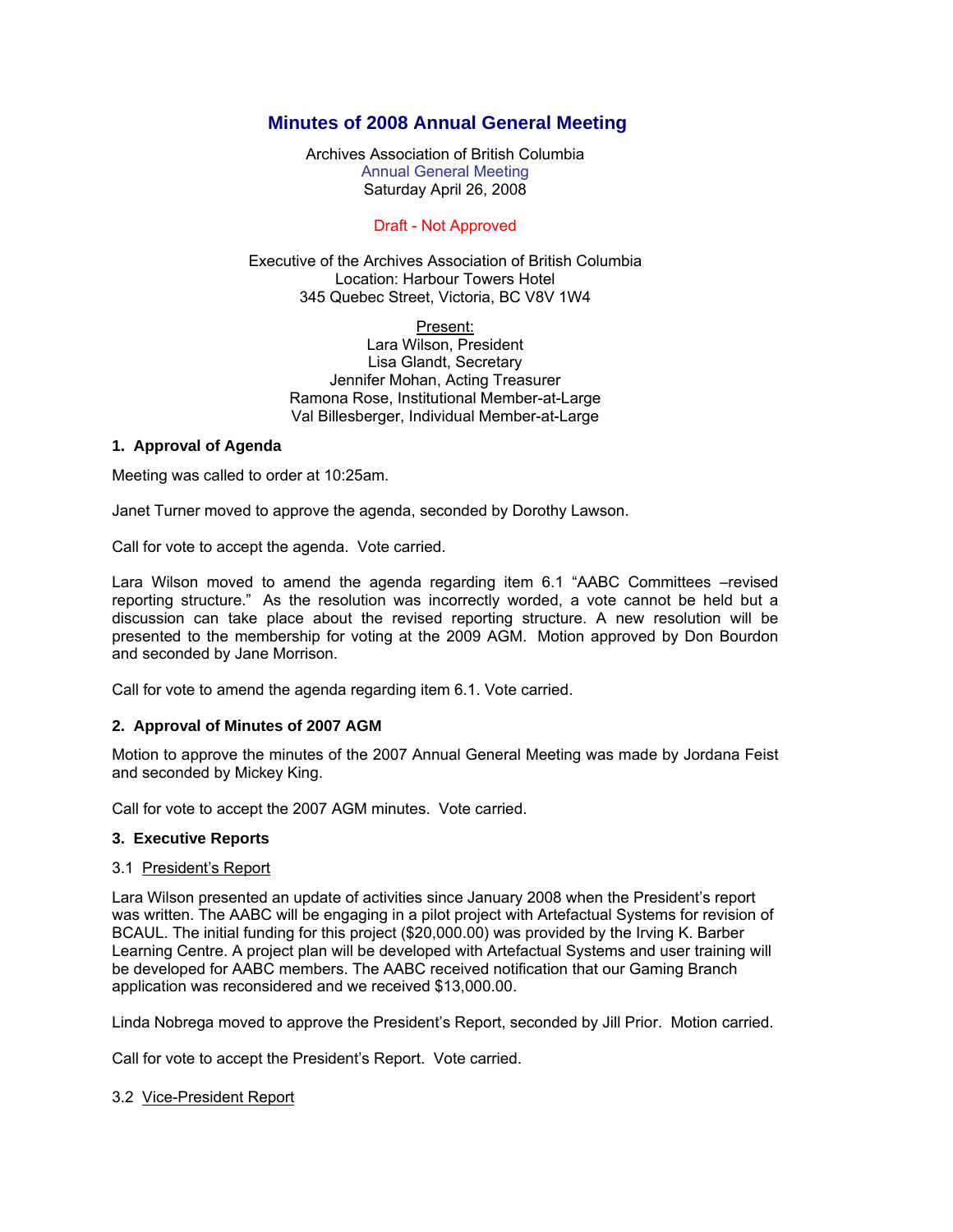There was no Vice-President for the 2007-2008 Executive term.

#### 3.3 Treasurer and Finance Committee Report

Jennifer Mohan reported that she will be replacing Sharon Walz as Acting Treasurer until the 2009 AGM. Jennifer then presented an update on the financial statements for the year.

Kelly Harms moved to approve the financial statements of the AABC as prepared by EPR Canada Group for the year ended March 31, 2007. Seconded by Ian Forsyth. Motion carried.

Call for vote to accept the AABC financial statements. Vote carried.

Sharon Larade moved to re-engage the public accounting group, Evancic Perrault Robertson (EPR), now EPR Canada Group, to undertake the financial review for the year ending March 31, 2008. Seconded by Janet Turner. Motion carried.

Call for vote to engage EPR Canada Group to undertake the financial review for the year ending March 31, 2008. Vote carried.

Jordana Feist moved to accept the Treasurer's report, seconded by Michael Gourlie. Motion carried.

Call for vote to accept the Treasurer's Report. Vote carried.

#### 3.4 Individual Member at Large

Val Billesberger reported that the results of the membership survey will be going up on the website in the next couple of weeks. Val thanked the Executive for their assistance in developing the questionnaire and Carey Pallister for providing membership information used for circulating the survey.

Carey Pallister moved to accept the Individual Member at Large report, seconded by Dorothy Lawson. Motion carried.

#### **4. Committee and Program Annual Reports**

#### 4.1 Programs Committee (Education/Internet/Preservation Services)

Lara Wilson reported that as an outcome of the Strategic Planning Process, the Education, Internet, and Preservation Committees were amalgamated into one – the Programs Committee. The members of this committee over the past year have been Debra Barr, Jennifer Mohan and Margery Hadley. The new reporting structure has worked quite well and it allowed advisory services to continue seamlessly into 2008. During the last quarter the contractors successfully completed activities as outlined on their workplans and a joint workshop on project planning and digitization is being developed.

Dorothy Lawson moved to approve the Programs Committee Report, seconded by Ian Forsyth. Motion carried.

Call for vote to accept the 2007 Programs Committee's Report. Vote carried.

#### 4.2 Communications Committee (Newsletter/PAAL/Regional Representatives)

Lisa Glandt reported that there was nothing further to add to the Communications Committee reports.

Linda Nobrega moved to approve the Communications Committee Report, seconded by Jane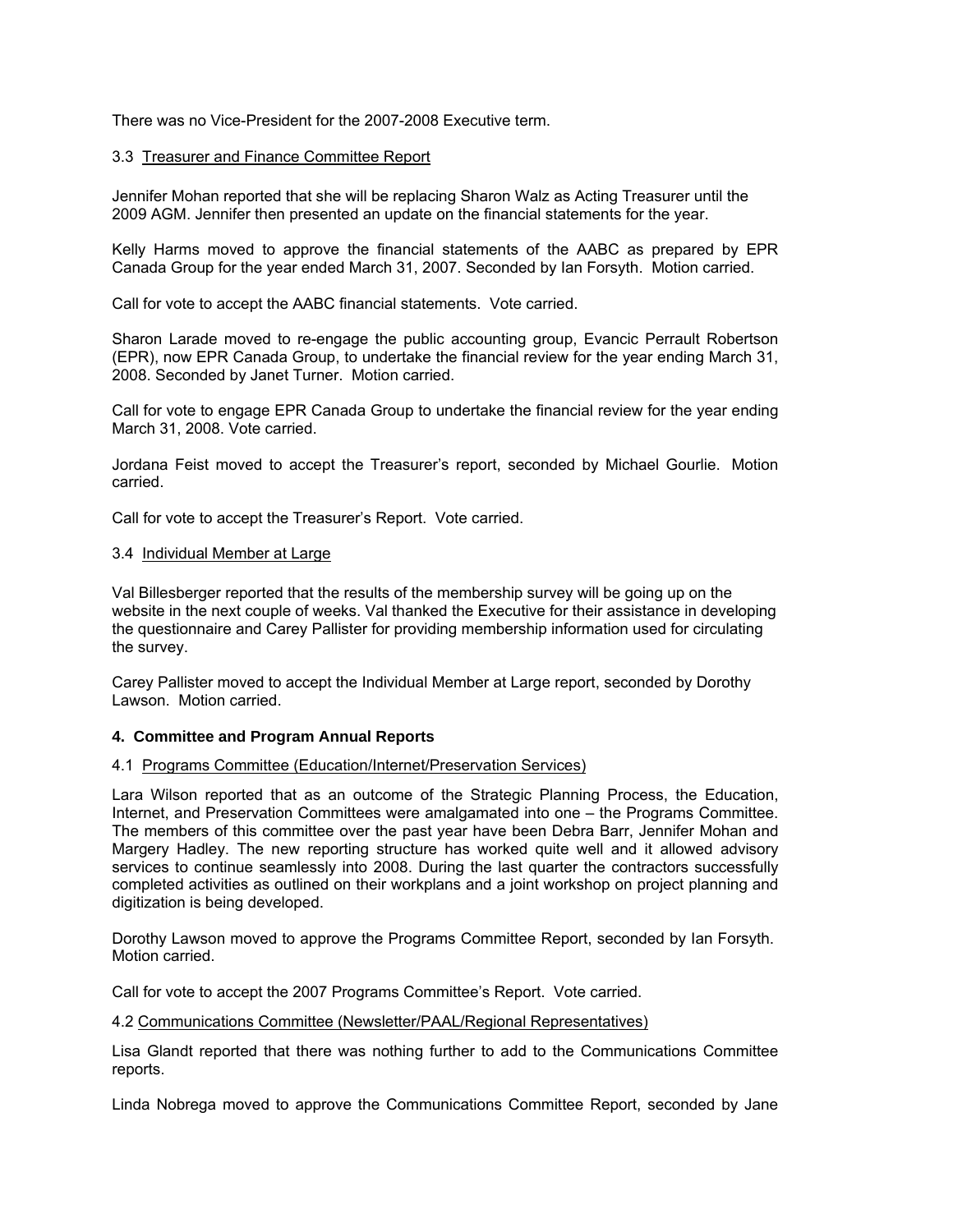#### Morrison. Motion carried.

Call for vote to accept the 2007 Communications Committee Report. Vote carried.

#### 4.3 Grants Committee & Institutional Member at Large

Ramona Rose reported that the Grants Committee sent their adjudication report to the CCA Secretariat. 14 out of 19 applications were recommended for funding totaling \$55,532.00. Ramona thanked the Grants Committee for their excellent work – Chris Hives, Sylvia Stopforth, Val Billesberger, and Shaunna Moore.

Ramona also reported that she represented AABC at a LAC-sponsored meeting in Toronto at the end of March concerning the CBC genealogical TV programme "Who Do You Think You Are?" 33 reps attended the meeting from archival organizations/ provincial associations along with the show's producers. The production team discussed the experience they gained using Canadian archives for genealogical research. The larger group agreed that the archival community should take a proactive approach to work with television productions by putting together a list of archives advisors. The CCA will maintain this list.

Janet Turner moved to approve the Grants Committee & Institutional Member at Large Report, seconded by Jill Prior. Motion carried.

Call for vote to accept the 2007 Grants Committee & Institutional Member at Large Report. Vote carried.

#### 4.4 Membership Committee

Carolyn Casenas presented 2007/2008 membership statistics (see attached report). She thanked Carey Pallister for her work maintaining the membership database and reported that she will be working with Andrea Lam, a new member of the Membership Committee, to review and overhaul the database and develop a user/administrative manual. They will be looking at other software applications to manage membership information and correspondence. Their goal for the upcoming year will be to streamline committee work.

Jordana Feist moved to approve the Membership Committee Report, seconded by Dorothy Lawson. Motion carried.

Call for vote to accept the 2007 Membership Committee Report. Vote carried.

#### **5. Election of Executive Committee Members**

#### 5.1 Nominations Committee Report

On behalf of Erica Hernandez, Ramona Rose reported that the following members have let their names stand for the following positions on the AABC Executive Committee:

- President (2008-2009)…Lara Wilson
- Vice President (2008/2010)…Jordana Feist
- Interim Treasurer (2008/2009)…Jennifer Mohan
- Secretary (2008/2010)…Jane Morrison
- Institutional-Member-at-Large (2008/2010)…Shaunna Moore

Ramona Rose thrice called for additional nominations from the floor. No additional names were forwarded.

Sylvia Stopforth moved to approve the Nominations Committee's recommendations and Sharon Larade seconded the motion. Motion was carried.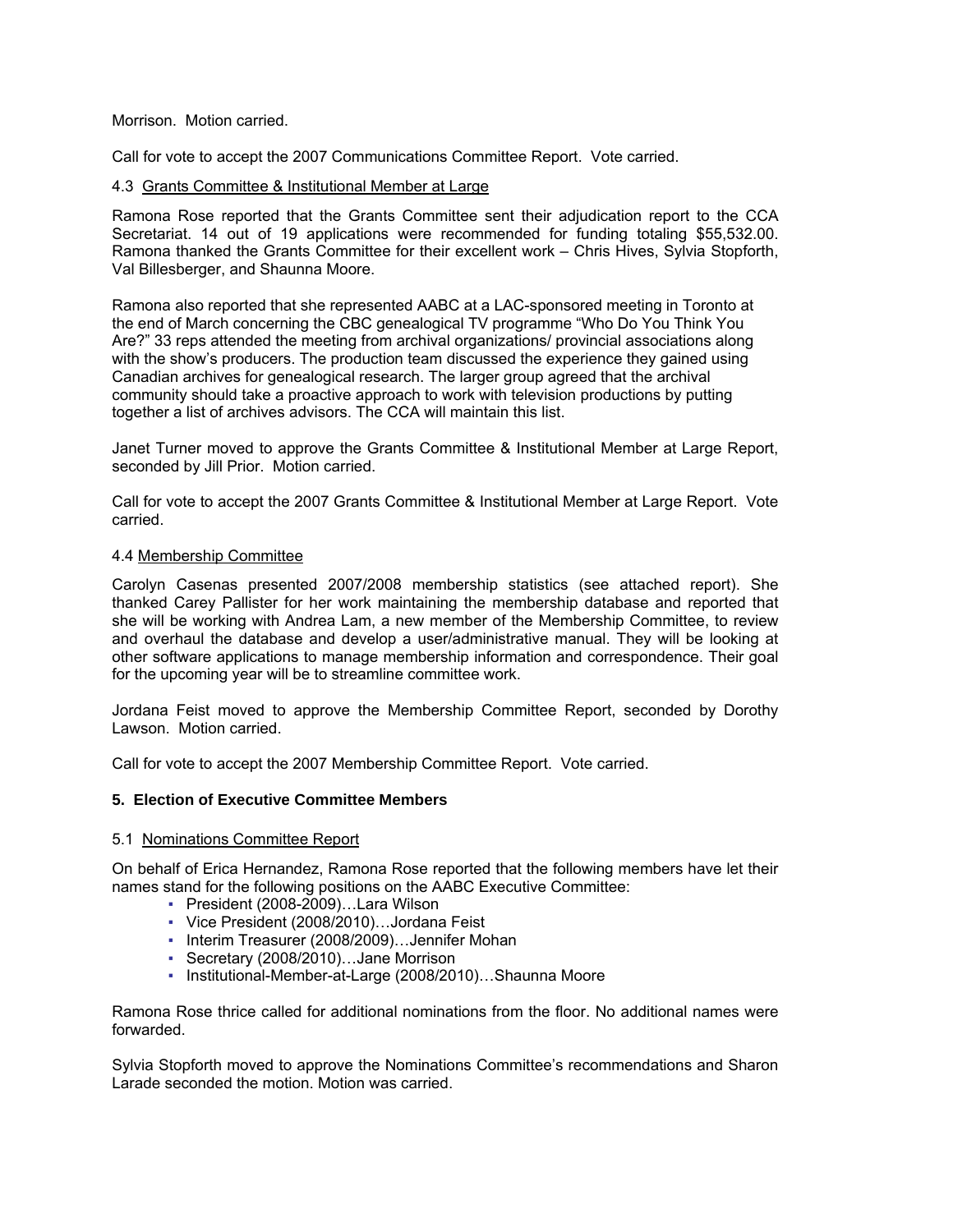Ramona Rose also welcomed the following new Committee Chair: · Constitution & Bylaws…Kathy Bossort

Call for vote to accept the 2007 Nomination Committee Report. Vote carried.

#### **6.0 Other Business**

#### 6.1 2008 Archives Week

Lisa Glandt reported that the theme of Archives Week, November 16-22, 2008 is "Taking Care of Business: The Heritage of Trade and Commerce." Detailed information is now available on the AABC website and any members interested in serving on the Archives Week Planning Committee can contact the Executive.

#### 6.2 2009 AGM and Conference

Val Billesberger reported that she will be contacting the BCLA to see if they are interested in hosting a joint conference with the AABC in 2009. Members who are interested in serving on the Conference Program or Local Arrangements Committee can contact the Executive.

#### 6.3 Report from the Director, BC Archives

Gary Mitchell reported that the Access and Information Management (AIM) Branch (BC Archives) was reorganized on April 23, 2008 into two sections: Access Services and Documentation Services. They are working on a collections development plan that will address museum and archives holdings and identify collection development areas. Gary noted that the Ministry of Tourism will be celebrating BC's  $150<sup>th</sup>$  anniversary in many ways and that organizations should use the celebrations as an opportunity to show the value of their archives and local history.

#### **7. Adjournment**

Jennifer Mohan presented a motion to thank Lara Wilson for her exemplary support of the AABC through her successive volunteer commitments to the role of President and untiring support of all AABC executive members and committees. In addition, an expression of thanks to the University of Victoria Library for its ongoing support of Lara's participation with the AABC. Seconded by Sylvia Stopforth.

Lara Wilson thanked the Conference Committee Chair Carey Pallister and her volunteers for organizing a successful and professional conference.

Kelly Harms moved to adjourn the meeting and Linda Nobrega seconded the motion. Motion was carried.

Call for vote to adjourn the AGM. Vote carried.

Meeting was adjourned at 11:45am.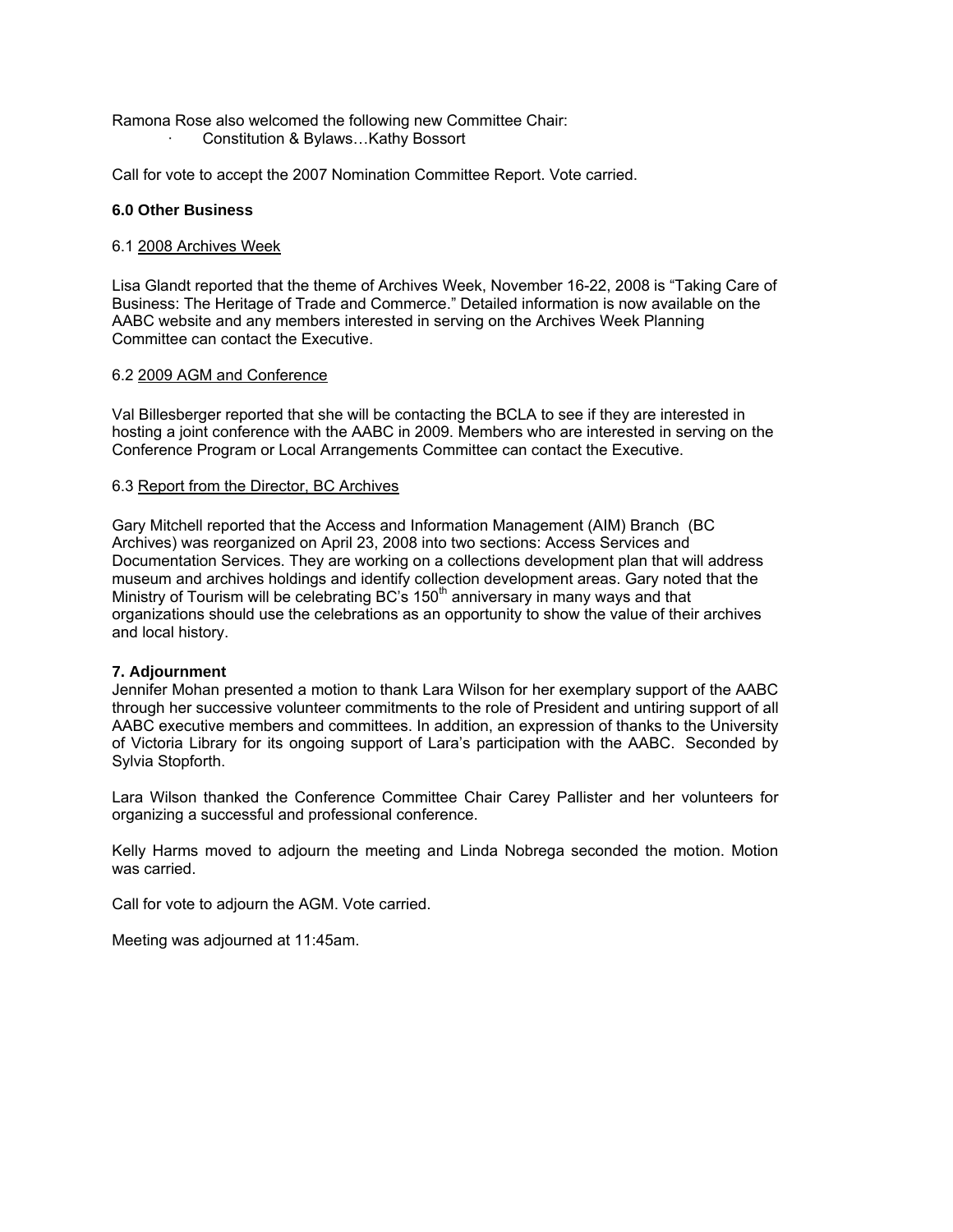

#### **Minutes**

Archives Association of British Columbia **Annual General Meeting**  Saturday April 25, 2009

Executive and Membership of the Archives Association of British Columbia Location: Irving K. Barber Learning Centre, UBC 1961 East Mall, Vancouver, BC V6T 1Z1

#### **Present:**

Lara Wilson, President Jordana Feist, Vice-President Jane Morrison, Secretary Jennifer Mohan, Acting Treasurer Shaunna Moore, Institutional Member-at-Large Val Billesberger, Individual Member-at-Large

# **1. Approval of Agenda**

Meeting was called to order at 10:35am.

George Brandak moved to approve the agenda, seconded by Terry Eastwood.

Call for vote to accept the agenda. Vote carried.

#### **2. Approval of Minutes of 2008 AGM**

Motion to approve the minutes of the 2008 Annual General Meeting was made by Anthea Seles and seconded by Ian Forsyth.

Call for vote to accept the 2008 AGM minutes. Vote carried.

#### **3. Executive Reports**

#### **3.1 President's Report**

Lara Wilson added to her report that it has been a busy and exciting year. Many improvements have been made since strategic planning took place in 2007. She thanked the executive committee for their work and support, in particular Jennifer Mohan as Treasurer for managing the association's complicated funding streams.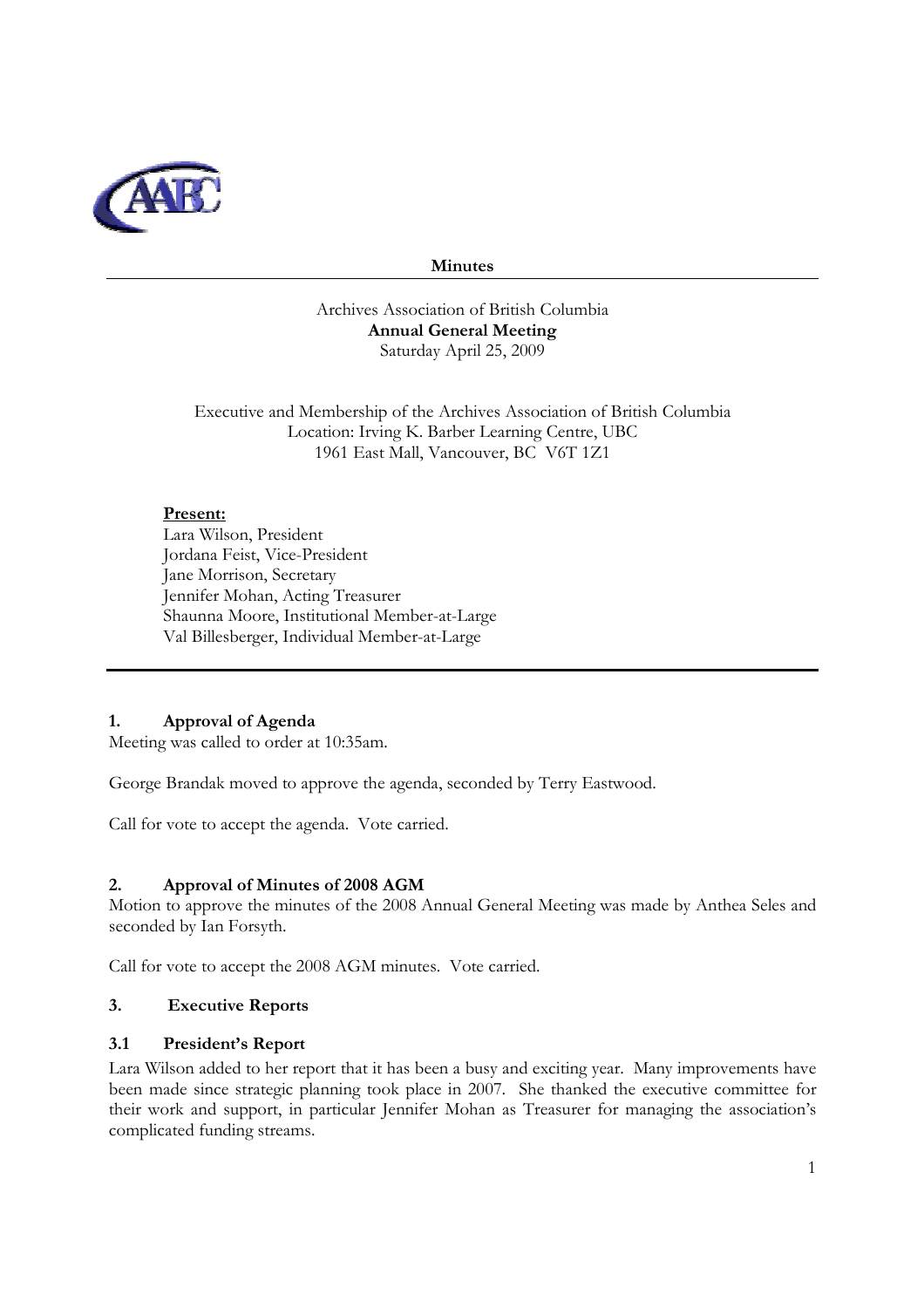Margery Hadley moved to approve the President's Report, seconded by Sarah Romkey. Motion carried.

Call for vote to accept the President's Report. Vote carried.

#### **3.2 Vice-President Report**

Jordana Feist had nothing further to add to her report.

Don Bourdon moved to approve the Vice-President's report, seconded by Erica Hernández.

Call for vote to accept the Vice-President's report. Vote carried.

#### **3.3 Treasurer and Finance Committee Report**

Jennifer Mohan added to her report that the AABC received an additional \$20,000 from the Irving K. Barber Centre to help with ICA-AtoM development costs. Monies were also directed towards ICA-AtoM costs from other funds. There was \$23,000 in revenue from workshops this year. A grant from the BC 150 fund will enable development of other workshops. Funding to UBC-SLAIS awards was increased; members were asked to donate to this fund – tax receipts are available. She thanked Karen Blimkie and Lara Wilson for their assistance.

There was a comment and question about ICA-AtoM funding; the software development is funded by LAC and the AABC's gaming grant, as well as the additional Barber funds to AABC. Participating organisations have provided in-kind resources as well. All costs are for training, migrating data from BCAUL, and revising the BCAUL web presence. ICA-AtoM financial reporting will be included in the next year's financial statements.

Jennifer Mohan called for a motion to approve the financial statements of the AABC as prepared by EPR Canada Group for the year ended March 31, 2008.

Melanie Wallace moved to approved the financial statements, seconded by Anthea Seles.

Call for vote to accept the AABC financial statements. Vote carried.

Jill Teasley moved to re-engage the public accounting group, EPR Canada Group, to undertake the financial review for the year ending March 31, 2009. Seconded by Chris Petter.

Call for vote to engage EPR Canada Group to undertake the financial review for the year ending March 31, 2009. Vote carried.

Chris Hives moved to accept the Treasurer's report, seconded by Ian Forsyth.

Call for vote to accept the Treasurer's Report. Vote carried.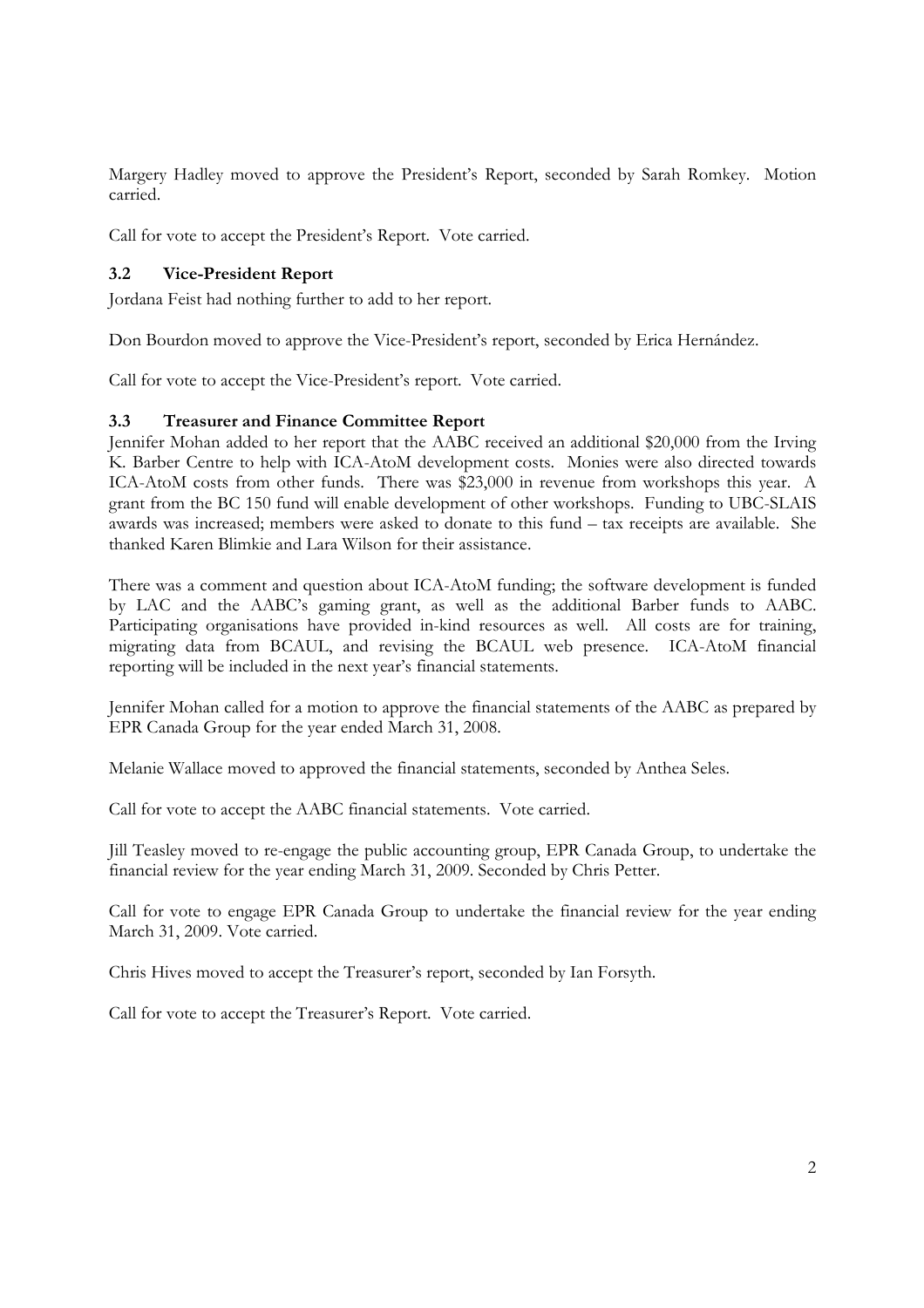# **4. Committee and Program Annual Reports**

#### **4.1 Interim Programs Committee (Education/Internet/Preservation Services)**

Lara Wilson added to her report details of the year-end statistics for BCAIN and the AABC website. The number of descriptions in BCAUL is now at 11,357.

Erica Hernández moved to approve the Interim Programs Committee Report, seconded by Janet McMaster.

Call for vote to accept the Interim Programs Committee's Report. Vote carried.

#### **4.2 Communications Committee (Newsletter/PAAL/Regional Representatives)**

Jane Morrison reported that no Newsletter report was received for the year and that there was nothing further to add to the PAAL and Regional Representatives' reports.

#### **4.3 Membership Committee**

Val Billesberger added to her report that there were no new institutional membership applications this year and that some institutional memberships have lapsed. It was asked whether an analysis of where memberships are being lost should be conducted. It was agreed that this would be a good idea and should be brought forward to the new executive.

#### **4.4 Grants Committee**

Shaunna Moore had nothing further to add to her report.

A motion to approve the Communications, Membership and Grants Committees reports was moved by Linda Nobrega, seconded by Janine Johnston.

Call for vote to accept the Communications, Membership and Grants Committees reports. Vote carried.

#### **5. Election of Executive Committee Members**

#### **5.1 Nominations Committee Report**

Erica Hernández presented the nominations for the following members who let their names stand for the following positions on the AABC Executive Committee:

- Vice President (1 year term, with second year as President)… Janine Johnston
- Treasurer (2 year term)… Linda Nobrega
- Individual Member-at-Large (2 year term)… Anthea Seles

Erica Hernández thrice called for additional nominations from the floor. No additional names were forwarded.

Call for vote to accept the 2007 Nomination Committee Report. Vote carried.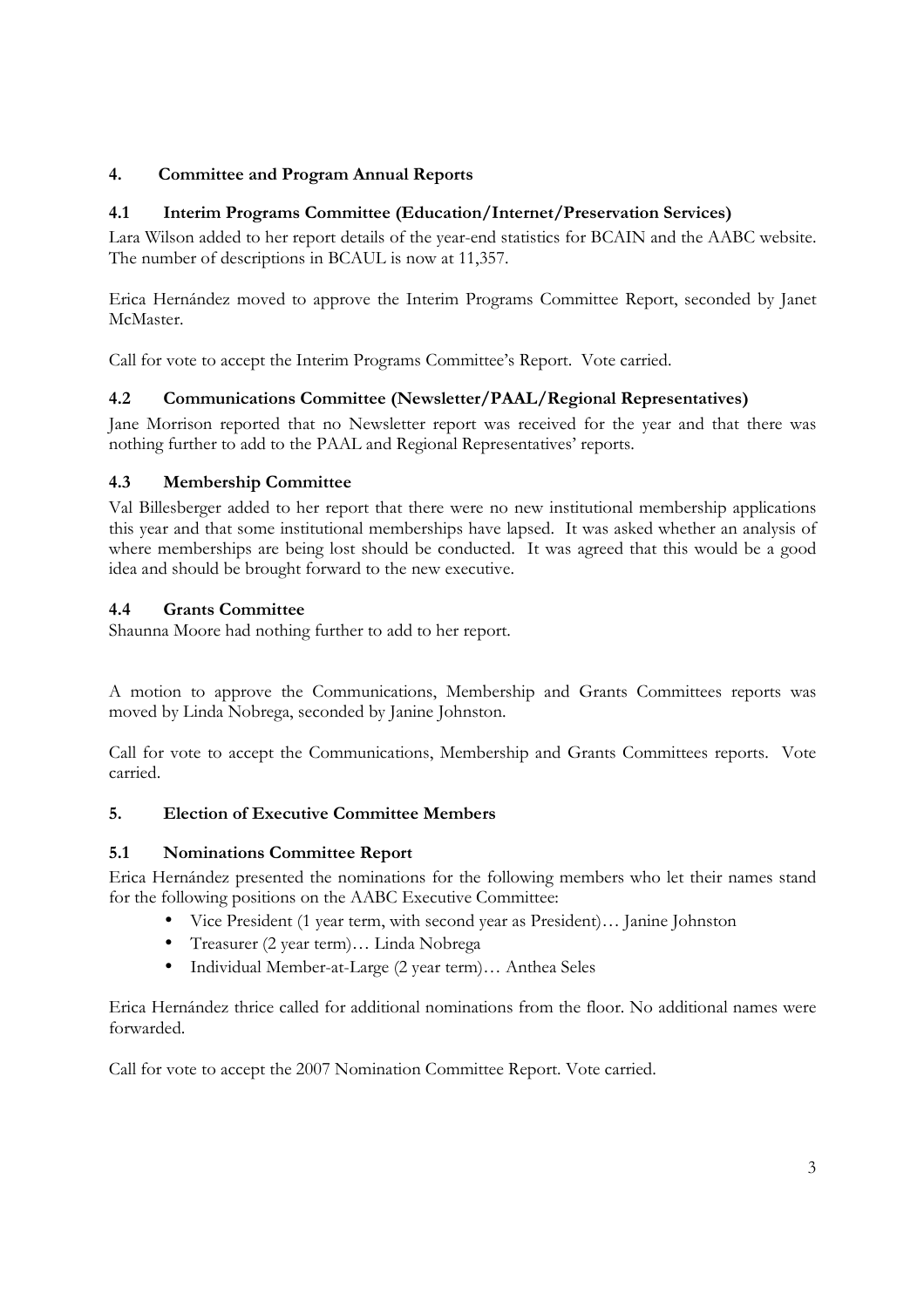#### **6.0 Other Business**

#### **6.1 Bylaw Amendments**

#### **6.1.1 Education/Internet/Preservation Committee structure**

Lara Wilson read out the existing and proposed bylaw wording for the proposed Programs Committee. The amendment was moved by Anthe Seles and seconded by Jill Teasley. Discussion and a change to the amendment followed. A question was asked regarding the proposed wording, whether it describes the full scope of the proposed committee's mandate, as it focuses on training and education and includes no references to other Archives advisory services. It was acknowledged in response that the other services are not made explicit in the wording, because they were understood to support and reflect the other activities.

The following alternate wording was suggested:

Section VII – Committees

5. The Association will establish the following Standing Committees… the Programs Committee, to develop and co-ordinate programs, including but not limited to education, preservation, and network services, for all levels of the membership.

Call for vote to accept the bylaw amendment as discussed and wording noted above was passed by majority vote.

#### **6.1.2 Grants Committee**

S. Moore introduced and read out the proposed Grants Committee bylaw changes. Section V – Duties of the Executive Committee

5. The two Members-at-Large shall carry out other duties and special projects as required by the Executive Committee. The Institutional Member-at-Large shall also serve as Chairperson of the Grants Committee.

Section VII – Committees

5.e. the Grants Committee consisting of the Institutional Member-at-Large, four institutional members, and two other individuals, with the Institutional Member-at-Large serving as Chairperson to make representation, in conjunction with the Executive Committee, to government and other agencies for funding to fulfill the needs of the provincial archival community, to establish procedures to review and adjudicate applications for financial assistance, and to make recommendations as to the success of any applications.

Ian Forsyth moved to approve the bylaw amendment to the Grants Committee, seconded by Janine Johnston.

Call for vote to accept the bylaw amendment. Vote carried by majority vote.

#### **6.2 2009 Archives Week**

Lara Wilson asked Val Billesberger to introduce the theme; it is "Legacy of Learning". Lara Wilson commented on the theme's relevance to the ICA-AtoM project.

#### **6.2 2010 AGM and Conference**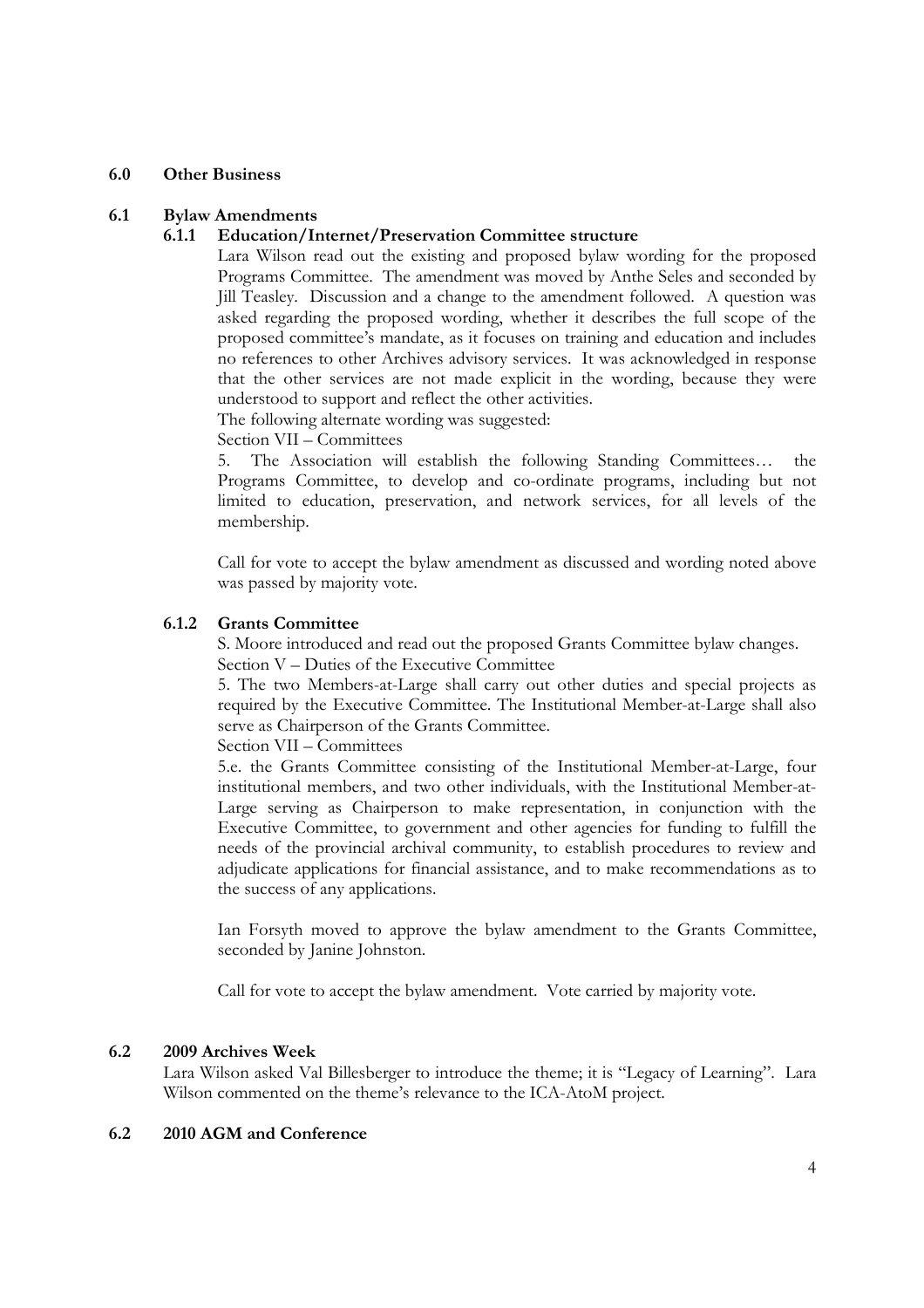The 2008 conference was a successful partnership with ARMA Vancouver Island. It had been originally planned to partner with BC Libraries Association this year but that did not develop. Discussions with the Archives Society of Alberta have continued regarding a joint conference but that will not be possible for 2010. Therefore, there are no plans in place as yet for the 2010 conference. There was a discussion about the North-West Archivistshosted Western Roundup in Seattle; joint conferences with this group were successful in the past, but there may be issues for members regarding travel funding and the rate of exchange on the dollar. This will be brought forward to the new executive.

#### **6.3 Report from BC Archives**

Lara Wilson presented Gary Mitchell's report as he was unable to attend the meeting.

#### **6.4 Honourary Life Membership – George Brandak**

Terry Eastwood addressed the meeting for George Brandak's honourary membership. He highlighted aspects of George's career, in particular his commitment to acquisition and to access, his help to researchers, and untold hours of service to the profession including during the establishment of the provincial and national professional organisations. George had a few words to say in response.

#### **7. Adjournment**

Val Billesberger had a few comments to conclude the AGM. She thanked the executive and the conference committee, including Sarah Romkey for local arrangements, Suher Zaher for organisation through the conference wiki, and Kelly Stewart for management of the conference.

Lara Wilson thanked the executive.

Ian Forsyth thanked the executive, volunteers and contractors, and commented that the implementation of the strategic objectives is very positive and the changes put the association in a very strong position. He thanked Lara Wilson for her provincial and federal leadership.

Paul Hebbard moved to adjourn the meeting and Linda Nobrega seconded the motion. Call for vote to accept the motion. Vote carried.

Meeting was adjourned at 11.45 a.m.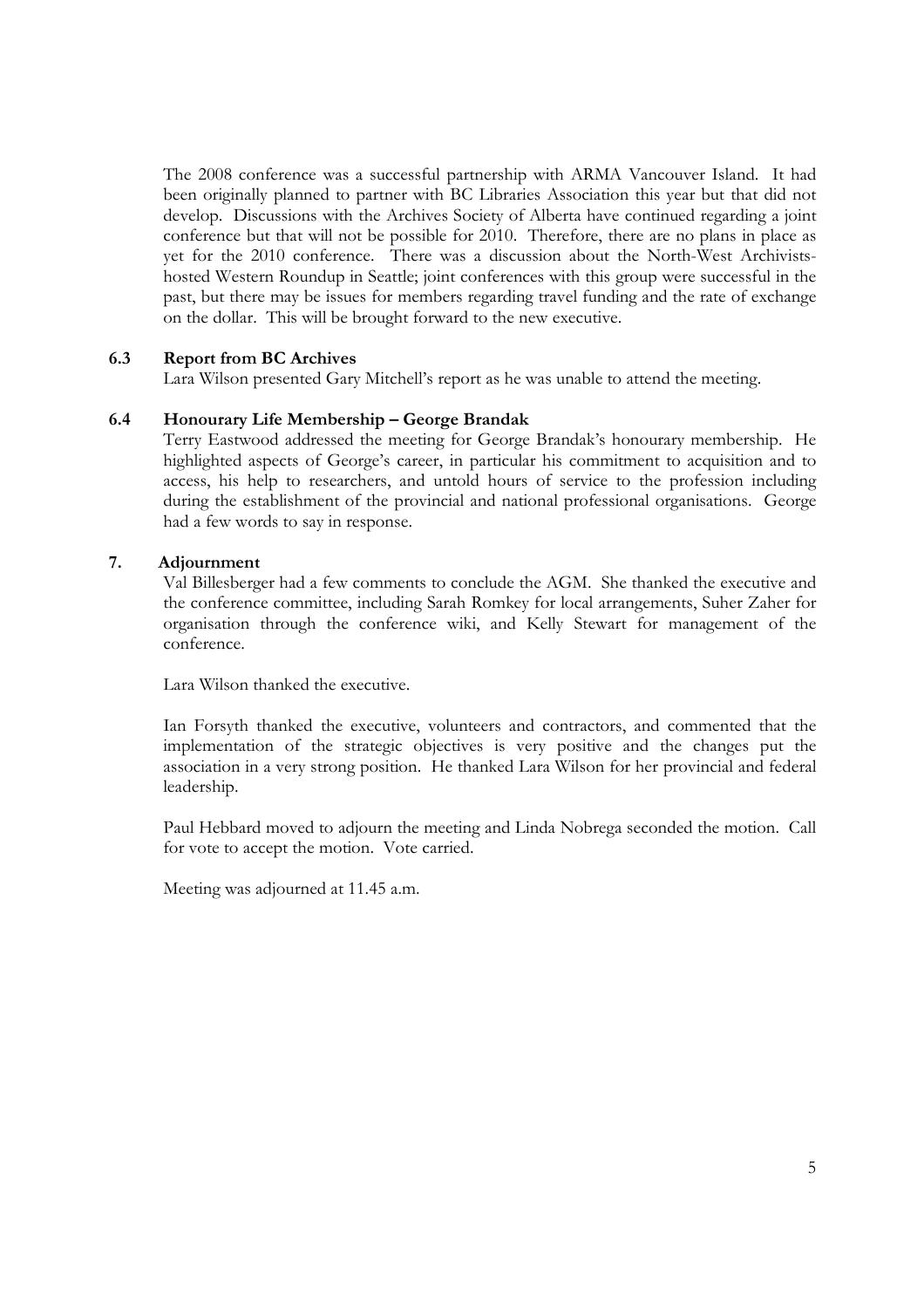# **2008-2009 AABC Executive Annual Reports**

#### **President's Report – Lara Wilson**

#### Dear colleagues,

As I am sure you will agree, sometimes we are so busy with our day-to-day work that we have little time to consider our achievements, and so it goes with daily AABC tasks. As I write this, we are in the flurry of winding up the fiscal year, concerned with financial reconciliations and reporting requirements. However, in pausing to look over the last 12 months or so, I am happy to write that we have accomplished much in terms of improving our services and the sustainability of our association – goals which were formulated out of our 2007 strategic planning sessions.

We are working towards the diversification of our revenue streams. In 2008/09, we are grateful for having received funding from the following sources: membership fees, the National Archival Development Programme of Library & Archives Canada and the Canadian Council of Archives; the Irving K. Barber Learning Centre; the Direct Access Grant Program of the Ministry of Public Safety and Solicitor General of the Province of British Columbia; and the BC150 Heritage Legacy Funding Program of the Province of British Columbia and the Department of Canadian Heritage. Our workshop revenues have been ploughed back into our 2008/09 programs to support additional activities such as the recent copyright workshop. As I have noted in my AABC Newsletter reports, our new funding from the Direct Access Program and the Barber Centre is being used to support our services, in particular network development and training for the ICA-AtoM BCAUL pilot project.

Another of our strategic objectives is to "to provide services to increase the capacity of archives throughout the province to preserve and provide access to B.C.'s documentary heritage." Our 2009 conference will include AABC's first training session for members on the ICA-AtoM software, but we are also including the newly revised "RAD Refresher" workshop, as ICA-AtoM has incorporated the latest version of the Canadian descriptive standard, revised in July 2008 (RAD can be downloaded at the Canadian Council of Archives website **http://www.cdncouncilarchives.ca/archdesrules.html**. We were also very fortunate to have successfully applied to BC150 Heritage Legacy Funding Program, which was announced late in the year. Applications were reviewed on a first come, first served basis and the AABC's application to develop 3 new distance education courses was the last application approved by the Heritage Legacy Fund! According to the Heritage Fund's Rick Goodacre, response to this program was overwhelming – which I certainly believe is evidence of the need for sustained provincial funding to support activities to increase access to British Columbia's documentary heritage. Under the Heritage Legacy Fund's "knowledge enhancement" stream, the newly created AABC courses are: "Oral History: Theory and Practice," "Managing maps and architectural plans" and "Introduction to archival preservation." These will be offered in the second half of the year!

2008 also saw AABC strengthening its relationship with other professional groups allied with the heritage, information and education sectors through our participation in December's "West Beyond the West: BC Digitization Symposium." The event was unique opportunity for members of the archives, library, and museum community to interact and share information with teachers, faculty, historians and genealogists about strategic directors for digitization in British Columbia. Survey respondents indicated that archival materials in various media are of the highest priority for digitization, and that lack of funding, lack of staffing and lack of technical infrastructure are the greatest impediments to providing digital access (**http://symposium.westbeyondthewest.ca/presentations/digisymsurvey.pdf**).

In addition, priorities for developing a provincial digitization strategy, which were identified by the event's attendees, will be posted on the symposium website (**http://symposium.westbeyondthewest.ca/index.php**). Hopefully this is just the beginning of a new time of professional cooperation and capacity building for digital initiatives.

The year ahead for the AABC will be an exciting one, with the launch of the new archival catalogue software and training, education events throughout the province and by distance education, and, of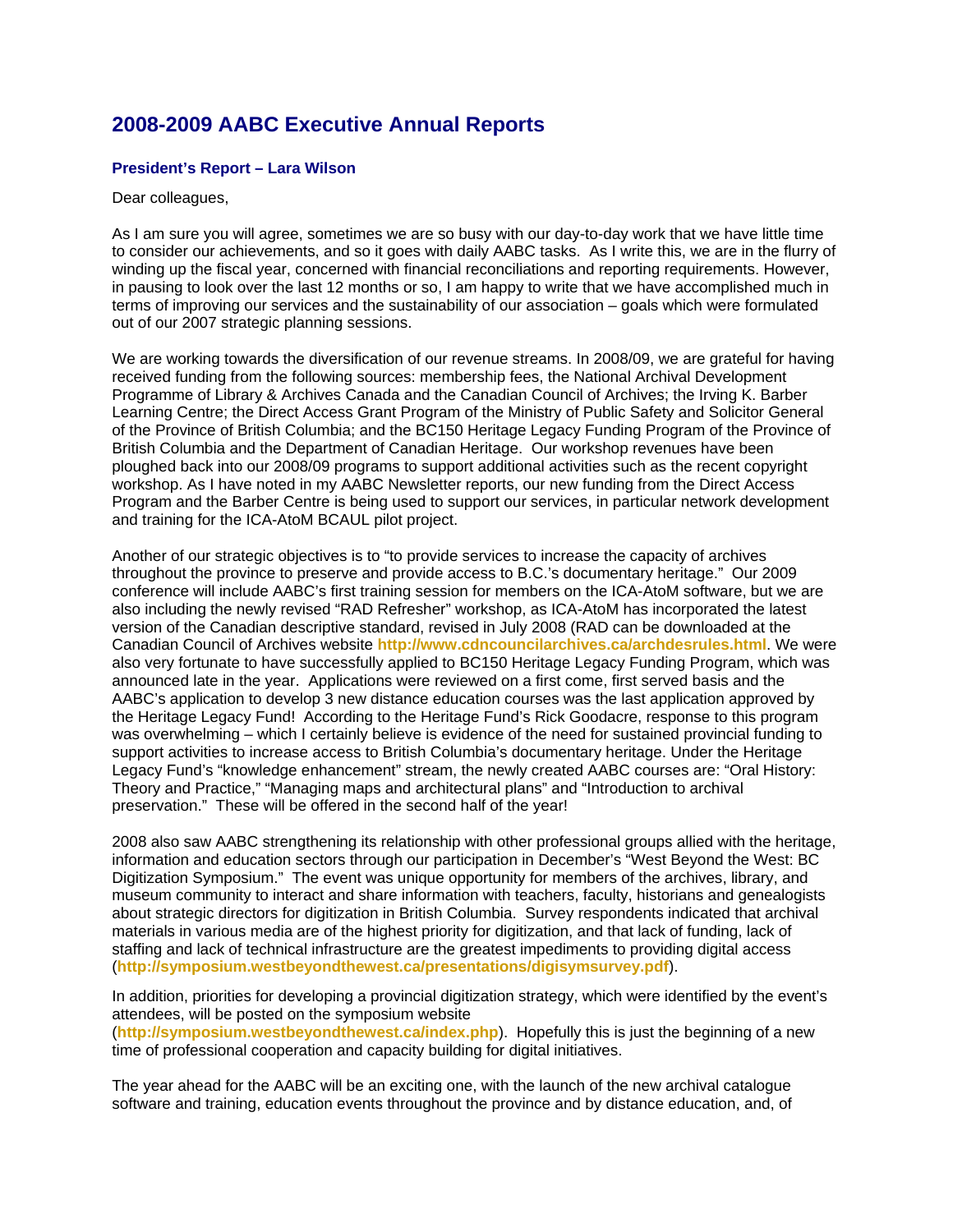course, opportunities for institutional members to apply for NADP funding for 2010/11. I look forward to our conference in Vancouver at the Barber Centre and my appreciation to the Conference Committee members and organizers for pulling it all together!

My sincere thanks go out to all our volunteer committee members, our dynamic contractors Janet, Karen, Kelly, Margery and Rosaleen, and the executive: Jordana Feist, Jennifer Mohan, Val Billesberger, Shaunna Moore and Jane Morrison. I thank Jennifer and Val for their service as they complete their terms and my best wishes to the 2009/10 Executive.

Respectfully submitted,

Lara Wilson AABC President

#### **Vice-President's Report – Jordana Feist**

When I joined the AABC executive team in May 2008 it was with enthusiasm and excitement. And I wasn't disappointed by the teamwork and dedication of the executive, contract staff and committees. This organization is a strong, dynamic provincial group that is truly represented in all regions and has active participants from the north, south, east and west. As we move more and more towards a digital future, with new projects like ICA-AtoM or MemoryBC, the opportunities to participate, contribute and lead will be presented to all British Columbia Archivists in all their many forms.

Please see the Programs Committee Report for an overview of the 2008/2009 programs.

With more pressure put on us in the workplace to produce more with less money and in less time it seems to be harder and harder to make time to volunteer for let alone lead an organization and the AABC has been truly gifted to be led by Lara Wilson for the past two years. A huge amount of props is due to Lara for her dedication and invaluable voluntary services.

As we move forward into this coming year I would like to remind you all that the AABC is strong, thriving and amazing because of its membership, contractors, volunteers and executive. Without all of you, each doing a small part, this organization would cease to exist. So thank-you to everybody who has given, participated, volunteered or worked for the AABC and those who will do so in the future.

Respectfully submitted,

Jordana Feist AABC Vice-president

#### **Treasurer and Finance Committee Report – Jennifer Mohan**

Treasurer Sharon Walz left the province for employment in Ontario and Jennifer Mohan was appointed to complete her term. Like last year, this was another year for coming to grips with new funders and new reporting and accounting requirements. This has become increasingly complex. In addition, most of our funding sources require a minimum 10% holdback, which is not paid out until a final program report is submitted. This means the AABC must hold additional funds to pay its contractors until the holdbacks are received.

#### GRANTS

Gaming Branch: This year the AABC received two grants from the Gaming Branch. The first was valued at \$13,000 and directed toward ANS (this was an approval of our  $1<sup>st</sup>$  request after a second reconsideration). The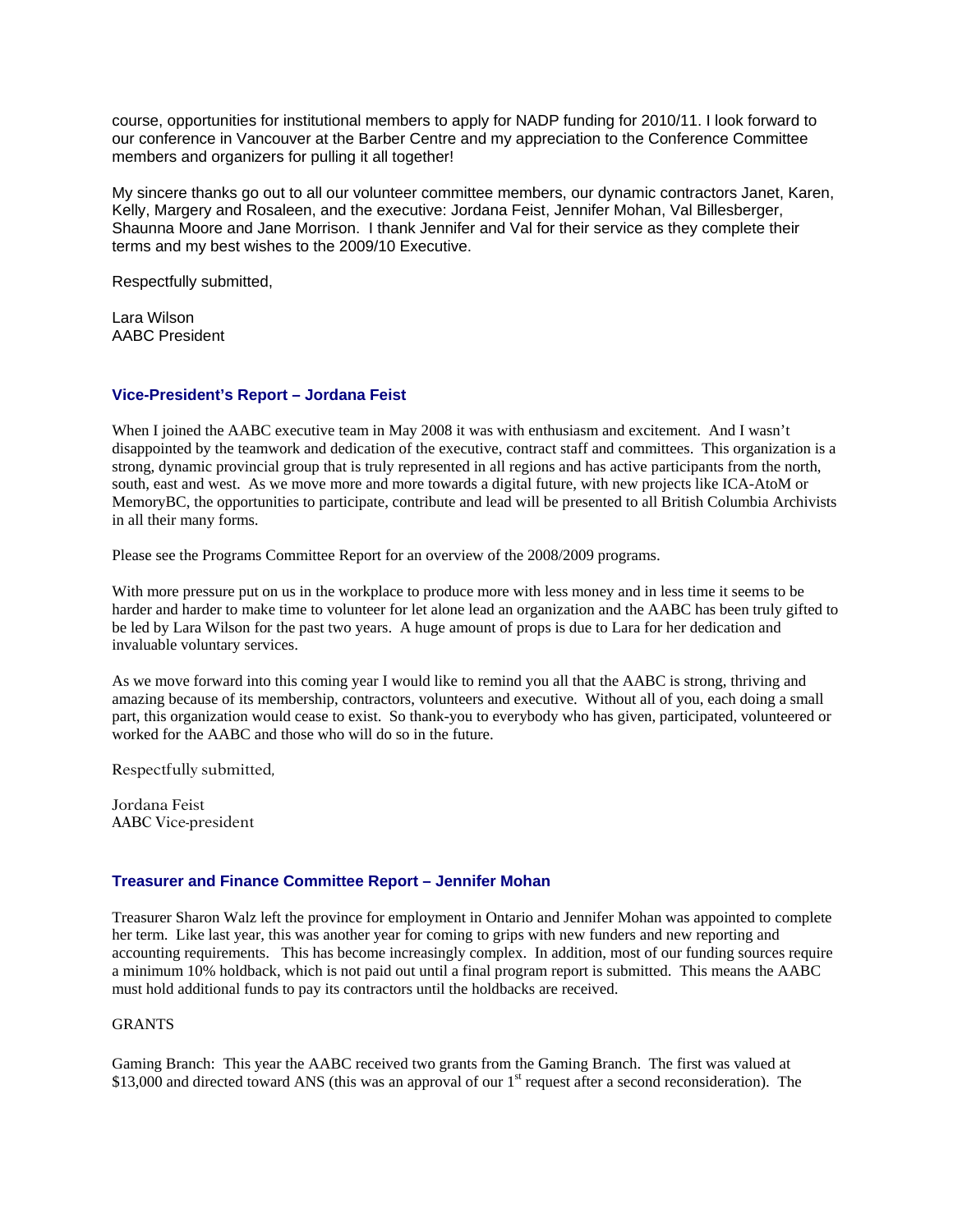second grant was \$11,890 and was directed toward the increased ANS contractor activities associated with ICA-AtoM anticipated over the next two years.

Irving K. Barber Learning Centre: 2008-2009 was the third year of the Association's five-year agreement with the Centre to provide support for our services to the province's archivists and archival institutions. This year the support provided was \$25,000. Barber funds were used to fund the activities of all three programs and ICA-AtoM (the replacement platform for the current system used to host the BCAUL). It is anticipated that there will be an unused portion of approximately \$14,000 which will be used for the development and delivery of ICA-AtoM training and delivery in 2009/2010.

National Archival Development Program: The NADP program continues to be the principal source of funding for AABC programs. The provincial allocation for NADP in 2008-2009 was \$117,112.

BC150 Legacy Grant: The AABC received \$20,000 to be used for the development of three distance education workshops by our BCAPS and BEAS contractors.

#### **CONTRACTORS**

The BCEAS and ANS contracts were changed from a flat fee service to payment of hourly rates to maximum program expenditure per year. This has resulted in significant savings in the ANS program and has also allowed the program committee to get a better sense of how much time is spent on specific activities (ie. workshop delivery, web site updating, etc.). The ANS program also added one extra contractor, Margery Hadley who dealt with routine inquiries and web updates.

Distance education courses delivered by our Education Advisor were very well attended this year. As a consequence, \$10,000 in additional revenue was generated. This money was used to offer a Copyright Workshop with instructor Jean Dryden and to offset the travel expenses for participants in the West Beyond the West Digitization Symposium. It also allowed Barber funds that were originally allocated to BCEAS will be redirected toward ICA-AtoM activities in 2009/2010. All other funds generated by AABC programs must be spent by the end of the fiscal year or returned to the CCA.

#### **EXPENSES**

Most expenses are anticipated to be within budget with the exception of executive committee, conference, and awards. Executive committee expenses were higher than anticipated primarily because of increased requirements for board members from Vancouver Island to travel to Vancouver meetings to represent the AABC. Conference expenses were also higher than budgeted because of the venue; however, these costs were off-set by higher than expected revenues. Finally, the board decided to increase the current UBC awards from \$500 to \$1000, which was not anticipated in the initial budget made by the previous board. This increase will be off-set, in part, by an awards donation campaign. Finally, expenses in many other budget lines are well below anticipated levels.

The coming year will be the fourth year of our five-year funding agreement with the Barber Centre. Therefore attention on the planning front will shift toward identifying potential new areas of funding. In anticipation, the Finance Committee met in February to review the cost and revenue potential of delivering AABC Workshops. In the past, delivery and development costs have been heavily subsidized by grant funding. The Finance Committee recommended that Workshop fees be raised to reflect the true cost of delivery and to bring them in line with educational offerings from similar organizations. The distance education courses offer the largest potential for revenue generation because the class size is not limited by the venue and many of the participants are non-members who pay higher fees. The Finance Committee will continue to look at ways to reduce AABC costs and generate additional revenue. The significant investment in ICA-AtoM activities also reflects the belief that the move will reduce the number of contractor hours required for website updating.

Looking forward to 2009-2010, things should be much the same as the past year. We are anticipating the increased popularity of our distance education courses as three new courses (Managing Maps and Plans, Oral History and Introduction to Archival Preservation) are delivered by both AABC education contractors. Significant funds will also be directed toward the successful launch of ICA-AtoM and the provision of ICA-AtoM training for AABC member institutions across the province.